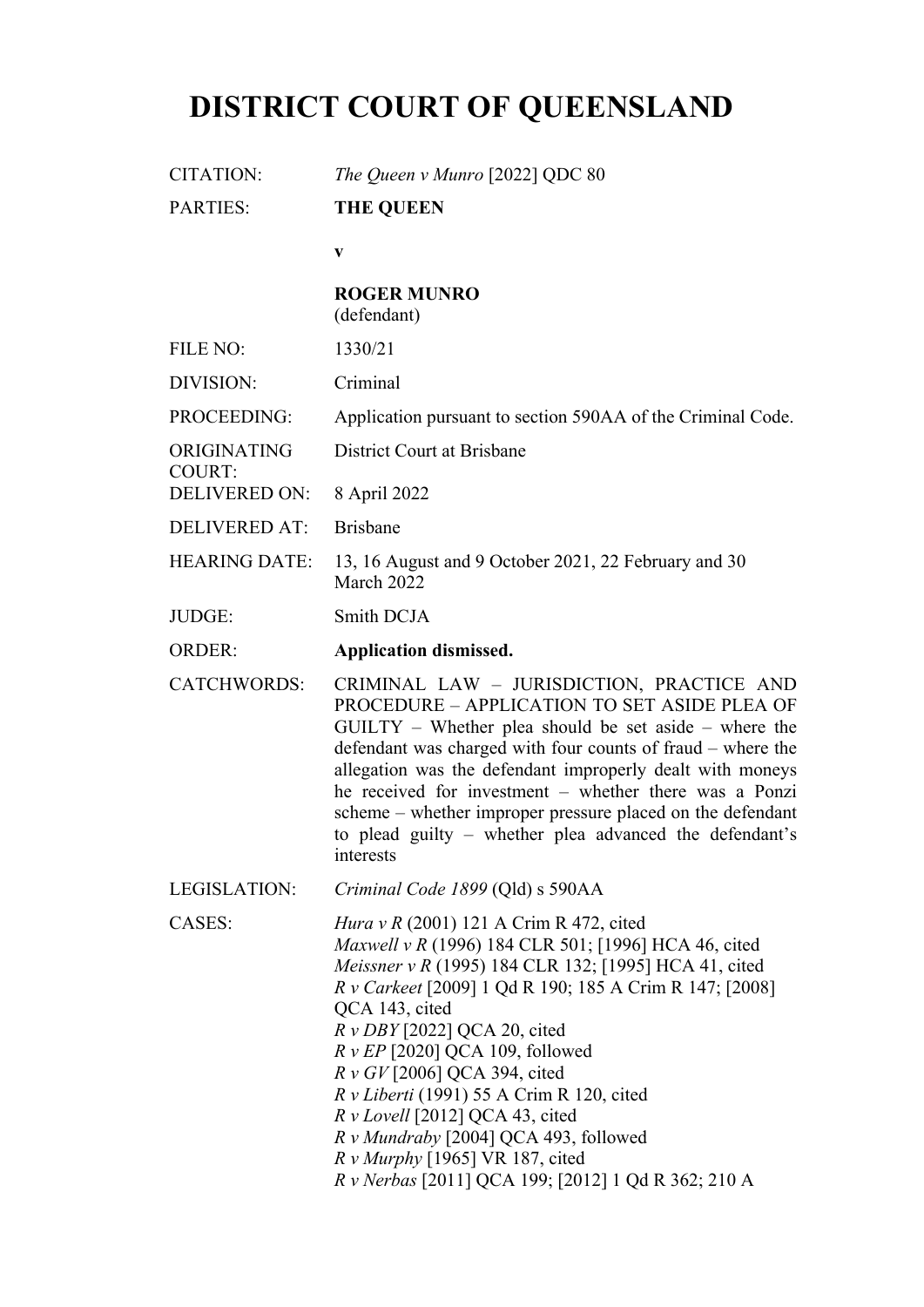|                 | Crim R 294, discussed<br>$R v$ Sagiv (1986) 22 A Crim R 73, cited<br>R v Wade [2011] QCA 289; [2012] 2 Qd R 31, cited<br>$R \nu$ WBA (No 2) [2018] QCA 360, cited |
|-----------------|-------------------------------------------------------------------------------------------------------------------------------------------------------------------|
| <b>COUNSEL:</b> | Mr J Hunter QC with Miss A Freeman for the<br>Commonwealth Director of Public Prosecutions<br>Mr I Munsie for the defendant                                       |
| SOLICITORS:     | Commonwealth Director of Public Prosecutions for the<br>Crown<br>McDonald Lawyers for the defendant.                                                              |

# **Introduction**

- [1] The defendant applies to set aside pleas of guilty.
- [2] The defendant pleaded guilty to three counts of fraud on 19 July 2021.
- [3] The trial was due to commence on 19 July 2021. It was the fifth trial listing of this matter since the indictment was presented on 12 March 2018.
- [4] There has been a considerable delay in the proceeding, namely:
	- (i) The first trial listing 11 March 2019 was adjourned at the request of the defendant on medical grounds;
	- (ii) The second trial listing 23 September 2019 was adjourned at the request of the prosecution due to the complainant for count 1 receiving cancer treatment;
	- (iii) The third trial listing 30 March 2019 was de-listed due to the Covid-19 pandemic;
	- (iv) The fourth trial listing 22 March 2021 was adjourned by consent due to the concerns of the trial Judge the trial would not be completed within the timeframe allocated.

# **Defendant's submissions<sup>1</sup>**

- [5] The defendant in his written submissions submits that during a conference before trial, the defendant's previous legal representatives indicated that if he did not plead guilty they would no longer act for him in the three week trial which was due to commence on 19 July 2021. It is submitted the defendant is an older man with numerous health problems and would not have been able to adequately represent himself and feared being remanded in custody if unrepresented. He was left with no option but to plead guilty.
- [6] It is submitted that a miscarriage of justice has occurred here. It is submitted that the current factual circumstances are analogous with  $R$  v Nerbas.<sup>2</sup> It is submitted the

<sup>1</sup> Exhibit 8.

 $\overline{2}$ [2011] QCA 199; [2012] 1 Qd R 362; 210 A Crim R 294.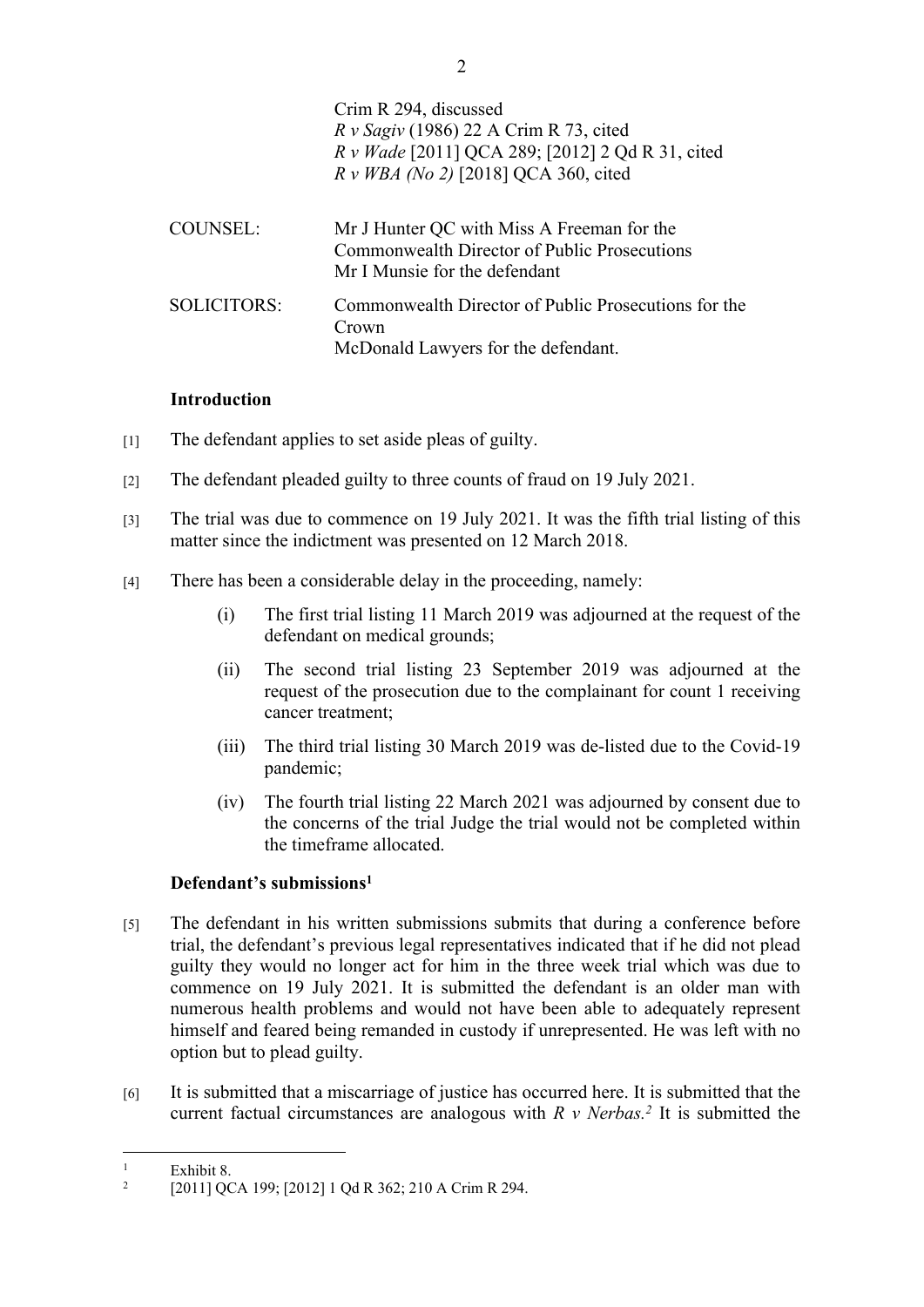defendant was unfairly induced into entering his pleas of guilty. In those circumstances the Court should order that the pleas of guilty be set aside.

# **Crown submissions<sup>3</sup>**

- [7] The Crown submits that no miscarriage of justice has been established. The indictment was presented on 13 March 2018 initially with five counts. The matter was listed for a three week trial on 19 July 2021. This was the fifth trial listing of the matter. On the morning of trial the defendant entered pleas of guilty to the three counts on the indictment and the Crown undertook to *nolle* the first count.
- [8] Following the arraignment and allocutus the defendant sought an adjournment of his sentence for two weeks to get his affairs in order. This adjournment was not opposed and the defendant was granted bail.
- [9] On 30 July 2021, the defendant's legal representatives withdrew from the matter as the defendant indicated he wished to withdraw his pleas of guilty. On 10 August 2021, the defendant filed an application seeking orders that the pleas of guilty be set aside.
- [10] The Crown concedes the Court has a discretion to allow a plea of guilty to be withdrawn, but it is for the applicant to establish on the balance of probabilities that a miscarriage of justice has occurred. It has been held previously that a miscarriage of justice will not arise unless some circumstance exists which suggests the guilty plea was not really attributable to a genuine consciousness of guilt.<sup>4</sup>
- [11] The Crown submits that the case of *Nerbas<sup>5</sup>* may be distinguished. It is submitted the evidence of Mr Hoare clearly demonstrates that he had a legitimate basis upon which to consider he might not be able to continue to act for the defendant if he wished to contest the charges and advance a positive defence given his admission to engaging in fraudulent conduct, albeit of a different kind to that particularised. Mr Hoare's evidence though is that he had not formed any final view as to whether he would need to withdraw.
- [12] Secondly, the defendant seriously contemplated pleading guilty before the conference held on 18 July 2021. In the conference on 15 July 2021, a discussion occurred as to the defendant's options including pleading guilty to the offence of fraud. At the end of the conference the defendant was asked to consider his position. The recording shows the defendant was not any way threatened or coerced during the conference. There was a rational calm and reasoned discussion whereby the defendant was given advice about his options including pleading guilty. During the conference, the defendant indicated he considered that at that point there was no justification in him in fighting charges due to his health, the strength of the case against him and the lack of documents to support his contentions. He seriously contemplated pleading guilty at that point free of any improper influence or threats.
- [13] An offer then occurred by the Crown to discontinue a significant portion of its case against the defendant. What caused the defendant's plea of guilty was this offer,

<sup>3</sup>  $\frac{3}{4}$  Exhibit 30.

<sup>4</sup> *R v Murphy* [1965] VR 187 at page 191; *R v Sagiv* (1986) 22 A Crim R 73 at pages 80-81; *Hura v R* (2001) 121 A Crim R 472 at page 478.

<sup>5</sup> [2011] QCA 199; [2012] 1 Qd R 362; 210 A Crim R 294.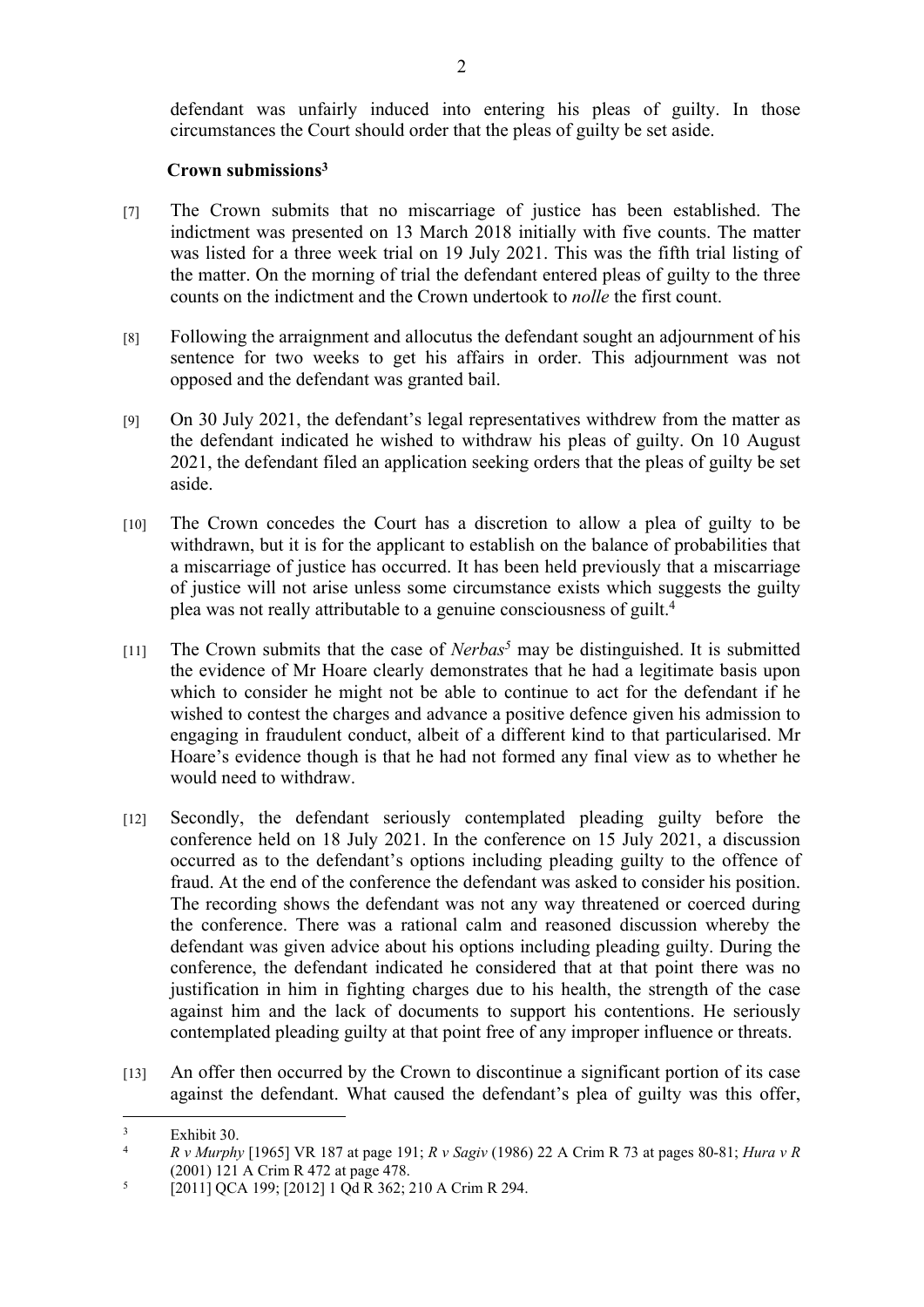coupled with his personal and health issues and the strength of the case against him as opposed to any impropriety by his legal representatives.

- [14] The defendant's conduct following the pleas of guilty on 19 July 2021 is inconsistent with his allegations that he was threatened or stood over.
- [15] He had the opportunity to consider his options overnight on 18 July and speak to his wife. He signed written instructions. He carefully read this document which shows that he was not overwhelmed and made a conscious choice to sign the written instructions.
- [16] In his email to Mr Clare on 21 July 2021 he was conflicted over his decision to plead guilty, but he was aware the compromise was an excellent one and he was aware of the difficulties he faced if he went to trial. At no stage in the emails dated 27 July 2021 or 5 August 2021 did he mention that he was induced to plead guilty as a result of threats or intimidation, but more rather there was a change of heart.
- [17] He praised Mr Clare's efforts in emails after 18 July 2021.
- [18] The defendant's evidence is not supported and should not be accepted. In those circumstances the defendant has failed to establish any miscarriage of justice and his application should be dismissed.

# **The facts**

# *Background*

- [19] At the time the defendant entered pleas of guilty on 19 July 2021, he stood charged with four counts of fraud with circumstances of aggravation.
- [20] The statement of facts<sup>6</sup> (which I note is not accepted by the defendant) but is the Crown case at its highest, noted that the total quantum involved the \$711,100. The maximum penalty for each of the offences was 12 years' imprisonment.
- [21] In December 2008, ASIC commenced investigating the defendant. This concerned his receipt of funds from about 70 investors through an Australian registered company R G Munro Futures Pty Ltd ("RGMF") and a company registered in the State of Delaware in the United States of America, The Starport Futures Trading Corporation ("Starport") and the use of those funds to undertake share trading activities in Australia and overseas. RGMF went into liquidation in October 2008. Starport went into liquidation in Australia in May 2009. In reports filed with ASIC, the liquidator of RGMF reported that the funds owed to investors by Munro, Starport and/or RGMF, were between AUD \$90 million and \$100 million.
- [22] In June 2011, ASIC closed that investigation and no charges were laid. Since at least 2009, the defendant has asserted to investors, liquidators and to ASIC that at least USD \$62,000,000 of Starport and RGMF investor funds are held in the USA. However, he has failed to produce documents to ASIC or to the liquidators of Starport or RGMF evidencing the existence of such funds, nor have any funds been returned to the investors.

<sup>6</sup> Exhibit 16.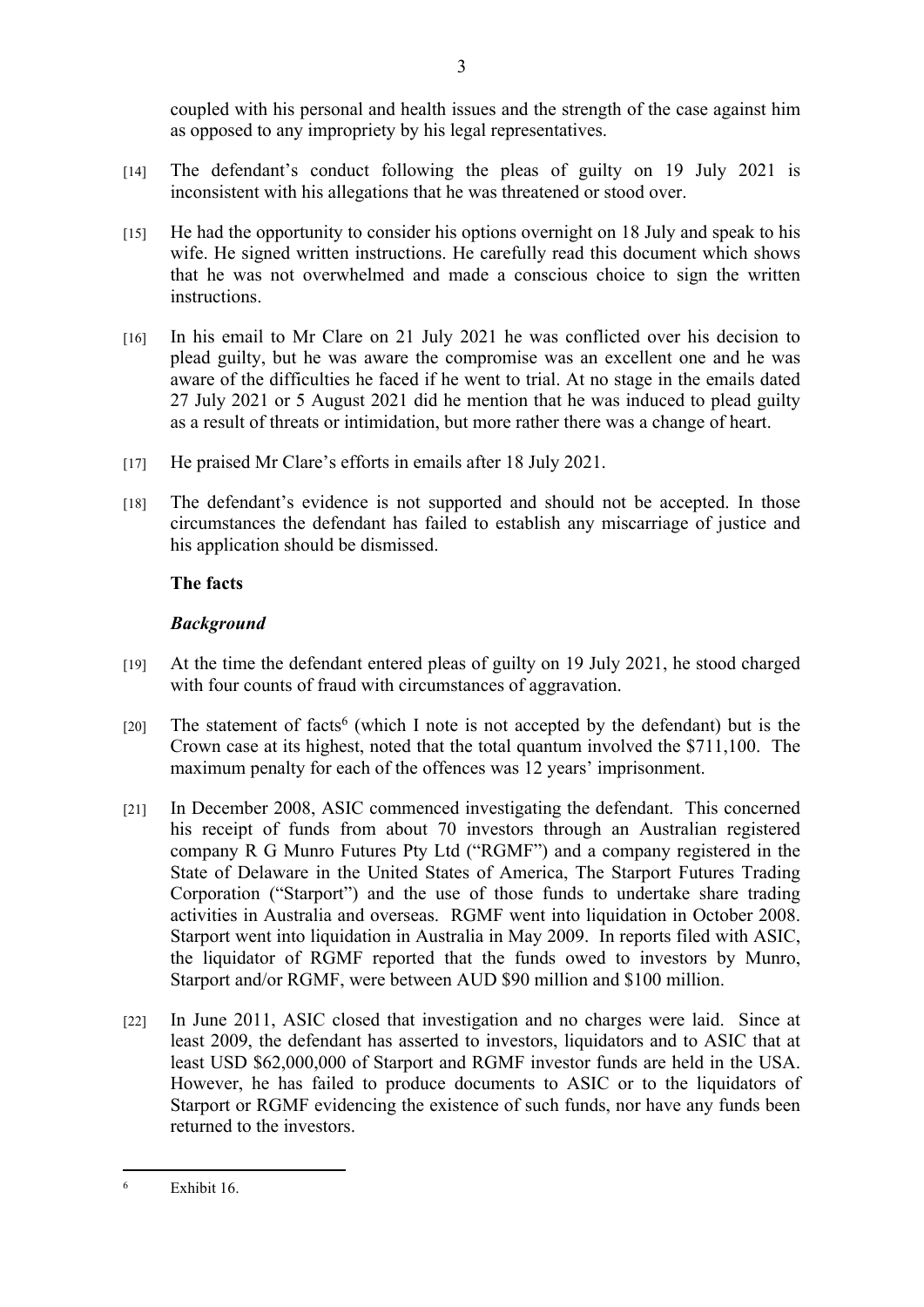- [23] On 30 May 2014, ASIC commenced an investigation following the receipt of information that the defendant was continuing to raise funds purportedly to release USD \$62,000,000 of Starport and RGMF investor funds he claimed were held in the USA.
- [24] During the course of the investigation, an analysis of bank accounts held by the defendant and his wife, reveal that the accused appeared to be raising funds for a new trading scheme. In various emails and documents to investors, the defendant referred to this scheme as the TradeStation Futures Trading Fund ("TradeStation"). He was raising funds from some of the Starport and RGMF investors as well as family and friends.
- [25] The investigation revealed that in September 2011, he commenced emailing investors inviting them to invest money with him in TradeStation.
- [26] A number of common representations were made by him to the investors namely:
	- (a) He was trading with a small group of clients;
	- (b) He was using a dormant trading account held by his friend David Imgraben in the USA with a brokerage firm called TradeStation;
	- (c) The minimum investment was \$20,000 being one unit and multiples thereof;
	- (d) Investment returns would be paid quarterly;
	- (e) He would receive a 20% management fee from profits.
- [27] The investors whose funds are the subject of counts 1 to 4 provided statements to ASIC stating:
	- (a) They deposited investment funds into the defendant's National Australia Bank account;
	- (b) They provided funds to the defendant to invest in TradeStation in response to the representations made in the emails described above;
	- (c) They understood that any profits generated by the defendant from trading were to be returned to them on a quarterly basis, less the defendant's management fee;
	- (d) They understood the trading account was located in the USA;
	- (e) Since the end of 2014, they have not received any return on their investment or a redemption of their capital with the exception of Mr Armstrong (count 2) who received a cheque for \$3950.00 on 20 May 2015;
	- (f) The defendant has continued informing the investors that TradeStation funds still exist and are located in the USA.

#### *Imgraben and TradeStation*

[28] Between August 2003 and July 2012 Imgraben was the sole director of Midshipman Services Pty Ltd. Midshipman held an Australian Financial Services Licence.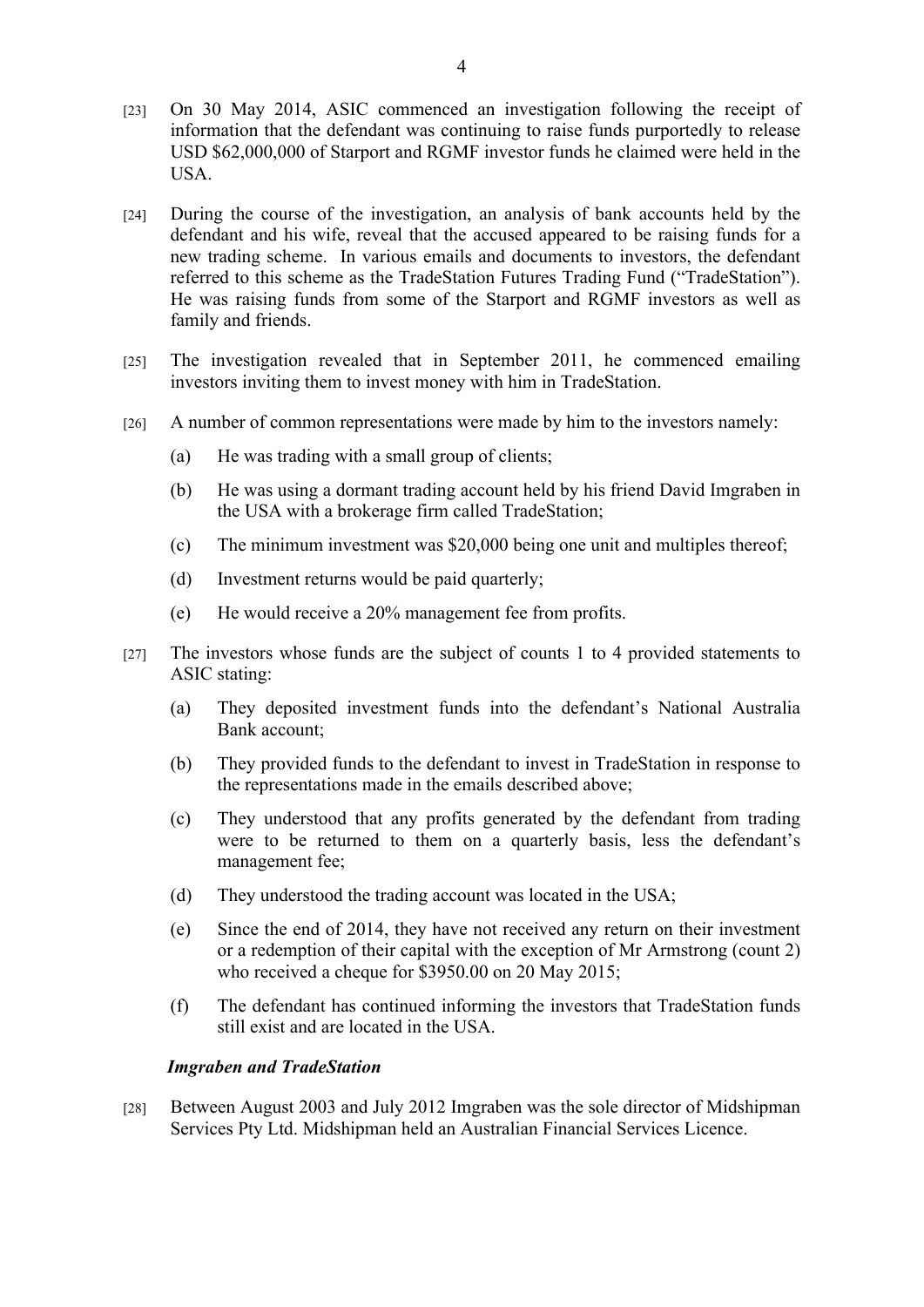- [29] On 5 July 2011 Imgraben opened a trading account with FXCM Australia Limited ("FXCM"). There were two transfers to FXCM by the defendant:
	- (a) 11 July 2011: \$6,000 to Imgraben's credit card for transfer to FXCM
	- (b) 24 August 2011: \$12,000 to Imgraben's ANZ account.<sup>7</sup>
- [30] On 1 November 2011 Imgraben closed the FXCM account and opened trading accounts with Global Prime Pty Ltd ("Global Prime") at the defendant's request.
- [31] Funds from FXCM were transferred to the Imgraben's ANZ bank account and then the following amounts transferred to the Global Prime Accounts:
	- (a) \$11, 324 on 3, 7 and 8 November 2011
	- (b) \$25,000 on 28 February 2012.<sup>8</sup>
- [32] Further on 24 and 27 February 2012 \$48,500 was transferred from the Munro NAB account to the Imgraben ANZ account.<sup>9</sup>
- [33] With respect to Global Prime account 902213 total deposits exceeded total withdrawals by \$238.64 and with respect to Global Prime account 903328 total withdrawals exceeded total deposits by \$3,656.98.
- [34] The \$25,000 referred to above is not part of count 1 and no funds were contributed from Armstrong, Heyer or Von Harten.
- [35] TradeStation securities is a licensed securities dealer in the USA. Imgraben held two TradeStation accounts.
- [36] In mid-2011 Imgraben obtained access for the defendant to trade on the accounts.
- [37] Between August 2011 and June 2012 there were losses amounting to USD \$60,932.52.
- [38] Only \$43,000 was transferred to the TradeStation account via the Imgraben ANZ account. This came from Canon. This is not part of count 1.
- [39] There were no contributions by Armstrong, Heyer or Von Harten to the TradeStation account.
- [40] On 11 April 2012, Imgraben sent the defendant an email advising that he and his wife had separated and the defendant had USD\$34,000.00 in the TradeStation Futures account and AUD\$26,000.00 in the Global Prime account.
- [41] On 26 June 2012 Imgraben sent the defendant an email advising him he was closing down both accounts and he transferred the funds to the Munro NAB account. Following this, he did not receive any further funds from the defendant.
- [42] As at March 2015, the defendant was still asserting to investors that their funds were being deposited and held in the TradeStation accounts in the USA. During the

<sup>7</sup> These funds are not part of the quantum alleged in the charges.

<sup>8</sup> This was part of the \$220,000 contributed by Cannon to the Munro NAB account.

<sup>9</sup> This was part of the \$220,000 contributed by Cannon to the Munro NAB account.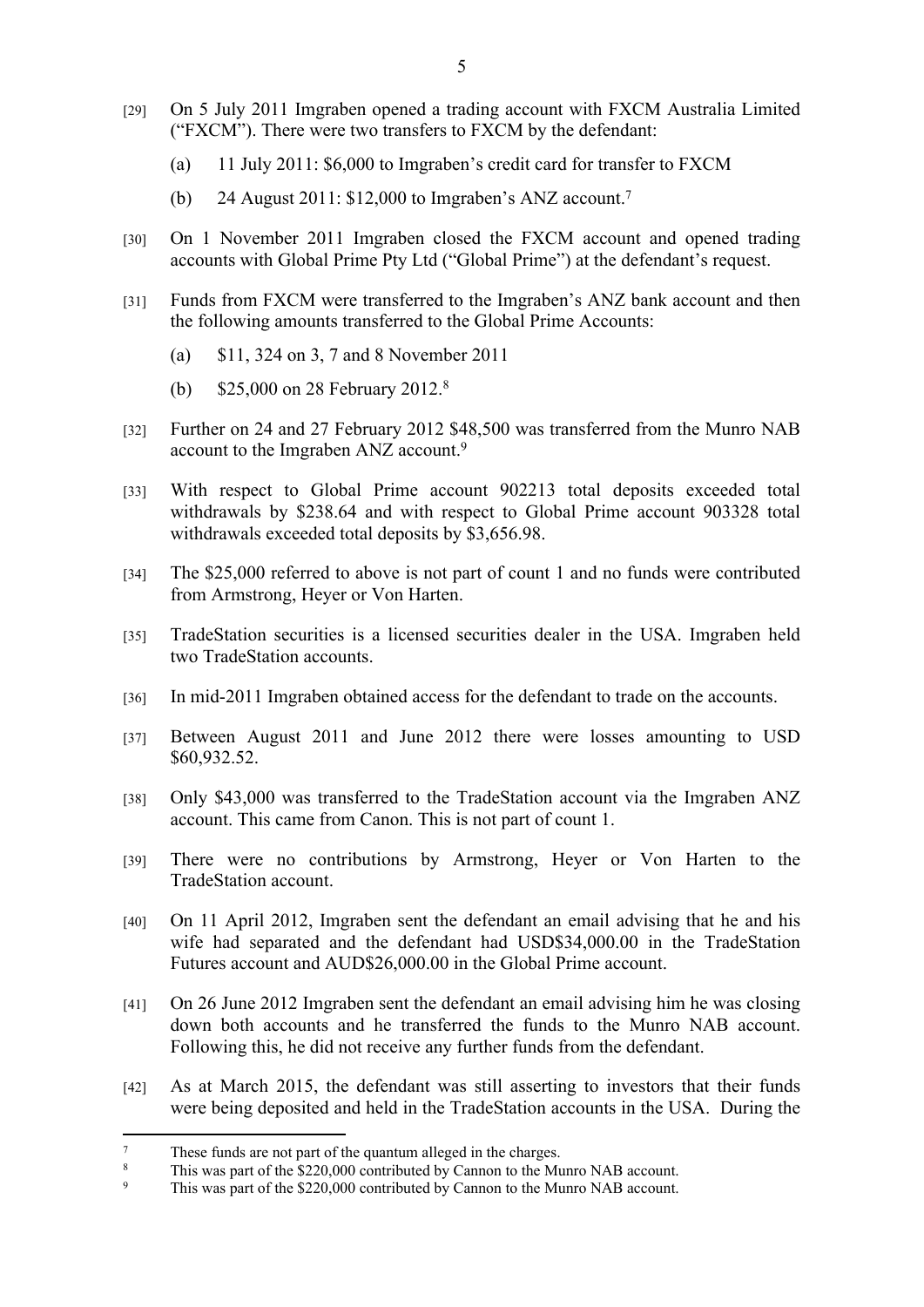period that the TradeStation account was operational, it generally operated at a loss and did not generate the profits claimed by the defendant in his quarterly email reports to investors.

# *Halifax trading account*

- [43] During the charge periods the defendant's wife, Kathleen Munro, held a brokerage account with Halifax Investment Services ("K Munro Halifax account"). Halifax had administrators appointed in November 2018 and liquidators in March 2019. Between 12 March 2012 and 10 November 2014, a total of \$427,100.00 was received into the K Munro Halifax account from external bank accounts. The majority of these funds were transfers from the Munro NAB account which were contributions from friends and family of the defendant as well as Cannon, Armstrong and Von Harten.
- [44] None of Heyer's funds were contributions to the K Munro Halifax account.
- [45] None of the investors the subject of Counts 1 to 4 were aware or agreed to the defendant investing their funds in the Halifax Trading account.
- [46] In relation to the K Munro Halifax account for the period between March 2012 to March 2015, in almost every quarter, trading activity generated net losses and total deposits exceeded total withdrawals.
- [47] As at 31 March 2015 the K Munro Halifax account had a zero balance.
- [48] Redemptions totalling \$307,793.84 were deposited into a Westpac bank account in the name of the defendant's wife (K Munro Westpac account).
- [49] A payment of \$28,155.50 was made to Fast Forward Charters from the K Munro Westpac account but there were no other payments from this account made to investors the subject of Counts 1 to 4.

# *Count one - Summary*

- [50] Count one involves an allegation that between 22 September 2011 and 7 April 2014, Robyn Cannon paid the defendant a total of \$480,000 for the purpose of investing the money in the TradeStation Futures Trading Fund on the promise of a return on the investment. Of these funds the defendant did not invest a total of \$411,500 as promised.
- [51] Between 26 September 2011 and 27 May 2014, he dishonestly applied \$411,500 of the monies invested by Cannon to his own use or to the use of another, by using the funds to pay for personal expenses, making cash withdrawals and paying about \$119,035 in a Halifax trading account held in his wife's name. Cannon was not aware that her money was being used by the defendant in this manner and he continued to make representations to her during the charge period that her money was being invested in the TradeStation Futures Trading Fund and falsely reported on profits and losses being made out of the relevant period.

# *Count one - more detail*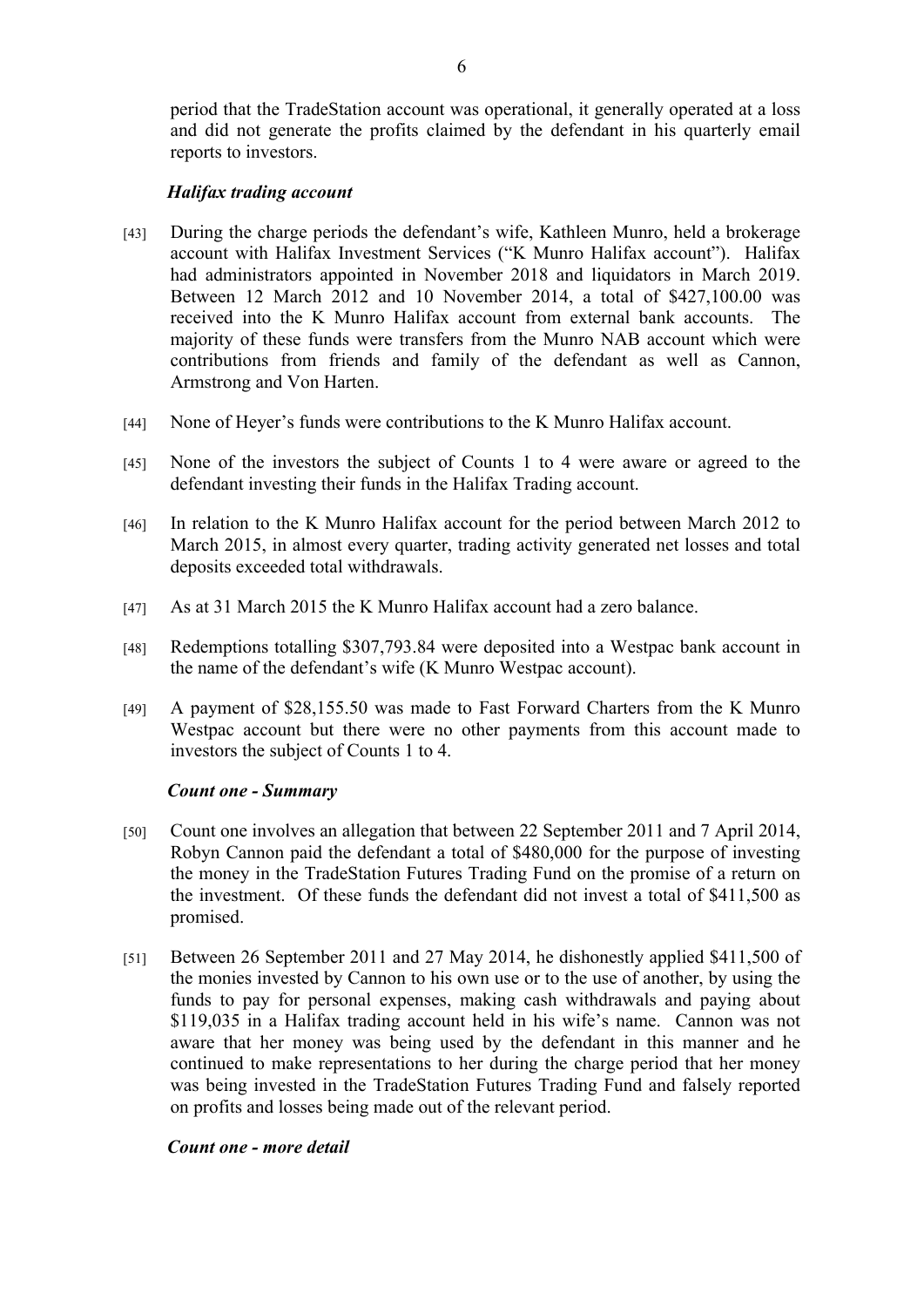- [52] Robyn Cannon and her husband Frank Grundy are directors of Fast Forward Charters Pty Ltd which is the trustee of their self-managed super fund, the Jackpot Super Fund. Cannon and her husband first met the defendant in about 1994 through a mutual friend, Warren Wearne.
- [53] Between 1994 and 2008 Cannon and her husband invested \$1.78m in Starport, and RGMF and had \$1.395m invested when RGMF and Starport went into liquidation in 2008 and 2009. This money was never returned to them.
- [54] On 8 September 2011, the defendant contacted Cannon by email and advised her of the TradeStation Futures Trading Fund. He made the representations referred to previously.
- [55] On 22 September 2011 the defendant, via email, told Cannon that the funds would be transferred into the TradeStation trading accounts in the United States.
- [56] Following this, between the period 22 September 2011 and 7 April 2014, Cannon deposited \$480,000.00 into the defendant's National Australia Bank account.
- [57] Between 27 September 2011 and 27 May 2014, the defendant dishonestly applied to his own use or to the use of any other person, \$411,500.00 that belonged to Cannon. Paragraphs 50 to 73 of Exhibit 16 set out how the funds were expended.
- [58] Paragraph 75 sets out a number of communications by the defendant in which he falsely reported on profits and losses and falsely asserted the funds were held in the TradeStation trading accounts.

# *Count two - summary*

[59] As to charge two, the prosecution alleges between 7 March 2013 and 15 April 2013, Francis Armstrong paid the defendant a total of \$39,600 for the purpose of investing the money in the TradeStation Futures Trading Fund on the promise of a return on the investment. The defendant did not invest these funds into the TradeStation Futures Trading Fund as promised. Between 8 March 2013 and 19 April 2013, he dishonestly applied the money invested by Armstrong to his own use or to the use of another, by using the funds to pay for personal expenses, making cash withdrawals and paying about \$21,000 into Halifax trading account held in his wife's name. Armstrong was not aware that his money was being used by the defendant in this matter and the defendant continued to make representations to him during the charge period that his money was being invested in the TradeStation Futures Trading Fund, and falsely reported on profits and losses being made over the relevant period.

# *Count two- more detail*

- [60] Mr Armstrong met the defendant in 2005, when he was the fund manager for Tricon Capital Mortgage Fund. The defendant was doing some trading for Tricon at that time.
- [61] On 12 November 2012, the defendant sent Armstrong an email inviting him to join the new trading group he had formed and he made a number of representations. As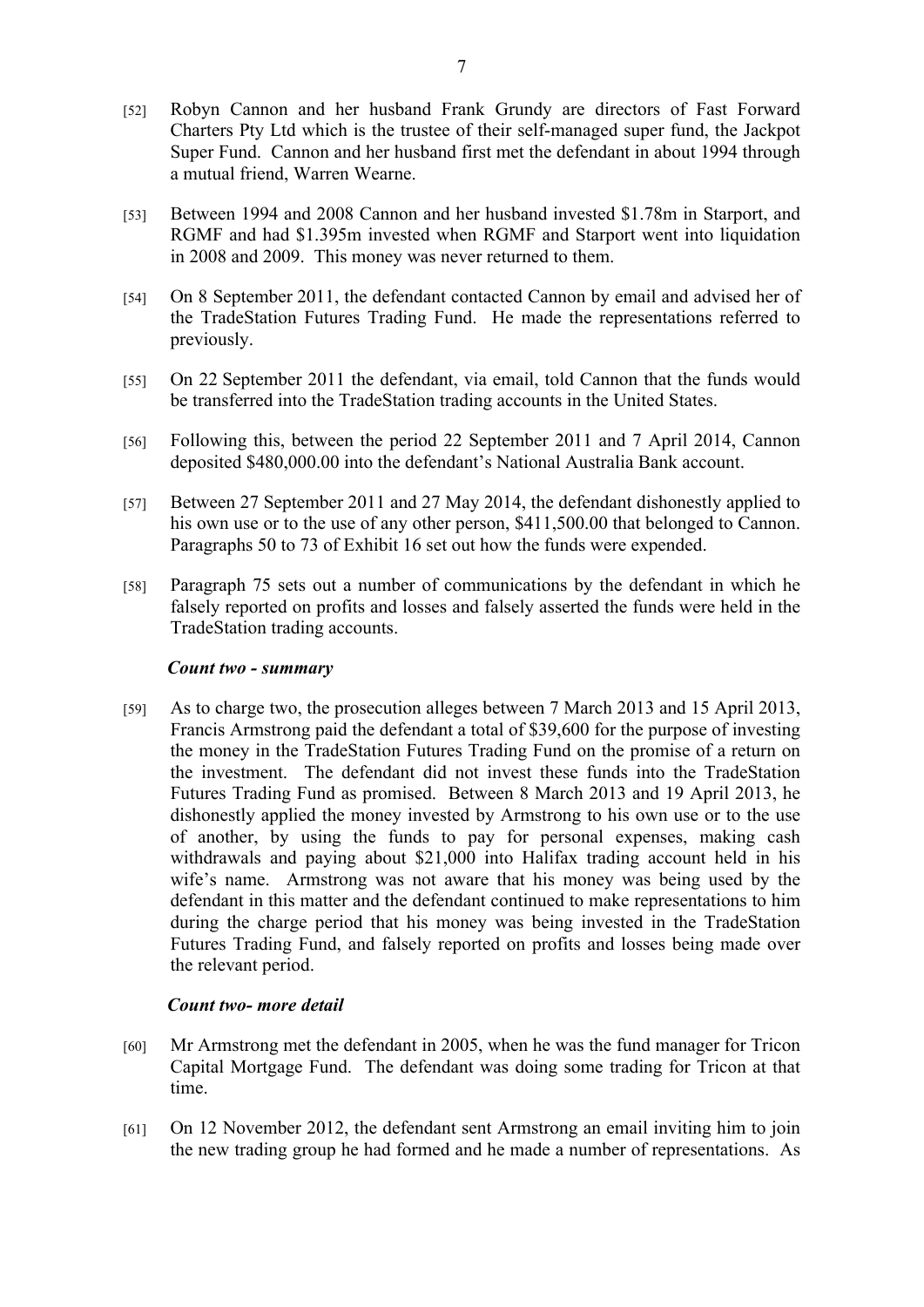a result, Armstrong deposited a total of \$39,600.00 into Munro's National Australia Bank account between 27 March 2013 and 15 April 2013.

| [62] | Paragraphs 83 to 88 of exhibit 16 set out how the monies were expended. |  |  |
|------|-------------------------------------------------------------------------|--|--|
|      |                                                                         |  |  |

| Kathleen Munro Halifax account  | 13,000   |
|---------------------------------|----------|
| Cash withdrawal                 | 2,700    |
| Kathleen Munro personal account | 1,500    |
| R Munro account                 | 1,463.24 |
| ATM withdrawal                  | 1,100    |

[63] Paragraph 90 sets out communications the defendant had with Armstrong in which he falsely asserted the funds were being held in TradeStation trading accounts and falsely reported on profits and losses

# *Count three- summary*

[64] As to charge three, the prosecution alleges that between 1 November 2012 and 11 November 2013, Catherine Heyer paid the defendant a total of \$40,000 for the purpose of investing the money in the TradeStation Futures Trading Fund on the promise of a return on the investment. The defendant did not invest these monies into the TradeStation Futures Trading Fund as promised. Between 4 November 2013 and 22 November 2013, he dishonestly applied the money invested by Heyer to his own use or to the use of another, by using the funds to pay for personal expenses, making cash withdrawals and paying money to other investors. Heyer was not aware that her money was being used by the defendant in this manner and he continued to make representations to her during the charge period that her money was being invested in the TradeStation Futures Trading Fund and falsely reported on profits and losses being made over the relevant period.

# *Count 3- more detail*

- [65] Catherine Heyer and Roy Turner, her husband, first met the defendant in 2000 through Robyn Cannon and Frank Grundy. They made their first investment into Starport / RGMF in April 2000. At the time of the collapse of RGMF and Starport, Heyer was owed \$975,000.00. Since the liquidation of RGMF and Starport, Heyer continued to provide limited financial support to the defendant to assist in the payment of legal and travel expenses to repatriate missing funds. Heyer had discussions with Cannon and the defendant about the defendant's new share trading scheme, TradeStation. As a result of this, she deposited \$40,000.00 into Munro's NAB account between 1 November 2013 and 11 November 2013.
- [66] Paragraph 101 sets out where the monies were expended.

| Fast Forward Charters Jackpot Super (A Cannon   13,980<br>account) |        |
|--------------------------------------------------------------------|--------|
| Cash Withdrawal                                                    | 11,200 |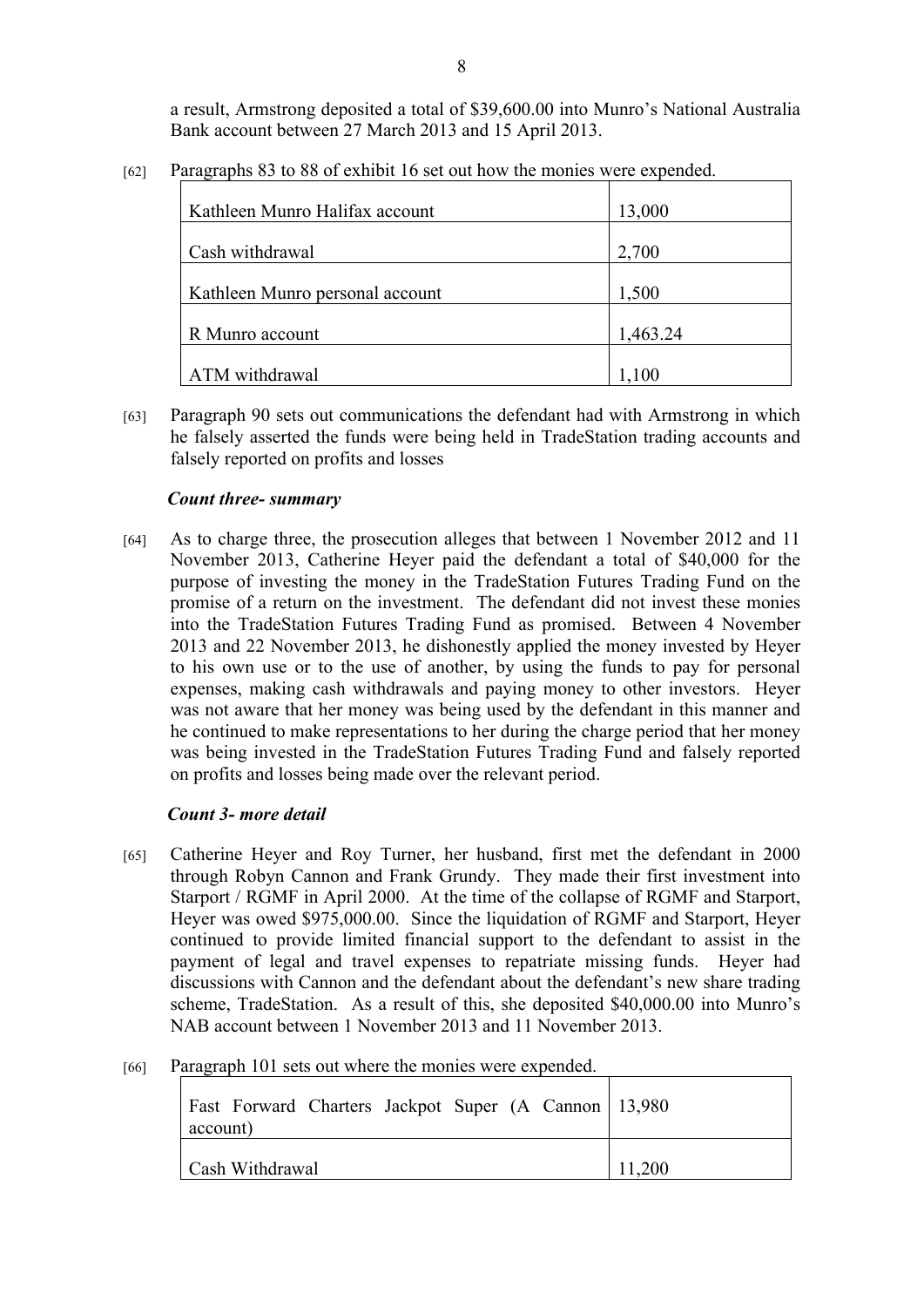| Robyn Cannon account | 6,524 |
|----------------------|-------|
| Von Harten account   | 5,503 |
| Cash Cheque          | 1,864 |

[67] Paragraph 102 sets out the communications made by the defendant in which he repeated assertions the funds were held in the TradeStation trading account and falsely reporting on profits and losses.

# *Count four- summary*

[68] For count four, the prosecution alleges that between 15 January 2014 and 8 April 2014, Gregory Von Harten paid to the defendant a total of \$220,000 for the purpose of investing the money in the TradeStation Futures Trading Fund on the promise of a return on the investment. The defendant did not invest these funds into the TradeStation Futures Trading Fund as promised. Between 20 January 2014 and 27 May 2014, he dishonestly applied the money invested by Von Harten to his own use or to the use of another, by using the funds to pay for personal expenses, making cash withdrawals, paying money to other investors and paying about \$80,000 into a Halifax trading account held in his wife's name. Von Harten was not aware that his money was being used by the defendant in this manner and the defendant continued to make representations to him during the charge period that his money was being invested in the TradeStation Futures Trading Fund and falsely reported on profits and losses being made over the relevant period.

# *Count 4- more detail*

- [69] Mr Von Harten was employed as a pilot instructor in Vietnam. He became aware of the defendant and his trading activity following conversations with other investors who had invested in Starport. He first spoke with the defendant in late 2006. Following this, he made investments in the Starport trading scheme. Upon the liquidation of RGMF and Starport he was owed \$495,000.00.
- [70] Von Harten had discussions with the defendant about the TradeStation trading scheme. Following this, commencing in about mid-2011, he deposited funds into the Munro NAB accounts to invest in the TradeStation trading scheme. Investments made prior to 2014 are not the subject of Count 4.
- [71] A total of \$220,00.00 was deposited into the account between 15 January 2014 and 8 April 2014.
- [72] Paragraphs 115 to 119 of the Statement of Facts set out how the monies were expended.

| Kathleen Munro Halifax | 80,000 |
|------------------------|--------|
| Hannah Munro account   | 40,000 |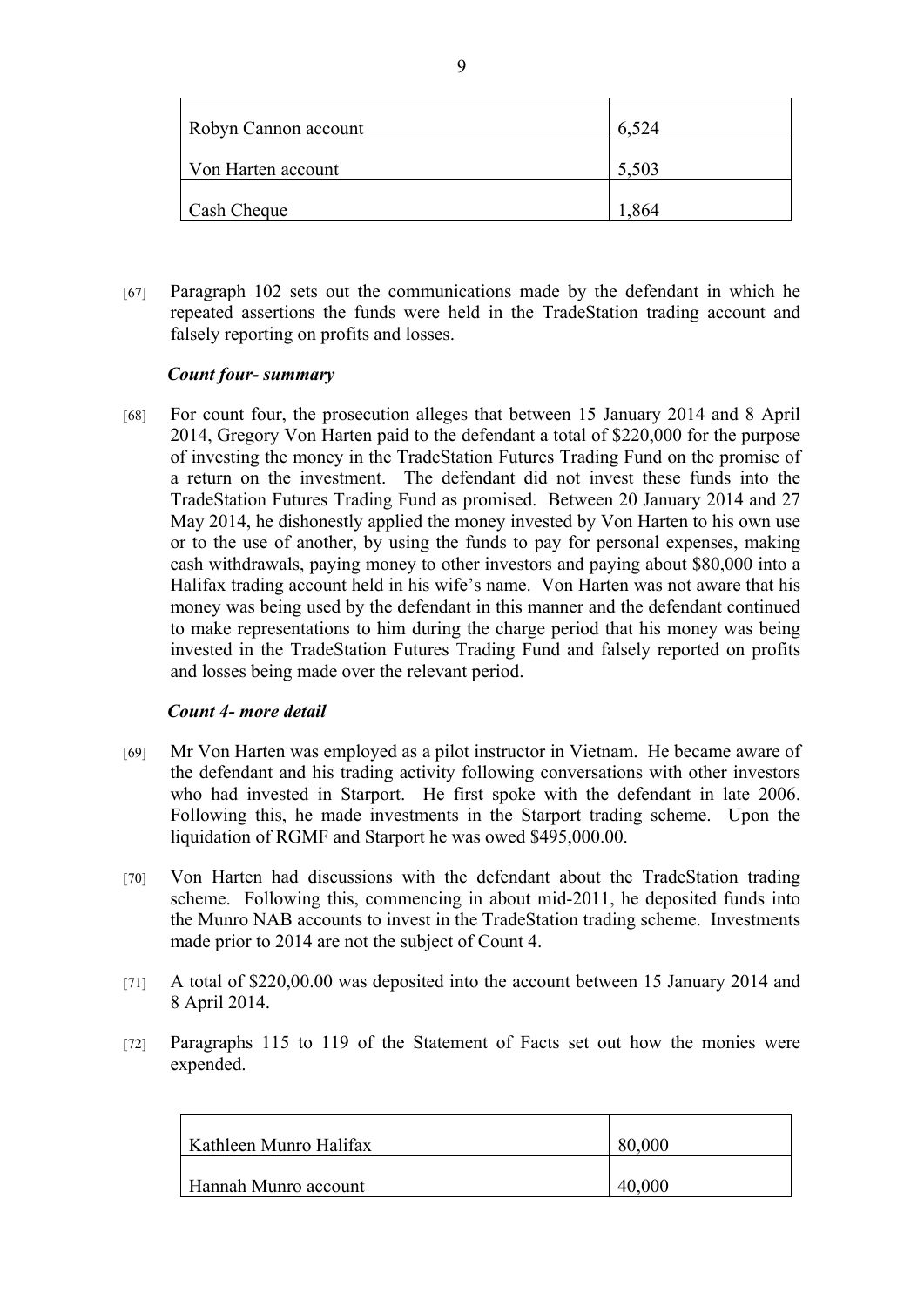| Von Harten account     | 30,000 |
|------------------------|--------|
| Jackpot super (Cannon) | 19,148 |
| <b>NAB Collections</b> | 10,000 |
| Cannon account         | 5,852  |
| HW Litigation          | 4,000  |
| Cash withdrawal        | 3,016  |
| Roger Munro account    | 1,980  |
| Wyton Super Fund       | 558    |
| ATM withdrawal         | 400    |
| The Motley Fool        | 199    |
| Hairdresser            | 126    |
| Jackpot Super (Cannon) | 12,590 |
| Cannon account         | 12,048 |
| Cash withdrawal        | 9,312  |
| Helen Munro Account    | 5,000  |
| Swanepoel Account      | 3,012  |
| Heyer Account          | 3,012  |
| Wearne Account         | 1,506  |
| ATM withdrawal         | 1,400  |
| HW Litigation          | 1,366  |
| Unknown                | 300    |
| Roger Munro account    | 283    |
| Megaflix               | 107.56 |
| Hairdresser            | 100    |
| Norton Software        | 99.99  |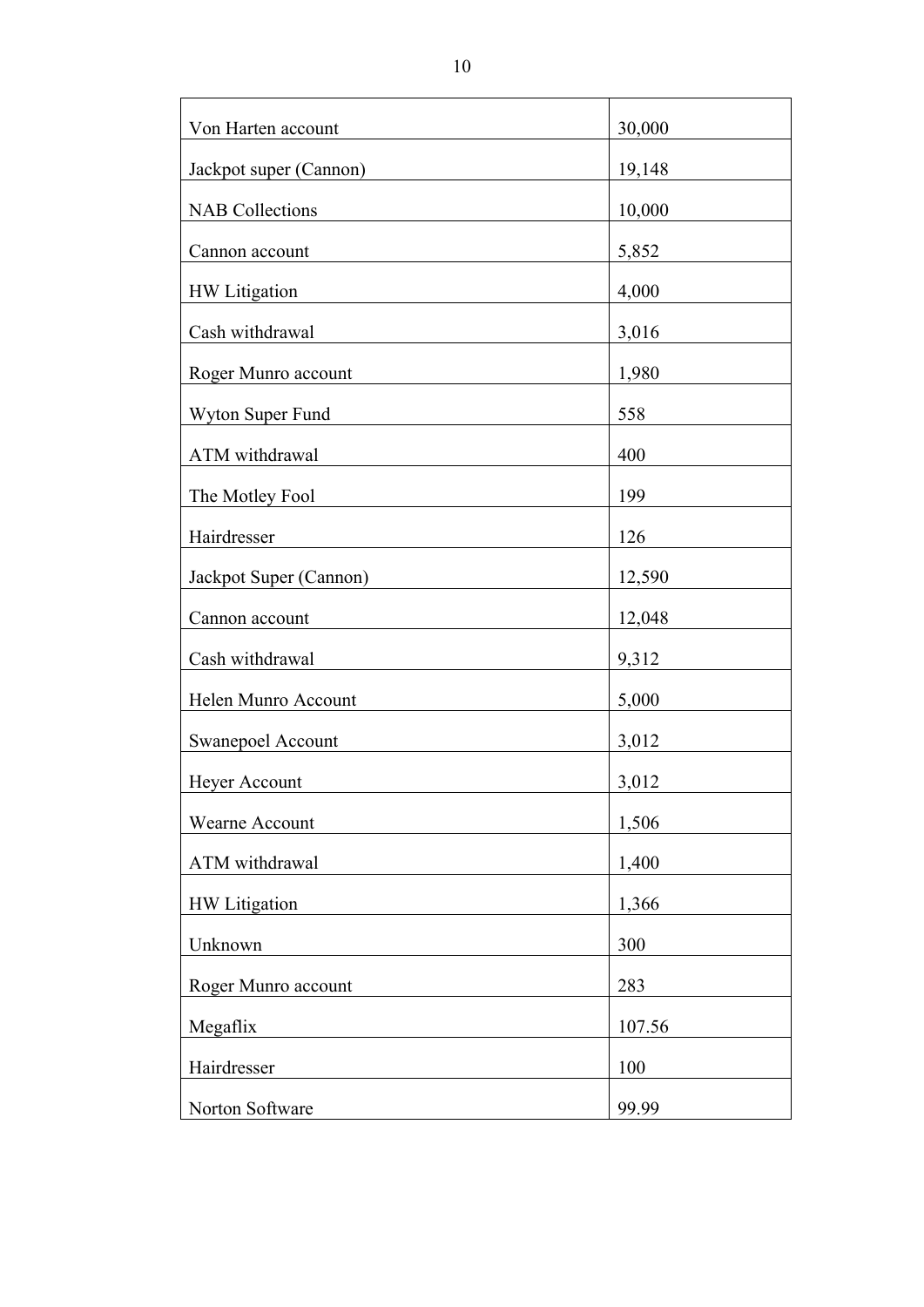[73] In paragraph 120 the communications in which the defendant repeatedly asserted the funds were held in the US in the TradeStation trading accounts and falsely reporting on profits and losses are set out.

#### **General**

- [74] Investors have sought redemption of the capital in TradeStation. Since 31 March 2015 the defendant has not met redemption requests or paid dividends.
- [75] The defendant is 72 years of age, having been born on 4 June 1949. He was 62 to 64 at the time of the offences. He has no prior criminal history. He has been in receipt of a Centrelink pension since September 2014. He claims to have a doctorate in economics obtained from the University of New South Wales in 1979 and previously employed as an academic and self-employed trader. He now resides at Casino in northern New South Wales. The defendant's wife has also been receiving Centrelink benefits since 2015.

#### **History of the matter**

- [76] On 12 March 2018 an indictment was presented in the District Court charging the defendant with five counts. The matter was next mentioned on 29 June 2018 at which time the defendant was represented by Buckland Allen Solicitors. After two more mentions on 8 November 2018, the matter was listed as Trial No. 1 before Judge D in the week commencing 11 March 2019. The matter was mentioned at a trial review on 1 March 2019 and the matter remained as listed.
- [77] On 5 March 2019 the defence applied to adjourn the trial. The defendant sought to adjourn his trial based on treatment he was receiving which affected his ability to provide proper instructions. He was taking medications for his pain, including oxycodone for chronic pain. The application was opposed by the Crown. Dr Michael Gudury was called to give evidence. He was a consultant psychiatrist working at the Tweed Heads Specialist Centre. He was treating the defendant for a major depressive disorder. He gave evidence the defendant suffered medical issues such as chronic pain, prostate cancer and post-operative complications. The prostate was removed in 2016. The doctor did prescribe him oxycodone and advised him to see a pain specialist to obtain an ongoing script. The doctor gave evidence that oxycodone was likely to impair attention and concentration. The doctor gave the opinion that at that time his mental state was fragile. It did not mean he did not understand the proceedings, but his judgement could be impaired. He thought there would be a significant improvement in six to eight weeks' time. The doctor agreed to see him that afternoon to assess whether the trial could continue.
- [78] The doctor gave further evidence. He noted that he had first seen him on 8 January 2019. At that time he was anxious, but his depression was under control. Since 5 February 2019 his presentation had changed and he was unable to focus and concentrate. His medication was changed. He thought there would be an improvement within three to four weeks. Ultimately, the matter was adjourned.
- [79] On 5 April 2019 the matter was listed as No. 1 trial, week commencing 23 September 2019. That trial was delisted at a mention on 23 August 2019.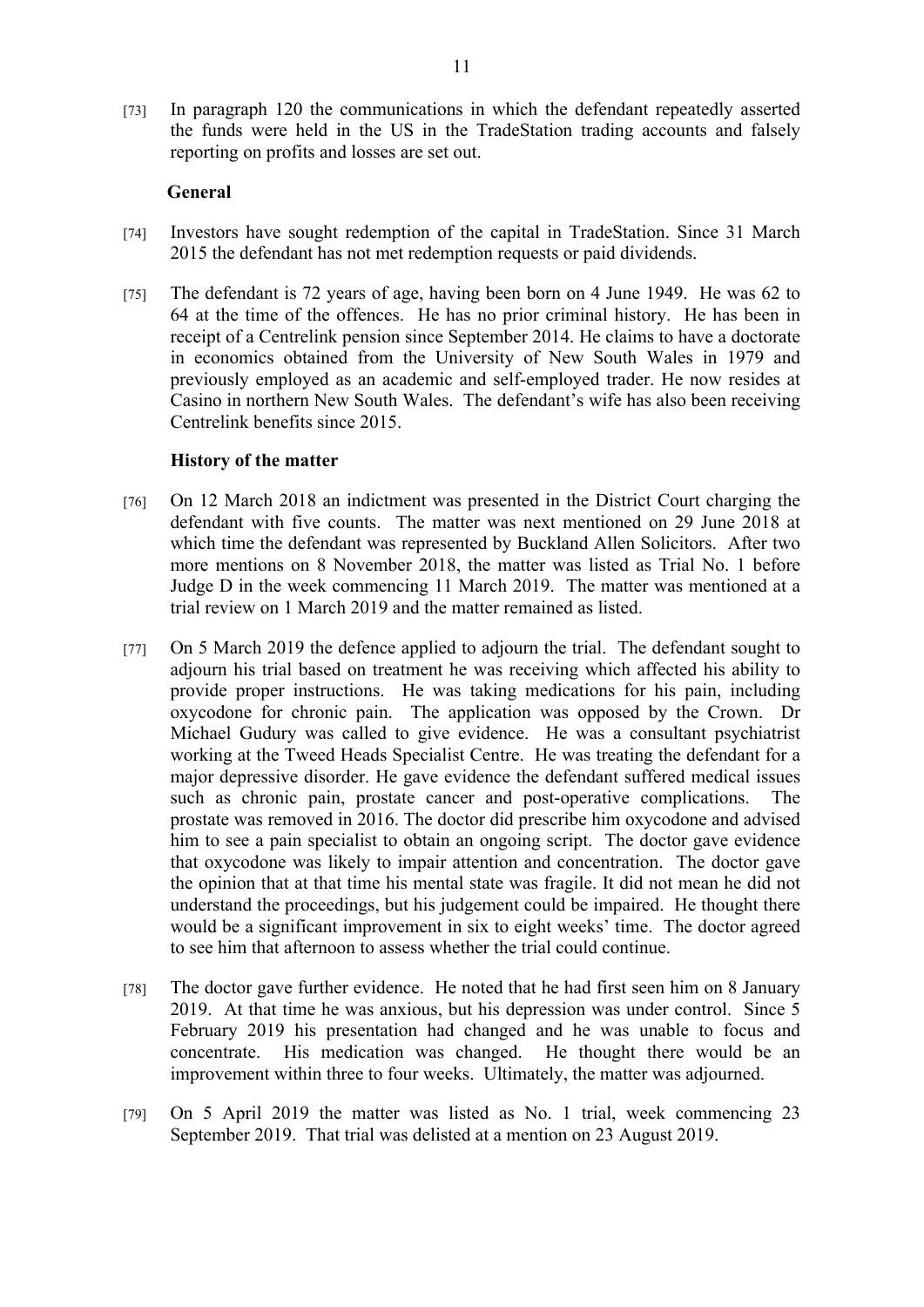- [80] On 7 November 2019 the trial was relisted as Trial No. 1, week commencing 30 March 2020. On 20 March 2020, the trial date was vacated. There was a mention on 12 June 2020 at which time the defendant had changed his lawyers.
- [81] On 17 August 2020 the matter was listed as Trial No. 1 commencing 22 March 2021.
- [82] On 14 December 2020 the trial was delisted and relisted as Trial No. 1, week commencing 19 July 2021. The matter was mentioned on 31 April 2021 and the trial remained as listed. It was further mentioned on 7 July 2021 and the trial remained as listed.
- [83] On 19 July 2021 the defendant was arraigned and pleaded guilty to counts 2, 3 and 4. The matter was listed for sentence on 30 July 2021, and bail was enlarged.
- [84] The matter was mentioned again on 28 July 2021, and the matter remained as a sentence on 30 July 2021.
- [85] On 30 July 2021, Mr Hoare and his solicitors were granted leave to withdraw. The Court was advised that the defendant now wished to change his plea of guilty to not guilty and to withdraw his pleas.
- [86] The matter was listed for an application for revocation of bail on 6 August 2021. After this Mr Munsie instructed by McDonald Law came onto the record for the defendant. The hearing of the application for revocation of bail was listed on 13 August 2021. That was adjourned until after the change of plea application is determined.

# **Defence evidence**

# *Defendant's affidavit (Exhibit 7)*

- [87] The defendant has filed an affidavit<sup>10</sup> in which he alleges he has been diagnosed with bipolar disorder, a major depressive disorder and a dissociative disorder. He has sought psychiatric treatment for these conditions.
- [88] He also has a number of physical health conditions including:
	- (a) Paroxysmal atrial fibrillation for which he had a pacemaker installed in 2016;
	- (b) Chronic plain/opioid addiction (resulting from post-operative pain);
	- (c) Essential hypertension;
	- (d) Carcinoma of the prostate as a result of which he had several post-operative issues.
- [89] He is concerned that he will not receive adequate treatment in custody.
- [90] Exhibits RGM-1, RGM-2 and RGM-3 relate to his current medical treatment.

<sup>10</sup> Exhibit 7.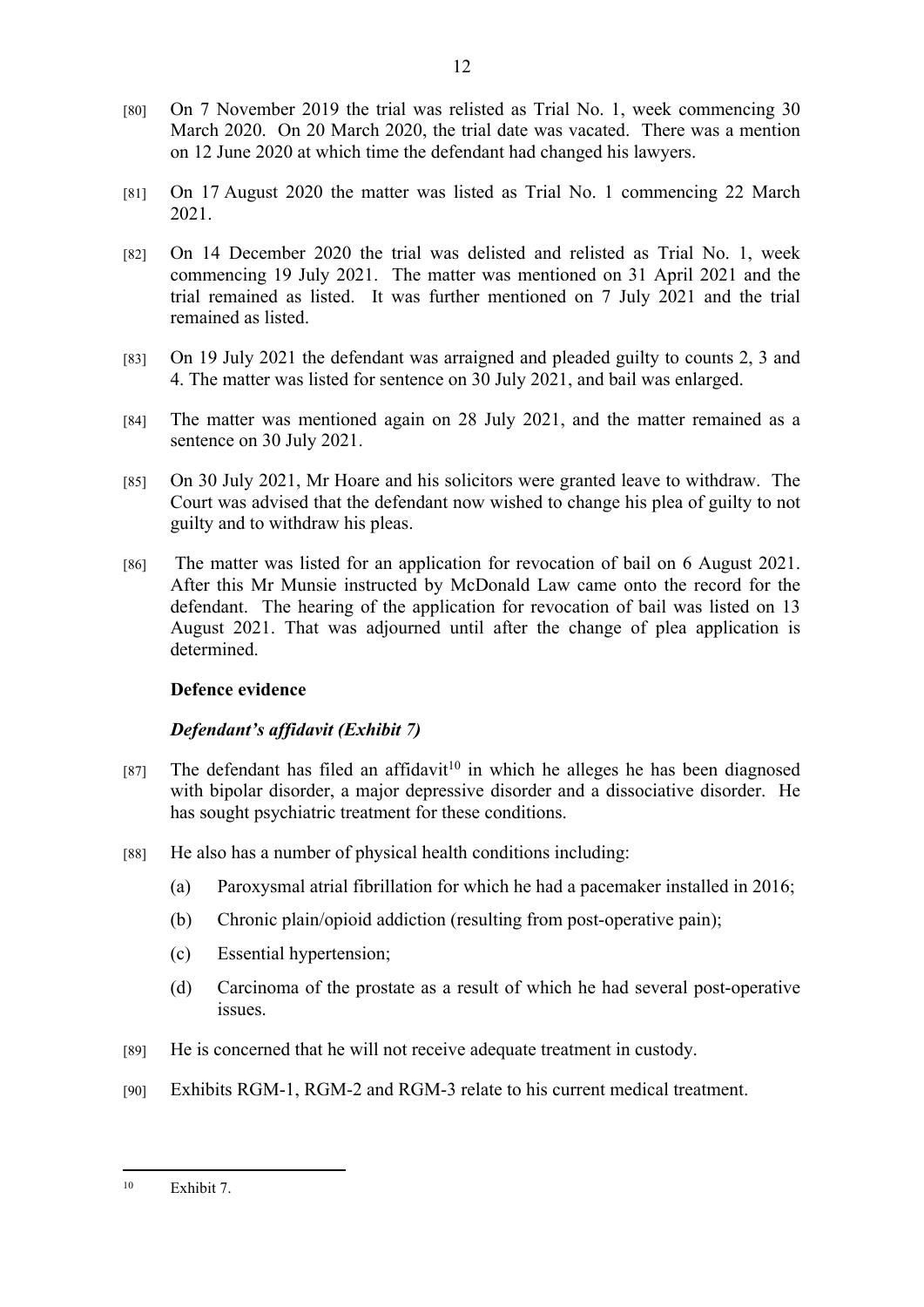- [91] He presently lives with his wife of 49 years who suffers from a nerve-based disease. He assists her with basic day to day activities. He is concerned she won't receive adequate care if incarcerated. He has been involved in a number of court matters which have been stressful, traumatic and he and his wife have lost all of their personal financial resources. He has never been charged with breaching bail conditions and has never intentionally breached his bail conditions. He does not have a passport.
- [92] At 8.57am on 17 July 2021, the defendant received an email from his solicitor which advised that if he pleaded guilty to counts 2, 3 and 4 on the indictment, the prosecution would discontinue count 1.
- [93] On Sunday 18 July 2021, he had a meeting with Mr Hoare of counsel and Mr Clare the solicitor at Mr Clare's office in New Farm. He was running late for the meeting. He arrived at the office at about 2.45 to 2.50pm. He says that during the discussion he was often interrupted by Mr Hoare and Mr Clare. Mr Hoare indicated he was having discussions with the prosecutor. He advised that if he pleaded guilty to three counts, the amount of the fraud would come down to about \$330,000 as the Crown would drop the count as regards to Ms Cannon. The solicitor Mr Clair said "you're mad if you don't take this deal". The defendant said he was in a terrible state having lost his dog and that his wife was very upset. He said that a life changing decision should not be made in the emotional state he was in. Mr Hoare stepped out to speak to his wife and when he returned he said he wanted a decision and said, "if you're smart you'd be pleading guilty to those three charges". The defendant alleges that Mr Hoare said that if he didn't plead guilty, he and Mr Clare would have a conflict of interest, would withdraw from the case and not act for him. The defendant told Mr Clare it was a big decision and he needed time to consider it. Mr Clare absolutely exploded and stood over him and said he was an absolute fool. He said this was the best deal they'd ever get for him. During this time Mr Clare was aggressive and badgering. Mr Clare said if he pleaded not guilty, they would withdraw from acting and it was likely his bail would be revoked. The defendant felt intimidated by Mr Clare. The defendant asked if he could call his wife to let her know what was happening. Mr Hoare returned and the defendant told Mr Hoare that he'd been berated by Mr Clare and Mr Hoare said that was the way Mr Clare operates. The defendant said, reluctantly, that he would plead guilty but he felt conflicted. Mr Hoare asked what he meant by conflicted and the defendant said he hadn't spoken with his wife about the matter, he felt it had been sprung on him and he would like to think about it overnight. Mr Hoare said he could not have overnight. At that stage Mr Clare returned to the room and typed a document on the computer. Before the defendant signed the instructions to plead guilty, he asked if he changed his mind if there was a way he could withdraw the plea of guilty. Mr Clare said there was a way. The defendant said he would sign the document provided he could change his mind. The instructions were put in front of him and he did not read the first part of it, only the sentence next to the boxes. He enquired with Mr Hoare about whether he could plead guilty without admitting the elements of the offence and Mr Hoare said he could not do this. He said to Mr Hoare if he signed the instructions he would be perjuring himself. As a compromise, Hoare told Clare to put a line through the third box. The defendant asked Mr Hoare about the sentence and likely penalty. Mr Hoare left the room as he was going to call the prosecutor. He was told that he could expect 15 months' of actual imprisonment, with the head sentence being three times that. He continued reading the document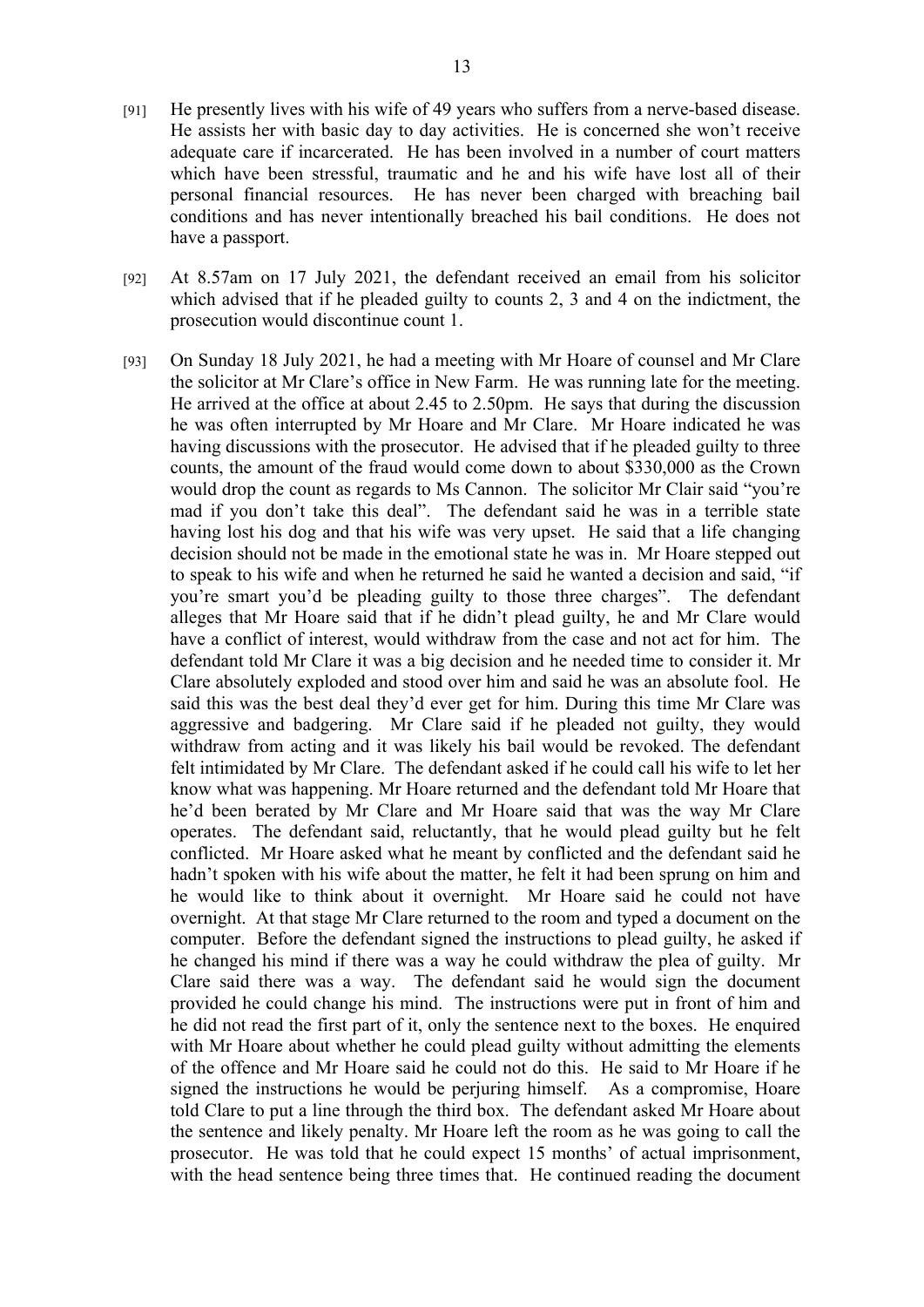and ultimately signed the instructions. When he signed them, he could not recall if each box was ticked.

- [94] He felt under a strong obligation to plead guilty because of the constant urging to accept the deal and their advice he could rescind it after the event. He felt the intense pressure of a negative outcome if he did not sign the document. He raised the possibility of having an adjournment for a couple of weeks to get his affairs in order and Mr Hoare said he would try and arrange this. The signed instructions are marked as exhibit RGM-5.
- [95] The defendant says he felt that he would not receive a fair trial if not represented and was worried Legal Aid Queensland would review funding. He was worried his bail would be revoked. He later told his wife that he was going to plead guilty and she was horrified.
- [96] On 19 July 2021, he spoke to his wife who told him he should plead not guilty and should stand up for himself. He met the lawyers that morning. He did not raise the fact he did not want to plead guilty. Again, Mr Hoare indicated that if he changed his mind about pleading guilty, they would withdraw from acting on his behalf. Pleas of guilty were entered. Afterwards, he went to the Coffee Club and ordered breakfast and Mr Rounsefell came over to where he was seated. He sent a number of emails to his solicitor protesting his innocence.

# *Defendant's oral evidence*

- [97] The defendant gave evidence that he was treated appallingly by both Mr Clare and Mr Hoare. Mr Clare berated him and was aggressive and even denied him water.<sup>11</sup> He alleged that the idea of the plea of guilty was sprung on him and he had never contemplated this earlier. Despite this he said in a meeting with his lawyers that he had explored the possibility of this with his previous solicitors.<sup>12</sup>
- [98] He accepted his affidavit made no reference to the conference on 15 July 2021. He accepted there were other conferences before Sunday 18 July 2021. The one on 15 July 2021 was via Zoom and recorded.<sup>13</sup>
- [99] He agreed he was asked to provide relevant documents to show how the money was invested and with whom. He did not provide these documents. He did not have these documents personally. He had asked that the documents be subpoenaed.<sup>14</sup>
- [100] He did not dispute he met Mr Clare and Mr Hoare on 9 July 2021 in Mr Hoare's chambers. This conference was for 1 hour and 20 minutes. He agreed Mr Hoare wanted the documents. The witness claimed he could produce only about seven.<sup>15</sup>
- [101] He claimed he had difficulty reading Mr Clare's files note.<sup>16</sup> I cannot see this the writing seems clear to me.

 $\frac{11}{12}$  Transcript day 3 page 8.

<sup>&</sup>lt;sup>12</sup> Transcript day 3 page 10.40.

 $\frac{13}{14}$  Transcript day 3 pages 11-12.

<sup>&</sup>lt;sup>14</sup> Transcript day 3 pages 13-14.<br><sup>15</sup> Transcript day 3 page 15.30

Transcript day 3 page 15.30.

<sup>16</sup> Transcript day 3 page 16.7.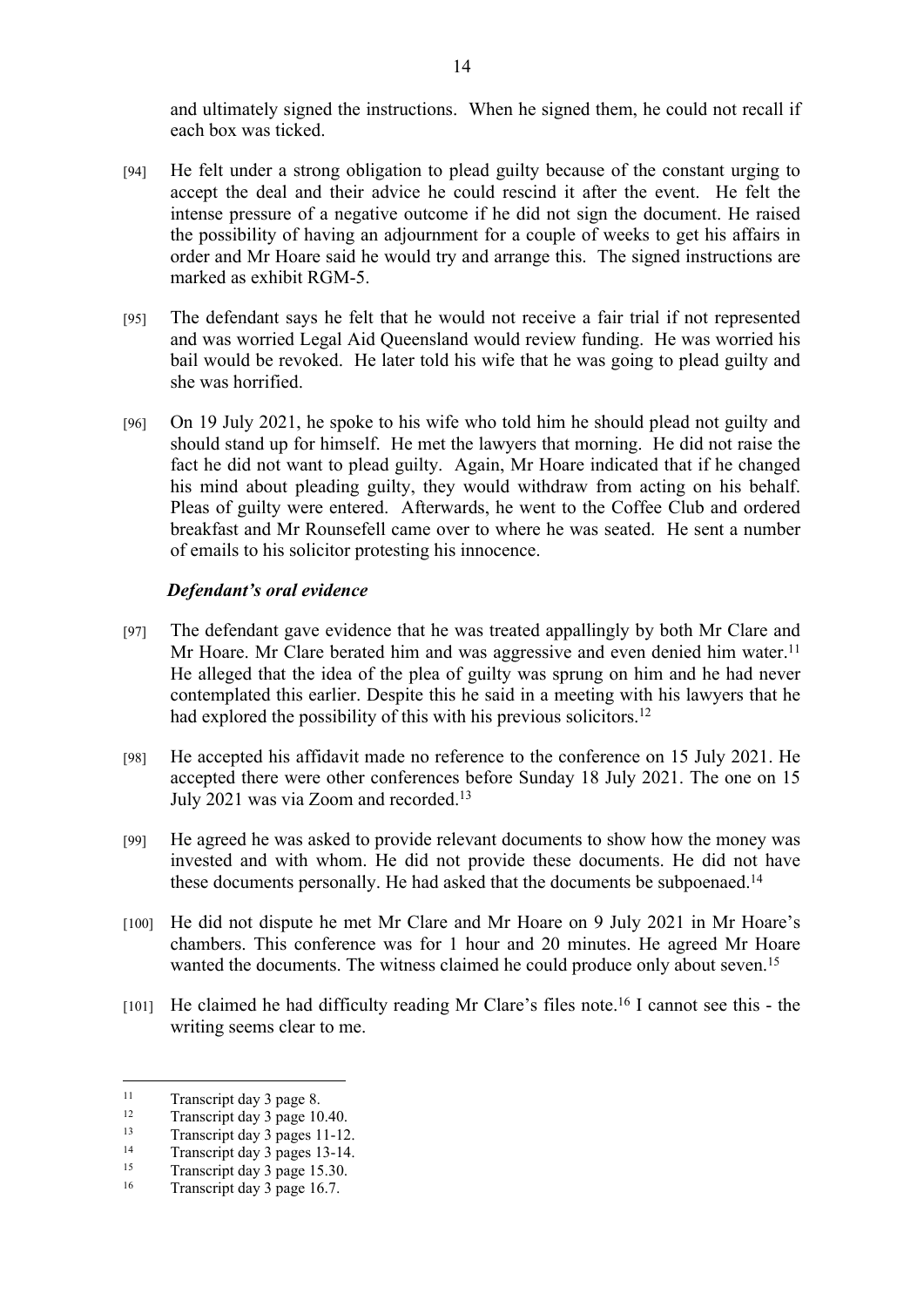- $[102]$  He accepted he was charged in 2017.<sup>17</sup> He claims he did not preserve the relevant documents. He claimed his computer disappeared and was not backed up and there were no documents in his iCloud storage.<sup>18</sup>
- [103] He agreed he received an email from Mr Clare on 9 July 2021<sup>19</sup> requesting documents relevant to his defence. He replied on 9 July 2021<sup>20</sup> but did not provide the relevant documents.<sup>21</sup>
- [104] He agreed there was a conference on 13 July 2021.<sup>22</sup> He denied that he said he used his own funds to make TradeStation look more profitable contrary to the note at page 176 of Exhibit 33.<sup>23</sup> He said that he said that in a profitable quarter he would spread the profits out over a number of quarters and he would also spread out his 20% management fee. He then said that the GFC and other events overtook him. But he later said this related to Starport, bearing in mind the GFC was in 2008.<sup>24</sup>
- [105] He said sometimes he did not take the management fee.
- $[106]$  He agreed he received an email dated 13 July 2021<sup>25</sup> from Mr Clare which again asked him to produce relevant documentary evidence. He said he did have a few examples of the relevant emails.
- $[107]$  He sent the email 14 July 2021<sup>26</sup> in which he said he had fallen into a dissociative state and wanted an adjournment of the trial to be considered.<sup>27</sup>
- [108] He accepted he told Mr Hoare that he had written an email purporting to come from an American Attorney John Cameron. He claimed though he only did this for his wife and without his knowledge his wife sent this to investors.<sup>28</sup>
- [109] He agreed he received the email dated 14 July 2021<sup>29</sup> from Mr Clare which noted that there would need to be a psychiatric report to justify an adjournment and detailed written responses to the witness statements were needed. A Zoom conference was arranged for the next day. He denied he made any admission about topping up the TradeStation account.<sup>30</sup> I note though that he never challenged in his emails that he did say this.<sup>31</sup>
- [110] He agreed he sent a further email at 5:31pm on 14 July 2021.<sup>32</sup> He alleged he mistakenly referred to a laptop rather than iPad and said the documents were

 $30$  Transcript day 3 page 40.30.<br> $31$  See e.g. his represents an 14 In

<sup>&</sup>lt;sup>17</sup> Transcript day 3 page 21.1.

<sup>&</sup>lt;sup>18</sup> Transcript day 3 page 22. This is contrary to other documents where he refers to getting documents from iCloud e.g. Exhibit A pages 18 and 30.

<sup>19</sup> Exhibit 33 page 4.

<sup>&</sup>lt;sup>20</sup> Exhibit 33 page 6.<br><sup>21</sup> Transpoint day <sup>3</sup> n

 $\frac{21}{22}$  Transcript day 3 page 23.2.

 $\frac{22}{23}$  Transcript day 3 page 26.10.

 $\frac{23}{24}$  Transcript day 3 page 28.20.

 $\frac{24}{25}$  Transcript day 3 page 29.

<sup>&</sup>lt;sup>25</sup> Exhibit  $\overline{33}$  page 14.

 $\frac{26}{27}$  Exhibit 33 page 16.

 $\frac{27}{28}$  Transcript day 3 page 34.22.

<sup>&</sup>lt;sup>28</sup> Transcript day 3 page 38.<br><sup>29</sup> Exhibit 33 page 10

 $\frac{29}{30}$  Exhibit 33 page 19.

 $31$  See e.g. his response on 14 July 2021 Exhibit 33 page 21.<br> $53$  Exhibit 33 page 22.

Exhibit 33 page 22.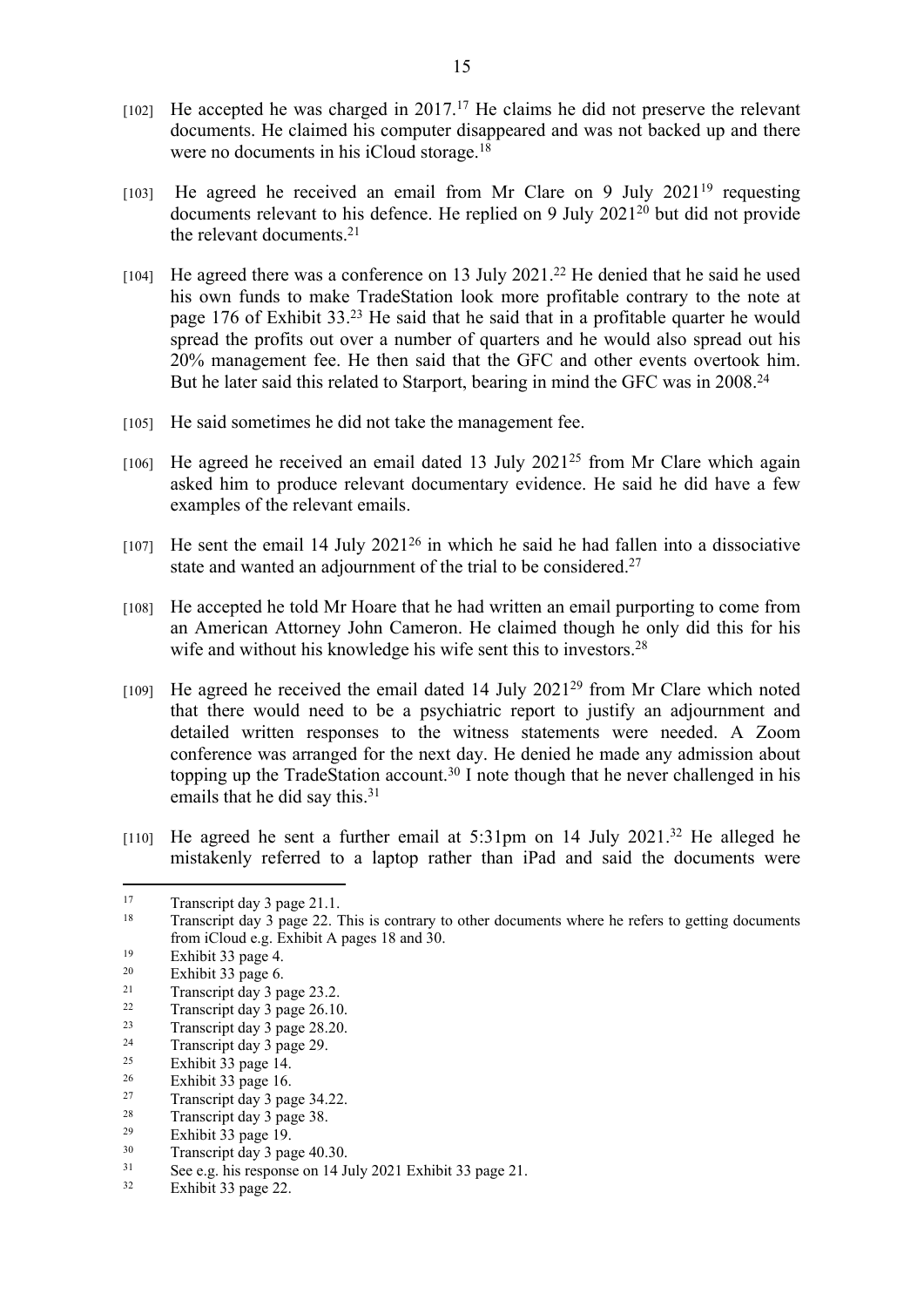obtained from the cloud. He said he still had that iPad. He accepted that his inability to produce relevant documents was a problem.<sup>33</sup>

- [111] At first he claimed he did not recall the Zoom conference on 15 July 2021, but later conceded that Mr Hoare mentioned the possibility of a plea of guilty. He later claimed he did not recall what Mr Hoare said in the conference.<sup>34</sup>
- [112] He agreed he sent the email dated 16 July 2021<sup>35</sup> again referring to the possibility of an adjournment. In a further email that day he said he failed in the tasks he had been sent.<sup>36</sup>
- [113] He agreed he received the email from Mr Hoare at 11:50am on 16 July 2021 in which Mr Hoare referred to the possibility of sentence.<sup>37</sup> He did not send any emails protesting this possibility.
- [114] He received the email from Mr Clare at  $2:36$ pm on 16 July  $2021^{38}$  in which he was advised incorrectly as it turned out that the DPP would be not proceeding further with count 1. He knew that count 1 involved \$411,000. The total quantum was \$700,000 and the removal of count 1 halved the amount of the alleged fraud.<sup>39</sup>
- [115] He sent an email on 21 July 2021 acknowledging he had an "uphill battle" at a trial.<sup>40</sup>
- [116] He alleged at the conference on 18 July 2021 Mr Clare said he could change his plea and Mr Hoare did not say anything.<sup>41</sup> I might say I find this highly unlikely in light of the specific statement in the signed instructions on this point.<sup>42</sup>
- [117] He accepted that in 2015 ASIC served upon him a notice to produce documents relevant to TradeStation. A Mr Daniel acted for him. In the response<sup>43</sup> the lawyer claimed that he had no relevant documents. The defendant claimed this was because the word "limited" was after TradeStation and therefore it was a different entity. I thought this disingenuous, particularly when he himself admitted using the term TradeStation Limited.<sup>44</sup> I consider this shows the defendant never did have these exculpatory documents in his possession. He then later denied telling Mr Daniel he was not involved in TradeStation.
- [118] He claimed he lost the laptop in 2014<sup>45</sup> but this of course is contrary to the reference to the laptop at page 22 of Exhibit 33.

 $33$  Transcript day 3 page 43.<br> $34$  Transcript day 3 page 52.

 $34$  Transcript day 3 page 52.<br> $52 \text{ Fwhilt } 33$  page  $32$ 

 $\frac{35}{36}$  Exhibit 33 page 32.

 $rac{36}{37}$  Exhibit 33 page 33.

 $\frac{37}{38}$  Transcript day 3 page 60. Exhibit 33 page 34.

 $38$  Exhibit 33 page 36

 $39$  Transcript day 3 page 61.<br> $40$  Transcript day 3 page 63.

 $^{40}$  Transcript day 3 page 63.10. Exhibit 33 page 100.

<sup>&</sup>lt;sup>41</sup> Transcript day 3 page 66.<br> $\frac{42}{100}$  Exhibit 33 page 170.

 $\frac{42}{13}$  Exhibit 33 page 170.

 $\frac{43}{44}$  Transcript day 3 page 67. Exhibit 38.

Exhibit 33 page 50.

<sup>45</sup> Transcript day 3 page 68.1.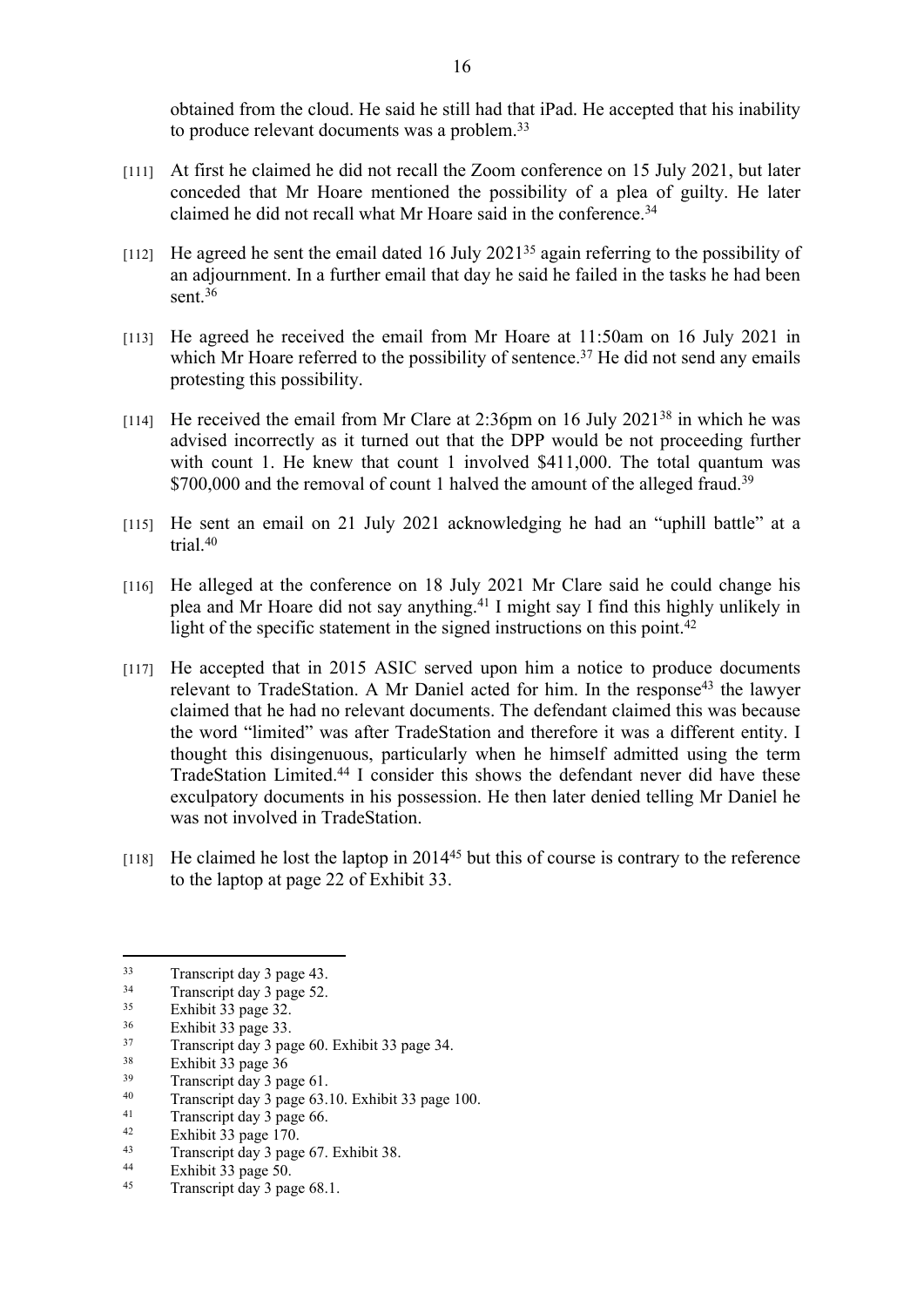- [119] He said he did produce 84 pages of documents to Mr Harrison but was told the court would not accept these. These related to the Cannon matter.<sup>46</sup>
- [120] He accepted he may have told Mr Daniel that he regularly deleted emails which again tends to show that the documents the witness claimed exist, do not. He did not think he told Mr Daniel he had lost the laptop.<sup>47</sup>
- [121] He agreed that in an email dated 16 July 2021<sup>48</sup> he was advised of the correction concerning the previous email.
- [122] On 17 July 2021 at 8:58am Mr Clare advised the defendant via email that the Crown was prepared to discontinue Count 1 if he was to plead guilty to counts 2-4. The defendant agreed that in conference, Mr Hoare told him that if he wanted a trial Mr Hoare was prepared to run the trial for him.<sup>49</sup>
- [123] The defendant admitted that he knew that to have count one discontinued he needed to plead to the other counts.<sup>50</sup>
- [124] A face-to-face conference occurred at New Farm on 18 July 2021 from 2pm to 5:30pm. Mr Hoare told him that unless there was evidence supporting the defendant's position there was no defence to the charges but that he would "put the Crown to proof" if that is what the defendant wanted. There were extensive discussions about the plea of guilty.<sup>51</sup> The defendant claims that he wanted subpoenas issued but there is no record of this anywhere in the written material. There is no mention of this in the defendant's affidavit.
- [125] There was discussion about the head sentence being reduced if he assisted the police concerning a firearm.<sup>52</sup>
- [126] He knew that if there was a trial the quantum would be about \$700,000 but, on a plea, only about \$300,000.<sup>53</sup> He conceded he was informed as to likely penalties. The defendant said he knew he was "up against it."<sup>54</sup> The defendant claimed they said they would not act if he didn't plead. But this is contrary to the documentary evidence here. Also, he conceded Mr Hoare said they could still run a trial.<sup>55</sup>
- [127] The defendant pleaded guilty to counts 2-4 on 19 July 2021. On 20 July 2021 he sent an email to his lawyers asking if there was a legal mechanism to cancel the guilty pleas.<sup>56</sup> On 21 July 2021 Mr Clare advised the defendant in writing that if he wanted to withdraw his pleas of guilty, he would seek leave to withdraw.<sup>57</sup>

<sup>&</sup>lt;sup>46</sup> Transcript day 3 page 69.

<sup>&</sup>lt;sup>47</sup> Transcript day 3 pages 75-76.

 $\frac{48}{49}$  Exhibit 33 page 38.

 $^{49}$  Transcript day 3 page 83.15.<br> $^{50}$  Transcript day 3 page 84.5

 $^{50}$  Transcript day 3 page 84.5.

 $^{51}$  Transcript day 3 pages 84-85.<br> $^{52}$  Transcript day 3 pages 86.45-1

 $^{52}$  Transcript day 3 pages 86.45-87.5.<br> $^{53}$  Transcript day 3 page 88

 $53$  Transcript day 3 page 88.<br>Transcript day 3 page 88.

 $^{54}$  Transcript day 3 page 88.45.<br> $^{55}$  Transcript day 3 page 90.01

<sup>55</sup> Transcript day 3 page 90-91. Exhibit 31 Q 112 pages 27-28.<br> $56$  Exhibit 32 page 95

 $56$  Exhibit 33 page 95.

<sup>57</sup> Transcript day 3 page 95. Exhibit 33 page 96.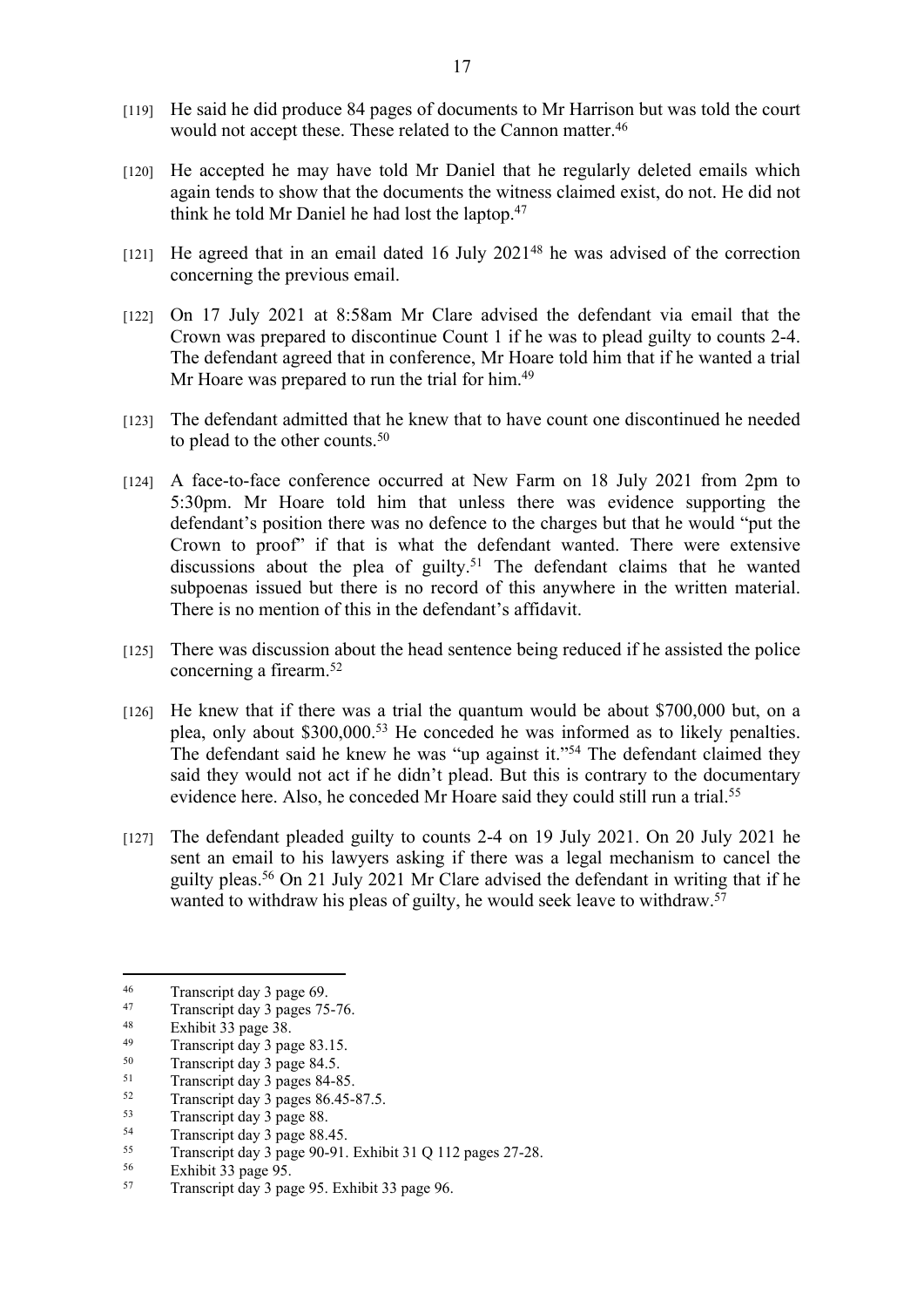- [128] Even though he alleged Mr Clare had acted unethically, on 23 July 2021 the defendant sent an email to him complimentary of Mr Clare's conduct.<sup>58</sup>
- [129] The defendant admitted signing the written guilty plea instructions at page 170 of Exhibit 33. The defendant claimed he did not tick all the boxes. I disbelieved him on this. I consider it most likely he did tick all of them. He, by ticking the boxes, acknowledged he had not been forced into the pleas and pleaded voluntarily. Also, he acknowledged he could not later change his plea. He did not challenge this with the lawyers.<sup>59</sup>
- [130] On 22 February 2022, the defendant's evidence continued. He agreed that Mr Armstrong, Mr Von Harten and Ms Heyer gave him money to invest and the money was deposited into his NAB bank account. He said once it was pooled together it was distributed to various brokers in order to undertake trading. He denied he used the money from one investor to pay dividends to the others. He said it was standard industry practice to have an "in Globo" trading account. The monies became part of a common fund.<sup>60</sup>
- [131] The defendant's evidence resumed on 30 March 2022. He again said that an "in Globo" account was standard industry practice. He considered as he had a ledger recording the transactions, this was not an issue. He again said the money deposited was distributed to the trading accounts. He accepted he received Medicare benefits into this account.<sup>61</sup>
- [132] He claimed the amount of \$19,600 deposited to his account on 15 April 2013 from Mr Armstrong was later put into the trading account. Despite the fact that \$10,500 was paid to Mr Von Harten on 17 April 2013 he denied this was from Mr Armstrong's money. He was taken through the bank statements<sup>62</sup> but he denied this was a Ponzi scheme. He accepted at one point he may have paid his niece \$40,000 but said she had invested this money with him. He accepted he paid for personal and business expenses from this account. He accepted he only had one bank account. He also accepted that after the payment of \$200,000 from Mr Von Harten on 15 January 2014, \$30,000 was repaid to Von Harten on 20 January 2014 and \$40,000 to his niece. He said this was repayment for her contribution. As to the payment of \$5,852 to Ms Cannon, this may have been a dividend and she had directed those funds be paid to her directly. The \$19,148 to Jackpot was to a joint Cannon account which might be dividends. The \$1,980 withdrawal was for power bills and data supply. Again, he confirmed that the "In Globo" account was used for personal and business expenses.<sup>63</sup>
- [133] Exhibit 36 was the ledger the witness referred to. He accepted there was nothing in the ledger which stated his niece invested \$40,000.<sup>64</sup> As to the alleged false quarterly reports, he said the Mr Hoare mistook his statement and thought they

<sup>&</sup>lt;sup>58</sup> Transcript day 3 page 97. Exhibit 33 page 108.<br>Transcript day 3 pages  $98-104$ 

 $^{59}$  Transcript day 3 pages 98-104.<br>
Transcript day 4 pages 3.4

 $^{60}$  Transcript day 4 pages 3-4.<br> $^{61}$  Transcript day 5 page 5.10

<sup>&</sup>lt;sup>61</sup> Transcript day 5 page 5.10.<br><sup>62</sup> Exhibit 25

 $rac{62}{63}$  Exhibit 35.

Transcript day 5 pages 5-30.

<sup>64</sup> Transcript day 5 pages 32-37.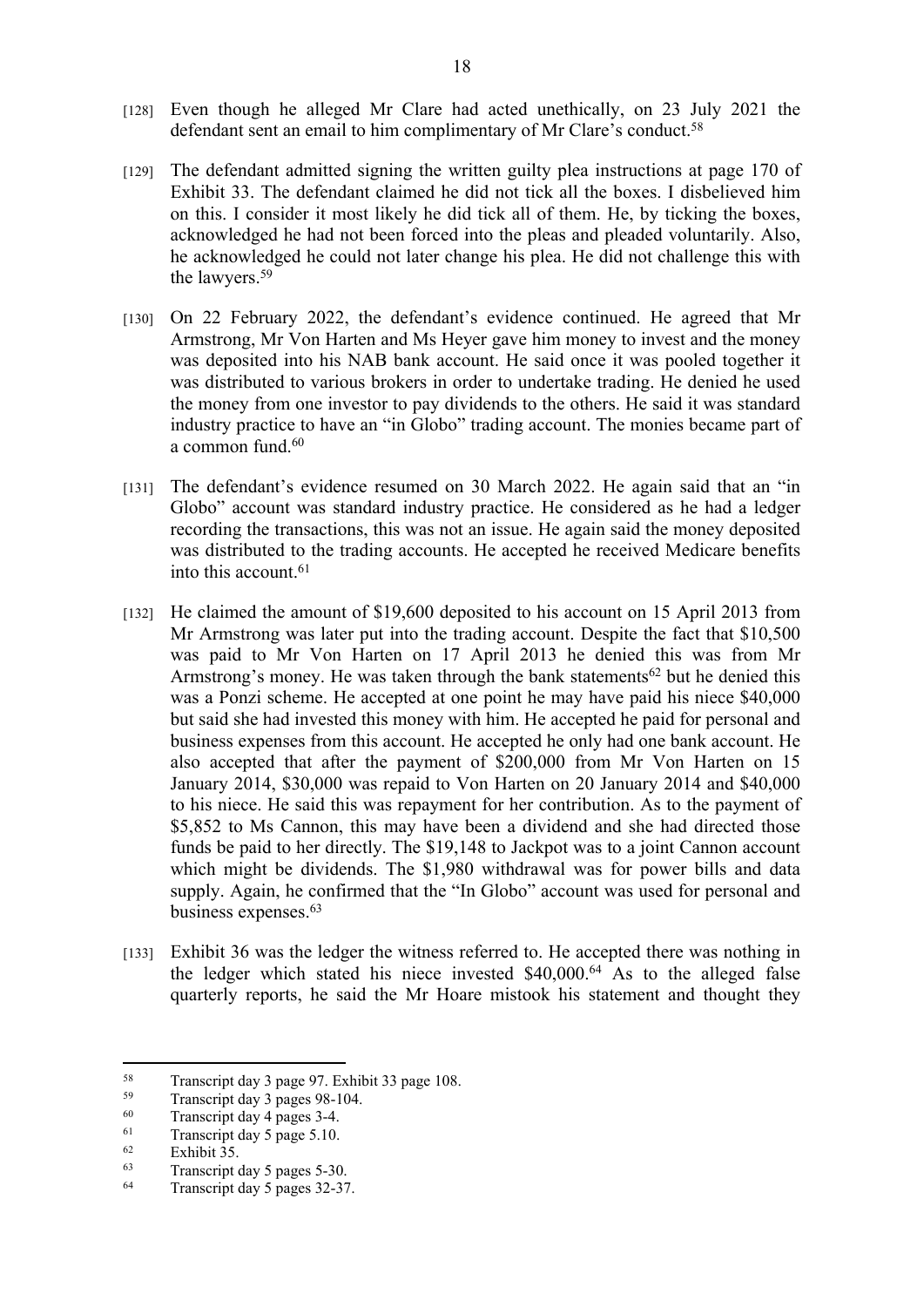related to TradeStation. In fact they related to Starport. Mr Hoare's recollection was not correct on this.<sup>65</sup>

- [134] The witness said he was not being chased by a debt collector and was bankrupted at one point by ASIC. With respect to the withdrawal from his bank account on 23 January 2014, he did not dispute that the withdrawal of \$10,000 was a payment to "Collections Australia".<sup>66</sup> He agreed that on 21 January 2014 monies were spent on a hairdresser. Also the amount of \$4,000 was spent on HW Litigation which he said was a bonafide business expense. He said that he was due a manager's fee of 20 percent and left it in there and rolled it over. He said that once monies went to the trading accounts there were no personal expenses from those. He said that the fee of 20 percent appeared on the quarterly reports as did the profits. He said the problem with the audit by ASIC is it only looked at Halifax Trading. He alleged that there were three other accounts with overseas brokers for which he couldn't find the records<sup>67</sup>
- [135] He was asked about whether money came back from these accounts and was evasive about this, alleging that some of the money went to Mr Imgraben, although conceded his account closed in early 2013. He could not identify any funds in the bank statements which came from the overseas traders.<sup>68</sup> I might say having heard his evidence I did not believe him on this point.
- [136] In re-examination, emails from the United States were tendered.<sup>69</sup> They related to February 2011 before the charge period. Dr Munro explained these in his evidence. As to the quarterly report issue, he said that at the end of each quarter he would work out the profit and then deduct brokerage fees and other expenses. He did this for all of the trading accounts including Halifax. He explained the Halifax account was used for hedging against losses. He said that most of the trading was done on the overseas accounts. He said that the quarterly reports were bonafide. He said that Mr Hoare was confused about these relating to TradeStation. He denied falsifying any quarterly reports and sending them to the complainants the subject of the charges.<sup>70</sup>

#### **Crown evidence**

#### **Mr Clare**

- [137] Mr Clare has sworn an affidavit (Exhibit 34) and has produced his file with file notes and emails.
- [138] In his affidavit he says:
	- There was a conference with the defendant and Mr Hoare via Zoom on 9 July 2021.
	- There was a further Zoom conference on 13 July 2021.

 $^{65}$  Transcript day 5 page 32.25.<br> $^{66}$  Transcript day 5 page 39.5

 $^{66}$  Transcript day 5 page 39.5.<br> $^{67}$  Transcript day 5 page 40.

 $^{67}$  Transcript day 5 page 40.<br> $^{68}$  Transcript day 5 pages 41

 $^{68}$  Transcript day 5 pages 41-42.

Exhibit 36.

<sup>70</sup> Transcript day 5 page 50.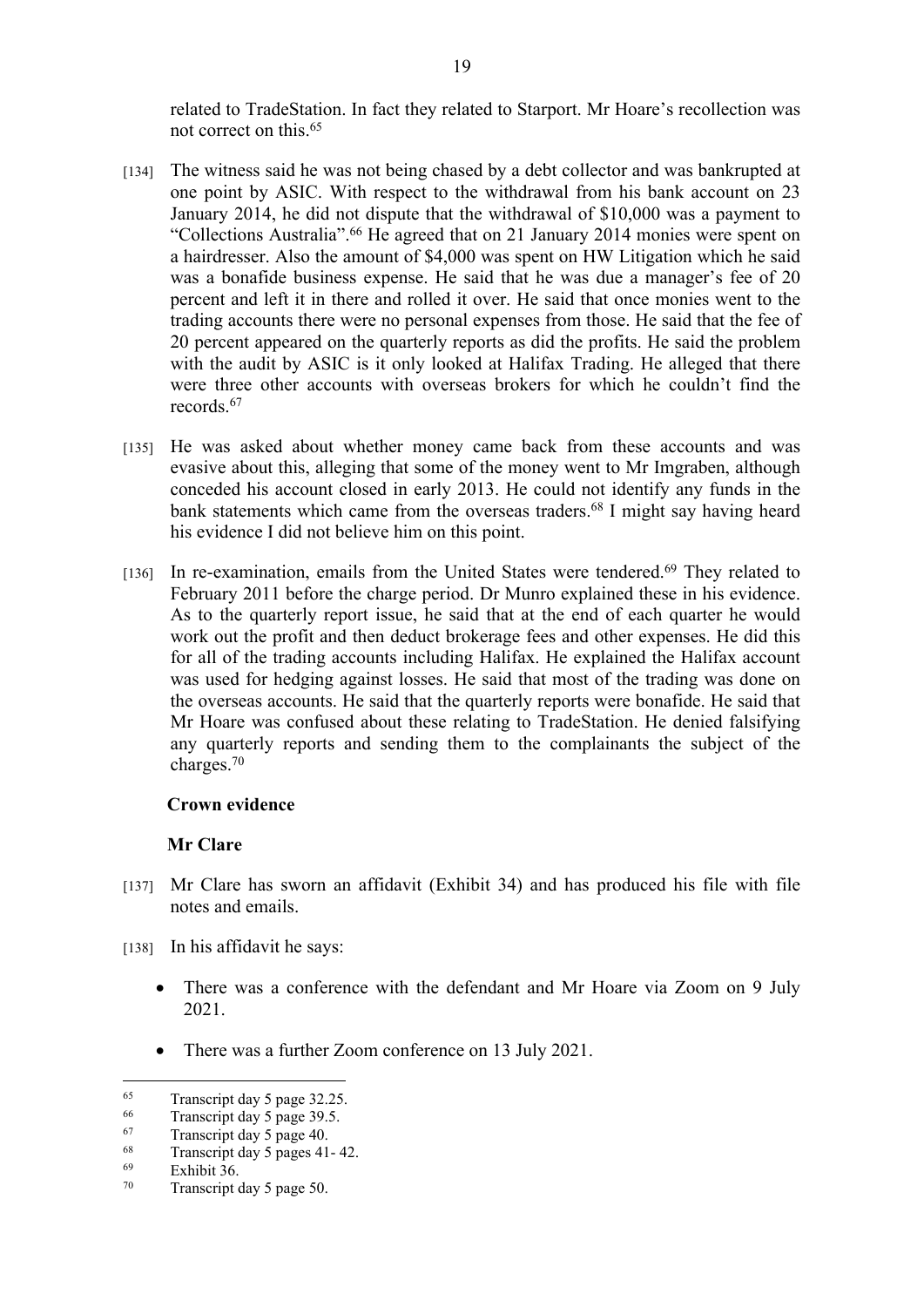- There was another Zoom conference on 15 July 2021.
- There was an in-person conference on 18 July 2021. This was at New Farm and Mr Hoare was present. The defendant was running late for this conference. At the conference there was a discussion as to the lack of a valid defence; lack of corroborating evidence; a pattern of fraud shown by quarterly reports and the defendant's possession of an unlicensed firearm. There was extensive discussion concerning a plea and co-operation with the police. The defendant read the instructions to plead guilty and was advised to tick the box next to the relevant paragraph if he agreed with it. The defendant clearly read the document as he did not want the phrase "I agree with the facts as presented" included. The defendant after reading the document and ticking the boxes signed it.
- The conference ended at 5:30pm. At no stage did the defendant appear emotional.
- Mr Clare denies that the defendant said he was conflicted.
- He denies that Mr Hoare said to him that if he did not plead guilty there would be a conflict of interest and they would withdraw from the case.
- At no time did the defendant ask for a drink of water and he did not say he did not have any. The defendant was in fact offered tea, coffee or water on arrival.
- At no stage did the defendant say he needed time to consider his decision.
- At no time did he "explode" and call the defendant an absolute fool.
- At no time did he tell the defendant in a firm tone of voice that he wanted him to take the deal.
- At no time was he aggressive and "badgering".
- At no time did he say that if he did not plead guilty they would withdraw from acting and that bail would be revoked.
- He agrees the defendant did say he would call his wife.
- He never said to the defendant there was no way he could change his mind.
- At no stage did the defendant say he would sign the paper provided he could change his mind.
- At no stage did he blow up.
- He does recall a discussion of a sentence of 6 years to serve 18 months.
- At the meeting just before court Mr Hoare never said they would withdraw if he changed his mind about pleading guilty.
- [139] Following is an analysis of the file notes.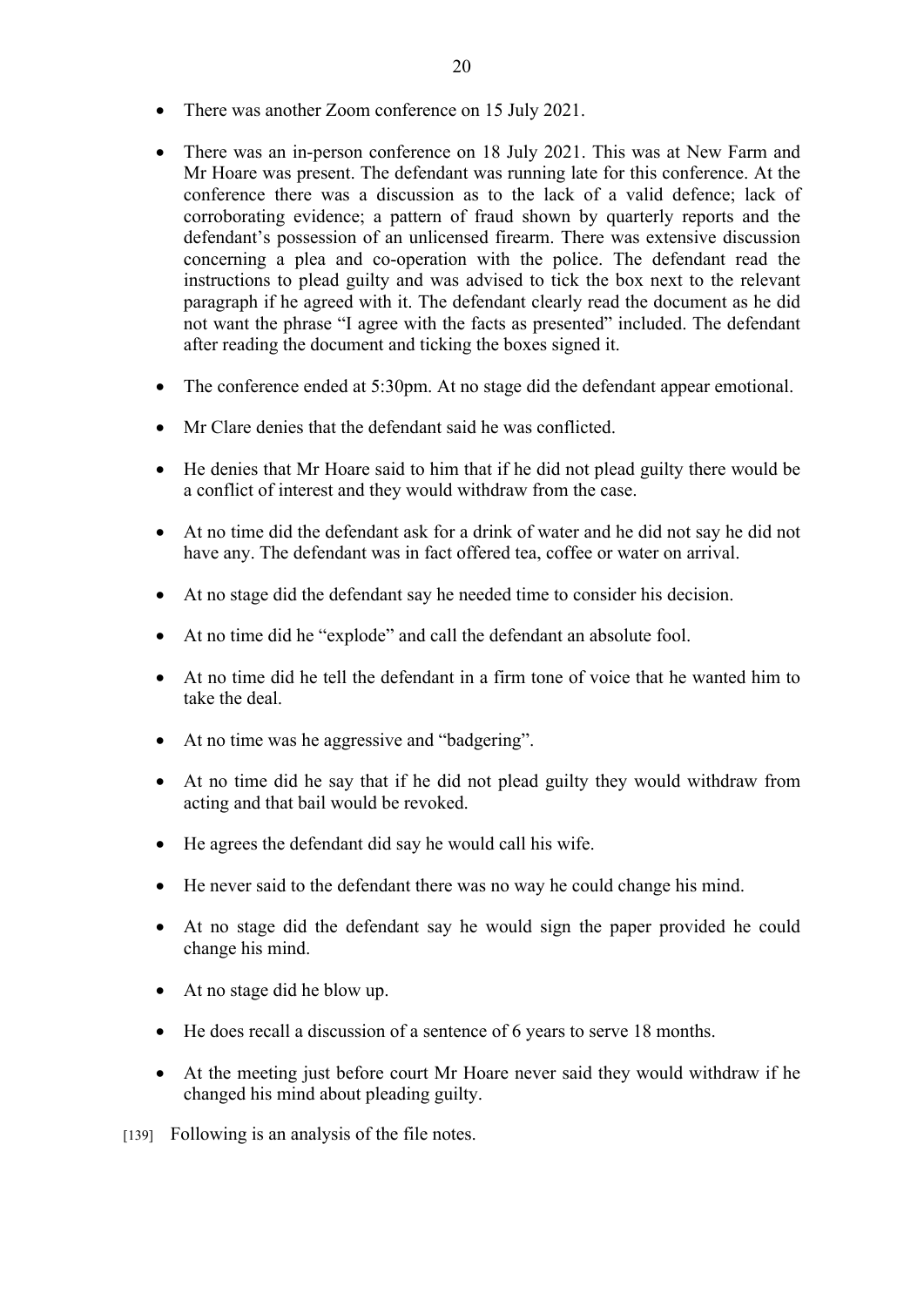- [140] There was a phone conference with counsel and the client on 9 July 2021. At this conference the following was discussed:<sup>71</sup>
	- Admissions.
	- The need for comments from the defendant concerning the witnesses.
	- The need for documents and emails. The defendant said he had post 2012 documents. He said he would send those documents that day.<sup>72</sup>
	- The defendant was to provide statements in reply.
	- The defendant said that the previous solicitors had 89 pages of documents.
	- A Zoom meeting was organised for 12 July 2021.
- [141] After the conference Mr Clare via email<sup>73</sup> advised the defendant:
	- He was to provide all documents relating to the accounts and trades.
	- He was to provide a detailed written response to the witness statements.
- [142] On 12 July 2021 via email the defendant advised he was locating relevant material<sup>74</sup>.
- [143] There are notes of a conference on 13 July 2021<sup>75</sup> which notes the client agreed to review his emails and send through relevant documents and he would respond in a detailed way to the witness statements. He never did this. The defendant also told his lawyers that he used his funds to top up the TradeStation account so the investors would remain with TradeStation and the quarterly reports were prepared on this basis without the knowledge of the investors. Mr Clare sent a letter reminding the defendant of the tasks he needed to do.<sup>76</sup>
- $[144]$  On 14 July 2021 the defendant via email<sup>77</sup> alleged he had fallen into a psychiatric state and wanted an adjournment.
- [145] On 14 July 2021 Mr Clare advised the defendant that there would need to be a psychiatric report prepared to justify an application for an adjournment. He also repeated his request for a written response to the witness statements and a detailed written explanation of his admission that he used his own funds to top up the TradeStation account. A conference was arranged for 15 July.<sup>78</sup>
- [146] Later on 14 July 2021 the defendant via email again in effect expressed his desire to obtain an adjournment because of his inability to obtain relevant documents.<sup>79</sup>

 $\frac{71}{72}$  Exhibit 33 page 172.

 $72$  This did not occur.

 $\frac{73}{74}$  Exhibit 33 page 4.

 $\frac{74}{75}$  Exhibit 33 page 30.

 $\frac{75}{76}$  Exhibit 33 page 175.

 $\frac{76}{77}$  Exhibit 33 page 14.

 $\frac{77}{78}$  Exhibit 33 page 16.

Exhibit 33 page 19.

<sup>79</sup> Exhibit 33 page 22.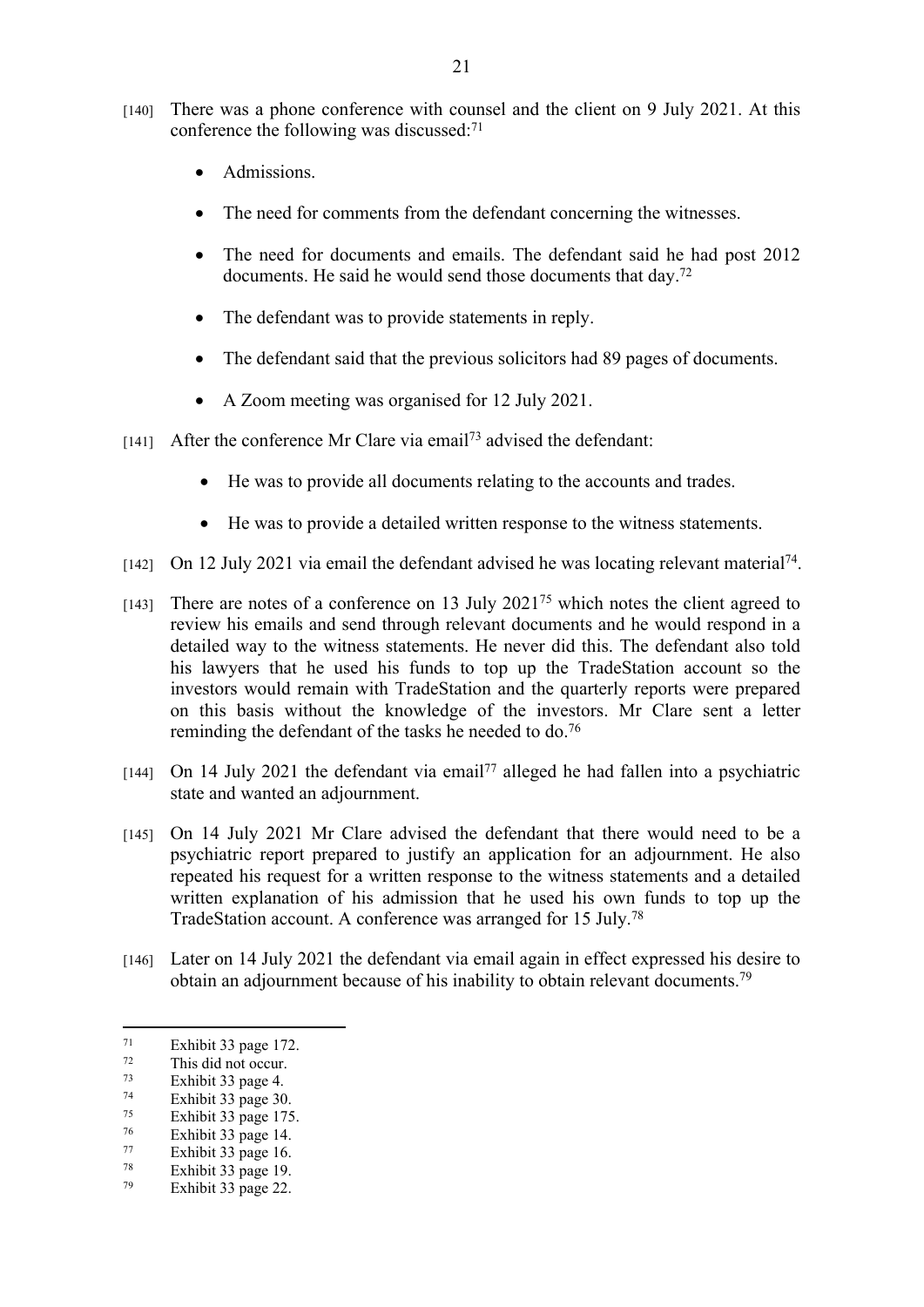- [147] The defendant sent another email raising medical issues.<sup>80</sup> On 15 July 2021 he sent an email raising "COVID difficulties".<sup>81</sup>
- [148] A Zoom conference occurred on 15 July 2021. This was recorded.<sup>82</sup> In this conference the following transpired:
	- There had been a three year history of requests for documents . These had not been produced. There could not be an adjournment on this basis.
	- Mr Hoare advised the defendant he needed the defendant's written instructions to go to trial.<sup>83</sup>
	- The defendant was advised that requests had been made for the relevant documents for three years and they had not been provided.<sup>84</sup>
	- It was confirmed that the defendant had told them that there were times when the fund was not making much of a profit but the returns recorded a profit which Mr Hoare said was a fraud.<sup>85</sup> The defendant understood he had provided dishonest material to the investors.<sup>86</sup>
	- The Crown particulars were explained to the defendant and the defendant was advised that if the jury heard there were false quarterly reports the defendant would be convicted.<sup>87</sup>
	- The defendant explained that he had explored a plea of guilty with his previous solicitors but that if different charges were laid he would plead guilty.<sup>88</sup>
	- Mr Hoare told the defendant that if there were documents which proved trading accounts in the United States then now was the time to give them to him.<sup>89</sup> The defendant said he had sent enough information of the existence of the accounts but to get further statements would mean doing a lot more work on the iCloud.<sup>90</sup>
	- There was a discussion about the Crown being prepared to negotiate the quantum.<sup>91</sup> This would have a significant effect on sentence.
	- The Crown was talking about a head sentence of 6 years and with mitigating factors Mr Hoare would argue for a custodial term of 18 months. $92$
	- A further conference was arranged for Sunday 18 July.

- 88 Exhibit 31 page 10 A33.<br> $89$  Exhibit 31 page 12 O39
- $\frac{89}{90}$  Exhibit 31 page 12 Q39.
- <sup>90</sup> Exhibit 31 page 12 A 40.<br><sup>91</sup> Exhibit 31 Page 13 O41

 $\frac{80}{81}$  Exhibit 33 page 26.

 $\frac{81}{82}$  Exhibit 33 page 29.

<sup>82</sup> Exhibit 31 and Exhibit 33 page 177.

 $\frac{83}{84}$  Exhibit 31 page 5 Q9.

 $\frac{84}{85}$  Exhibit 31 page 6 Q12.

Exhibit 31 page 7.

 $\frac{86}{87}$  Exhibit 31 page 7 A 23.

 $87$  Exhibit 31 Page 8 Q28.<br> $88$  Exhibit 31 page 10 A33

<sup>&</sup>lt;sup>91</sup> Exhibit 31 Page 13 Q41-44.<br><sup>92</sup> Exhibit 31 page 14 O46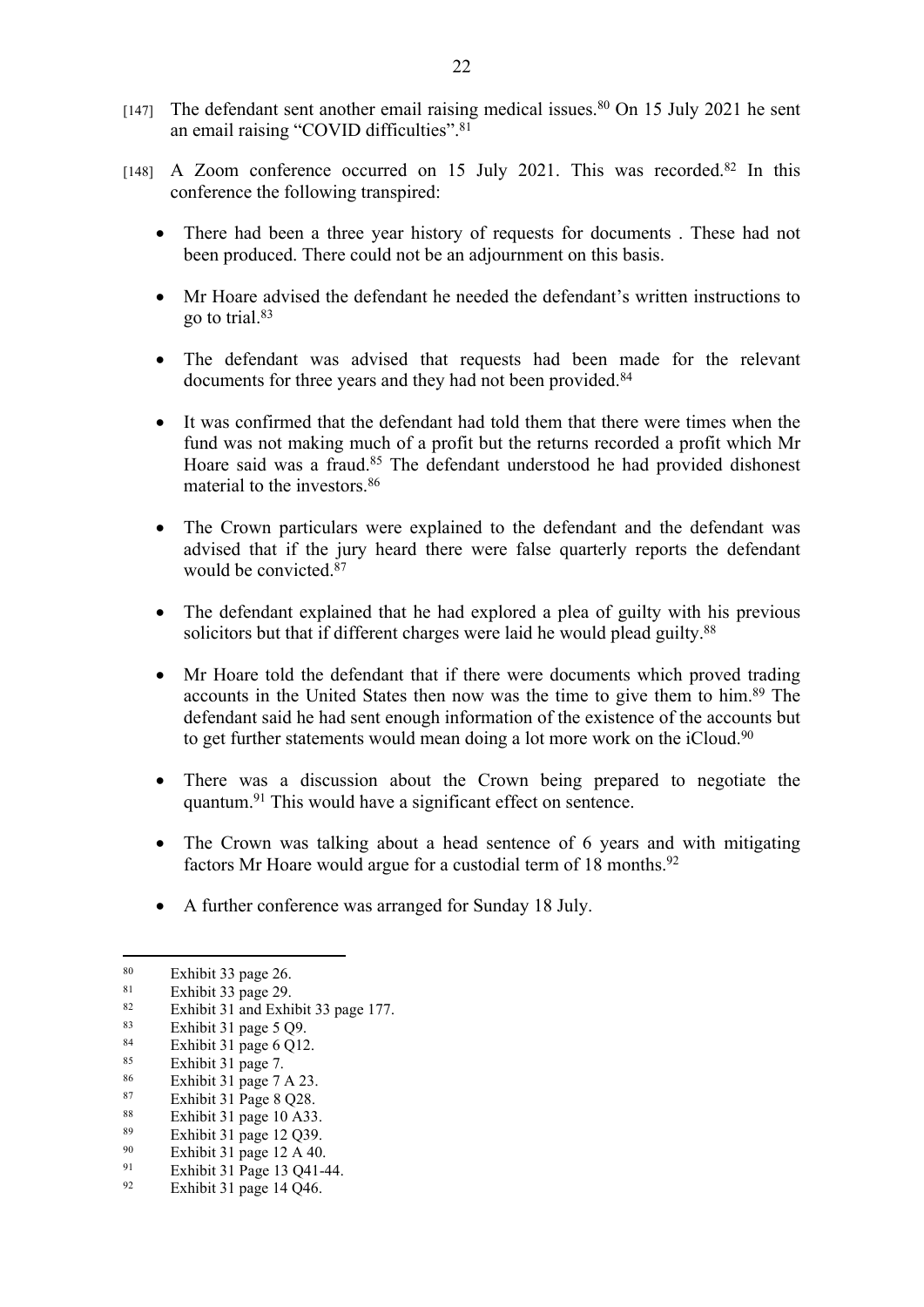- There was a discussion about the defendant providing section 13A or B evidence.
- The defendant agreed with Mr Hoare communicating with the Crown on quantum upon entry of a plea of guilty.<sup>93</sup>
- Mr Hoare also said they could still go to trial and they could put the Crown to proof.<sup>94</sup> He could still technically run a defence and if the defendant wanted him to do it, he would do it.<sup>95</sup> Mr Hoare said the critical thing was that the defendant should give him his version so that the position could be considered.<sup>96</sup>
- Mr Hoare wanted the defendant to provide a version as to the creation of the quarterly statements to be considered.<sup>97</sup>
- [149] On 16 July 2021 at 9:16am the defendant sent an email to his lawyers stating he had COVID tests and asked for an adjournment to be considered until he could arrive at Brisbane safely.<sup>98</sup> At 9:37am the defendant forwarded a number of medical reports to Mr Hoare.<sup>99</sup>
- [150] In a further email at 10:32am the defendant advised he had failed to complete the tasks given to him. He would be available for a decent conference on Sunday.<sup>100</sup>
- [151] At 2:36pm Mr Clare informed the defendant that the Crown would not be proceeding with count 1 which would have an effect on quantum and the proceedings and a conference was confirmed for 18 July 2021.<sup>101</sup> This statement was corrected in an email at 2:48pm.<sup>102</sup>
- [152] At 3:15pm the defendant forwarded a 2015 email from him to Imgraben.<sup>103</sup>
- [153] At 5:15pm the defendant sent an email setting out his instructions concerning TradeStation.<sup>104</sup> There was another email from the defendant at 5:23pm.<sup>105</sup>
- [154] On Saturday 17 July 2021 at 8:58am Mr Clare via email advised the defendant that if he pleaded guilty to counts 2-4, the Crown would discontinue charge 1.<sup>106</sup>
- [155] In the early hours of Sunday 18 July 2021 the defendant sent emails concerning Ms Cannon and Mr Van Harten,<sup>107</sup> and emails from 2012 concerning interactive brokers and GET financial.<sup>108</sup>

- Exhibit 31 page 27 Q110 and 111.
- <sup>95</sup> Exhibit 31 page 27 Q112.

- $100$  Exhibit 33 page 33.
- $101$  Exhibit 33 page 36.
- $102$  Exhibit 33 page 38.<br> $103$  Exhibit 33 page 46
- $103$  Exhibit 33 page 46.
- $104$  Exhibit 33 page 50.
- $105$  Exhibit 33 page 57.<br> $106$  Exhibit 33 page 50.
- $106$  Exhibit 33 page 59.<br> $107$  Exhibit 33 pages 60
- <sup>107</sup> Exhibit 33 pages 60 and 64.<br> $\frac{108}{25}$  Exhibit 32 pages 62 and 66 Exhibit 33 pages 63 and 66.

<sup>93</sup> Exhibit 31 page 25 Q102.

<sup>96</sup> Exhibit 31 page 28 Q116 and 117.

 $\frac{97}{98}$  Exhibit 31 Q 136.

<sup>&</sup>lt;sup>98</sup> Exhibit 33 page 32.

 $\frac{99}{100}$  Exhibit 33 page 79.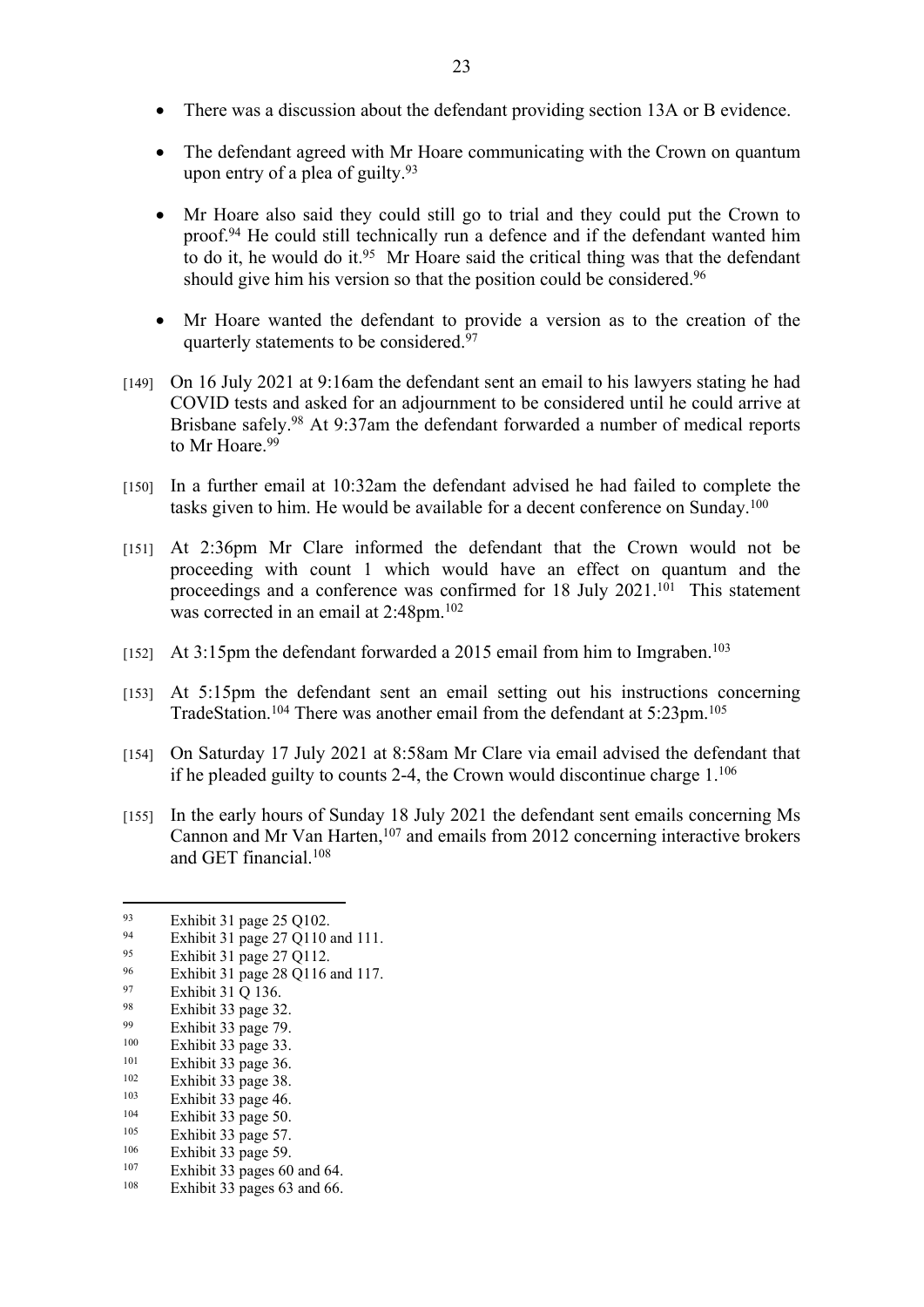- [156] A conference occurred between the defendant, Mr Clare and Mr Hoare on 18 July 2021 between 2pm and 5:30pm at New Farm.<sup>109</sup> The following transpired:
	- Mr Hoare confirmed there was no valid defence to the charges.
	- It was confirmed that the client topped up the clients' funds.
	- Mr Hoare said the client's version was inconsistent and not corroborated.
	- Mr Hoare expressed the view the quarterly reports showed a pattern of fraud.
	- There was an extensive discussion as to a plea of guilty and section 13B cooperation.
	- The defendant was provided with written instructions to plead guilty.
	- The advantages of the plea were discussed.
	- The defendant signed the instructions. He was to obtain a report concerning his wife's health.
	- It was agreed the CDPP would be advised of the plea on the proviso there would be a continuation of bail.
- [157] The signed instructions are at page 170 of Exhibit 33. They note:
	- He instructed he would plead guilty.
	- He was pleading voluntarily and of his own free will.
	- He had the right at this stage to plead not guilty.
	- He could not change his plea once he pleaded.
	- He had fully considered the matter and did not need more time to get legal advice.
- [158] The defendant entered pleas of guilty on 19 July 2021 and the matter was listed for sentence on 30 July 2021.
- [159] On 20 July 2021 via email the defendant said he felt conflicted over his choice to plead guilty. His wife did not understand why he pleaded.<sup>110</sup> Later that day in a further email he asked if there was a legal mechanism to change his plea.<sup>111</sup>
- [160] The defendant was advised on 21 July 2021 by Mr Clare that if he instructed he wanted to withdraw the plea it was highly likely leave would be granted to withdraw.<sup>112</sup>

 $109$  Exhibit 33 page 185.

 $110$  Exhibit 33 page 90.<br> $111$  Exhibit 33 page 95

<sup>&</sup>lt;sup>111</sup> Exhibit 33 page 95.<br><sup>112</sup> Exhibit 33 page 96

Exhibit 33 page 96.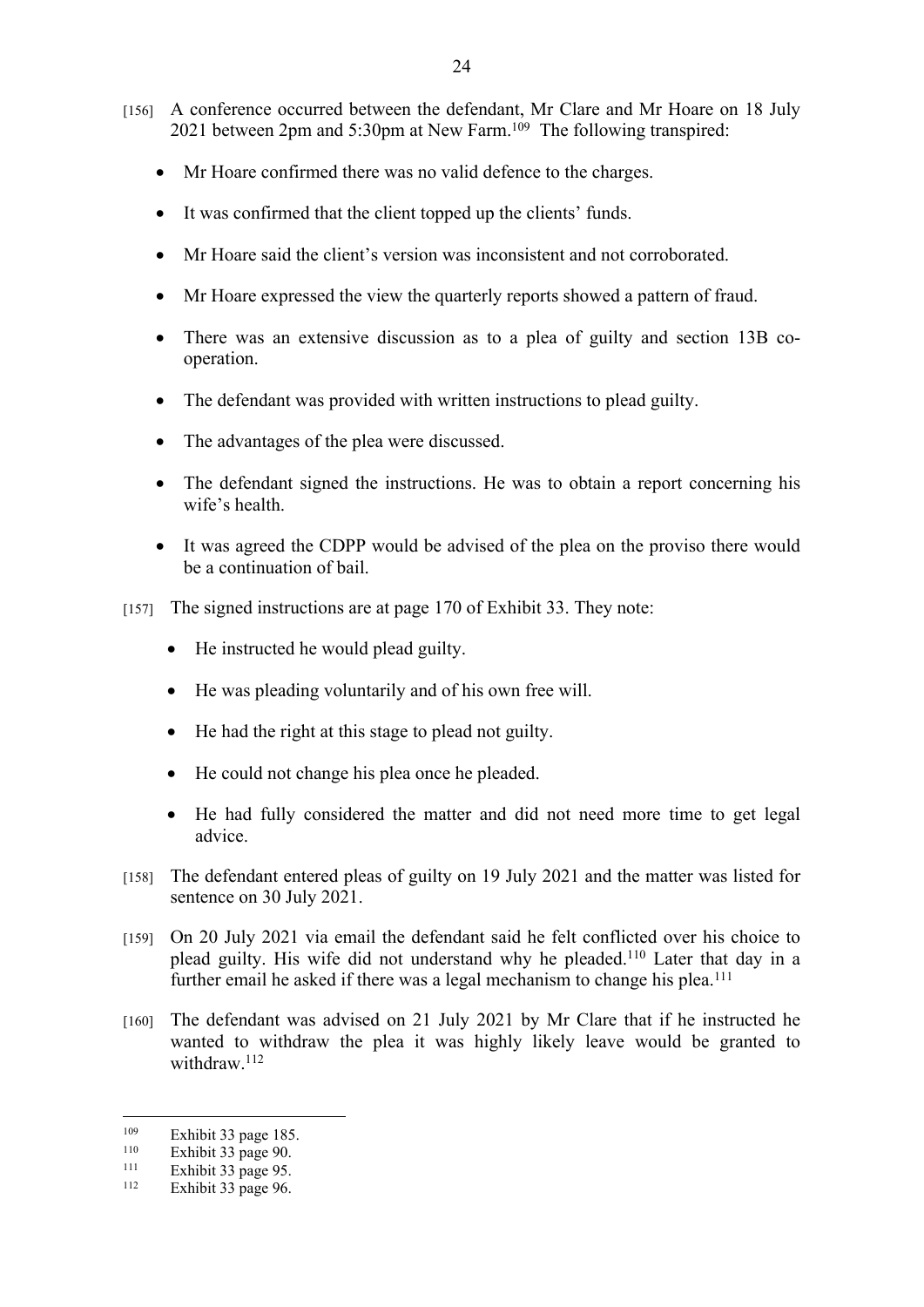- [161] The defendant in reply confirmed he was conflicted over his decision. He accepted the deal reached was an excellent one from a negotiated settlement point of view and conceded he faced an uphill battle at trial.<sup>113</sup>
- [162] On 23 July 2021 via email the defendant thanked Mr Clare asking him if he could still represent him if Mr Hoare departed from the case. He thanked him for his work on the case.<sup>114</sup>
- [163] On 27 July 2021 the defendant advised Mr Clare that he had decided to proceed to trial.<sup>115</sup>
- [164] Mr Clare was granted leave to withdraw.
- [165] In cross-examination Mr Clare said he started representing the defendant in early 2020. He agreed that the conference was recorded on 15 July 2021 but there were other conferences on 9 and 13 July 2021. He agreed that the conference on 18 July 2021 was not recorded. He agreed that Dr Munro was late for that conference and he denied being irate.<sup>116</sup> Dr Munro arrived at about 2.40 to 2.50pm. He denied interrupting the defendant often during the conference. He recalled at some point there were discussions concerning the quantum of the claim and the withdrawal of one of the charges.<sup>117</sup>
- [166] Mr Clare took notes of the conference. He never said, "you're mad if you don't take this deal."<sup>118</sup> The defendant did not talk about his dog dying and did not tear up. He did recall Mr Hoare at one point had to step out of the conference. There was no discussion with Mr Hoare about whether they could continue to act. He did not recall Mr Hoare saying, "if you're smart you'd plead guilty." Mr Hoare never threatened to withdraw if the defendant did not plead guilty. At no stage did he tell the defendant that he had no water and he did not get upset or explode at the defendant. He denied standing over him. He denied calling the defendant an absolute fool and did not raise his voice at him. He did not say if he pleaded not guilty they would withdraw.<sup>119</sup>
- [167] At one point the defendant did say he wanted to call his wife. At one point the defendant did mention he wanted a forensic accountant to review the records. He said he'd been stopped from going to the USA to access bank accounts.<sup>120</sup> I might say this was consistent with what the defendant claimed in his evidence. He recalled Mr Hoare returning. At no stage did he leave the room to wash his hands. He agreed typing the instruction sheet. The defendant never said that the plea of guilty was sprung on him and he needed to think about it overnight.<sup>121</sup> Mr Clare said that he sat at a table with the defendant and they went through the instructions and the defendant was ready to make the final decision. At no stage did he say there was a

 $113$  Exhibit 33 page 100.

 $114$  Exhibit 33 page 108.

<sup>&</sup>lt;sup>115</sup> Exhibit 33 page 111.

 $\frac{116}{117}$  Transcript day 4 page 30.15.

 $\frac{117}{118}$  Transcript day 4 page 31.10.

<sup>&</sup>lt;sup>118</sup> Transcript day 4 page 31.22.<br><sup>119</sup> Transcript day 4 pages 32.23

 $\frac{119}{120}$  Transcript day 4 pages 32-33.

<sup>&</sup>lt;sup>120</sup> Transcript day 4 page 33.40.<br><sup>121</sup> Transcript day 4 no. a 24.20.

Transcript day 4 page 34.20.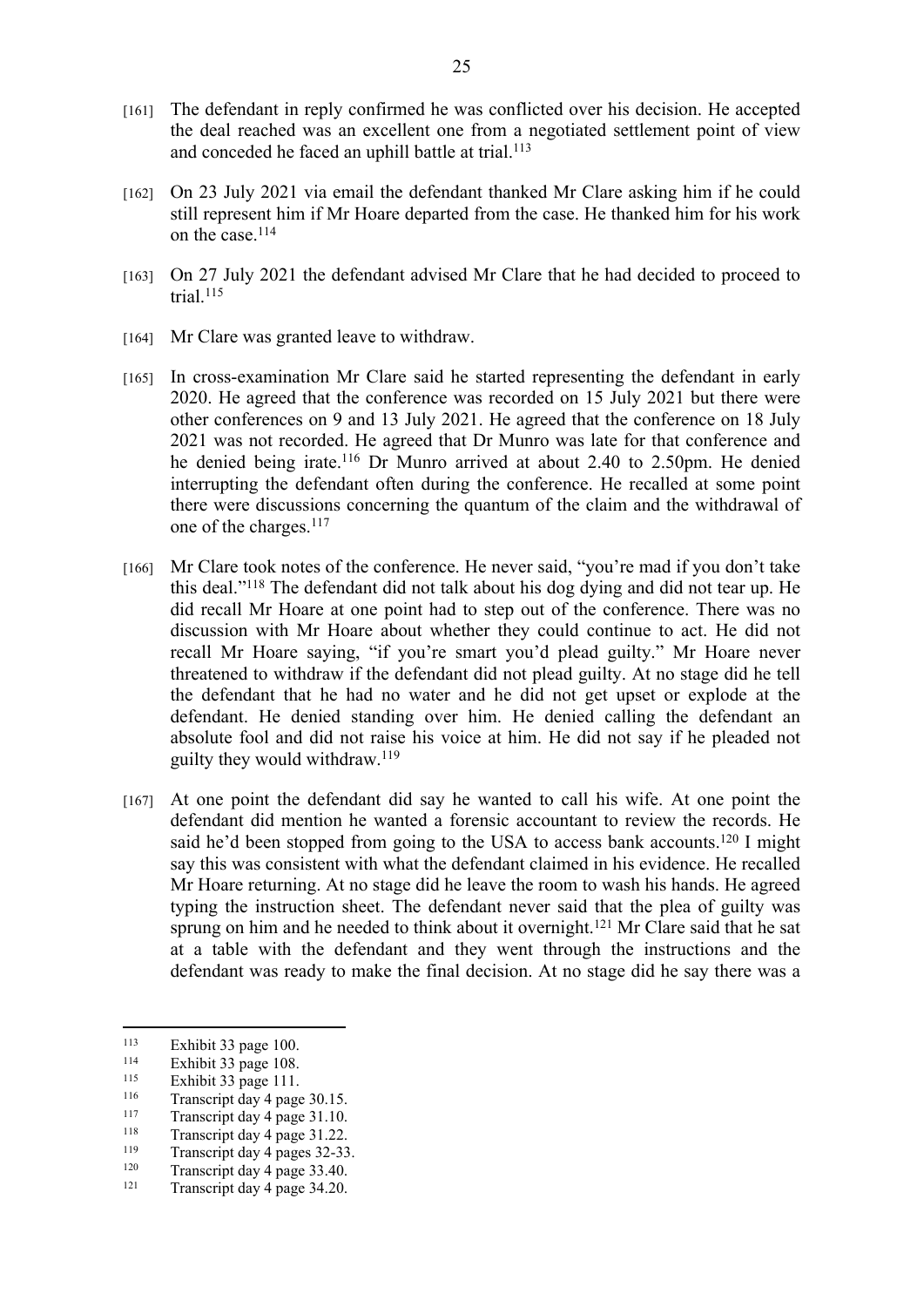way to withdraw the plea of guilty.<sup>122</sup> He never asked whether he could plead guilty without admitting to the elements of the offence.<sup>123</sup> At no stage did he talk about perjury. He agreed they struck out the words "I agree with the facts as presented." At no stage did Mr Clare have any concerns about the defendant pleading guilty.<sup>124</sup> He went through the document with him and at no stage did he get upset with him. There was a discussion about the sentencing during the conference. Mr Clare had no concerns that the defendant should speak to his wife. The instructions were the defendant's final position.<sup>125</sup>

- [168] There was also a discussion concerning bail. There was an arrangement to meet the next day at Mr Hoare's chambers at 8:00am. Mr Clare said he was not aware of any particular medical condition suffered by the defendant. Mr Clare said he read the entire brief. As far as Mr Clare was concerned the defendant did not have any mental health issues or physical health problems.<sup>126</sup>
- [169] On Monday 19 July 2021, there were three of them at the conference. At no stage did the defendant raise whether there was a mechanism to change his plea.<sup>127</sup> They went to court and the defendant entered his pleas of guilty. After this, Mr Clare took him to the registry so he could sign his bail. The first time the defendant mentioned the withdrawal of the plea was when he received an email after the arraignment in which the defendant said he had decided to plead not guilty. Until that email he did not recall any discussion with Mr Hoare about withdrawing from acting. <sup>128</sup>
- [170] In re-examination, Mr Clare said there was no discussion on Sunday 18 July 2021 that the plea was provisional and could be set aside. There was nothing about the defendant which indicated he did not understand the advice he was receiving. The defendant did not seem confused at all <sup>129</sup>

#### **Mr Hoare**

- [171] Mr Hoare was the defendant's barrister. In his affidavit (Exhibit 29) he says he was first engaged in July 2019. He had several conferences with the defendant. The initial conferences with him were directed towards the settling of admissions.
- [172] In conference the defendant was adamant that no fraud had taken place and that the complainants' monies had been invested in accordance with their instructions. The defendant said the quarterly statements were accurate. He also alleged that he had documents which would support his case.
- [173] Mr Hoare formed the view the Crown case was a strong one. Mr Hoare explained to the defendant that any documents would be of assistance. However despite request these documents were not provided except much closer to the trial.

<sup>&</sup>lt;sup>122</sup> Transcript day 4 page 34.37.<br>Transcript day 4 page 36.32

<sup>&</sup>lt;sup>123</sup> Transcript day 4 page 36.32.

 $124$  Transcript day 4 page 37.10.

<sup>&</sup>lt;sup>125</sup> Transcript day 4 page 39.15.<br><sup>126</sup> Transcript day 4 pages  $20,40$ 

<sup>&</sup>lt;sup>126</sup> Transcript day 4 pages 39-40.<br><sup>127</sup> Transcript day 4 page 41.10

<sup>&</sup>lt;sup>127</sup> Transcript day 4 page 41.10.<br><sup>128</sup> Transcript day 4 pages 41.42

<sup>&</sup>lt;sup>128</sup> Transcript day 4 pages 41-42.

Transcript day 4 page 42.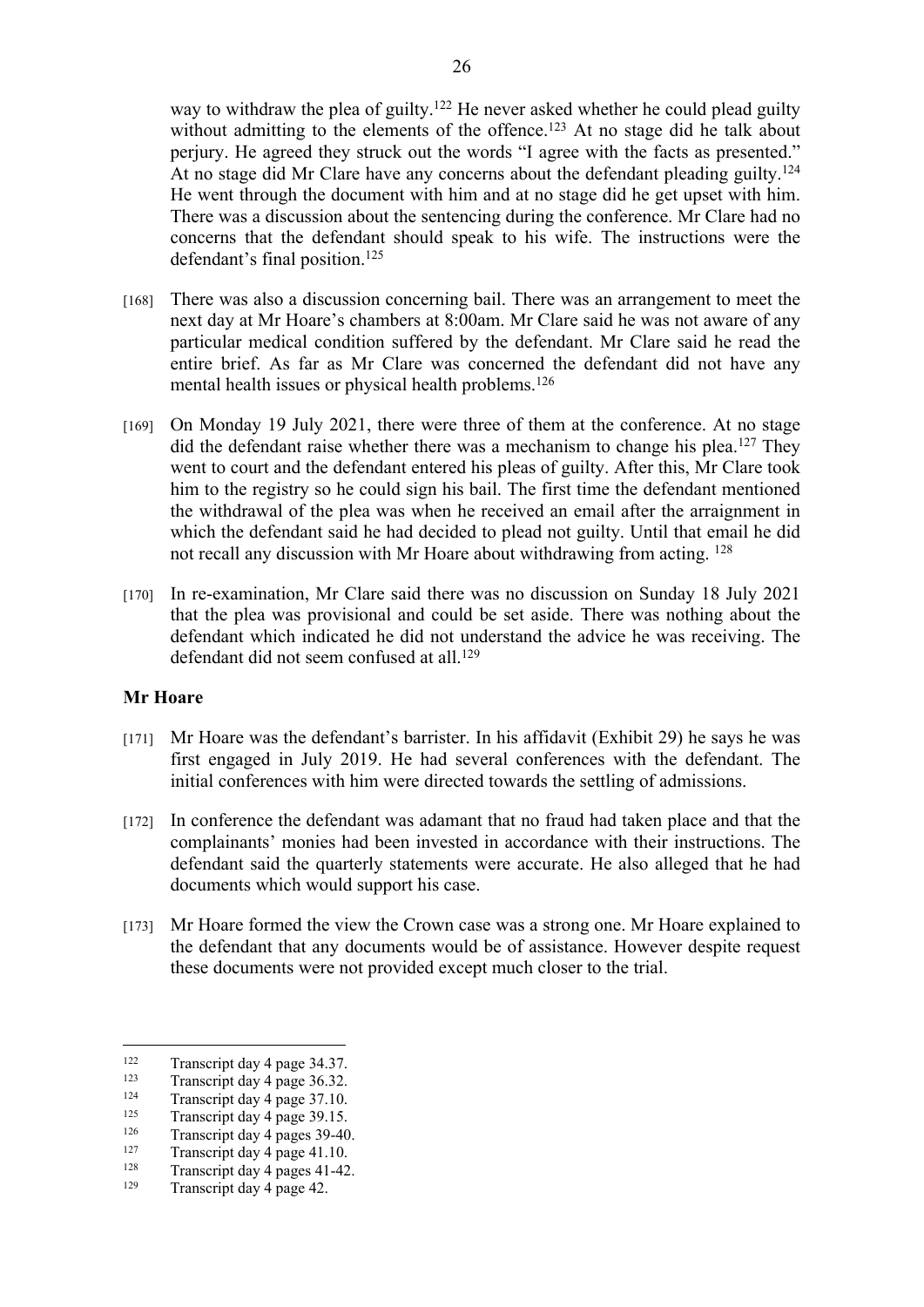- [174] Some documents were provided closer to the trial date. They were provided electronically via email. The material however did not advance the defendant's case. The defendant when asked, was unable to point to any document that tended to support his case. He alleged that his previous lawyers had been provided with such documents but the previous lawyers denied this.
- [175] The defendant conceded he wrote emails ostensibly from an attorney based in the United States. He had created these to address his wife's concerns. He also conceded that the quarterly statements were false and inflated by him.
- [176] The conference was recorded via Zoom.
- [177] The earliest an in-person conference could occur was Sunday 18 July 2021.
- [178] On Friday 16 July 2021 as the prosecution had been refused leave to call Ms Cannon remotely, the Crown confirmed it would no longer proceed with that count.
- [179] On 18 July 2021 the in-person conference occurred. The defendant was advised there was no effective pathway to an acquittal. The jury could not ignore the false quarterly returns. The advantages of a plea of guilty were discussed. The prosecutor was spoken to and she would not oppose bail. The defendant indicated he would plead guilty and signed instructions were obtained.
- [180] At no stage did Mr Hoare tell the defendant that the setting aside of the plea was a mere technicality. He did tell the defendant that he would be unsuccessful at trial but he could put the Crown to proof.
- [181] On 19 July the defendant attended Mr Hoare's chambers. He expressed his reticence to plead guilty but confirmed he would. Pleas were entered.
- [182] In cross-examination, Mr Hoare accepted he may have been engaged in the matter in July 2020. At the first conference he had with the defendant, he intended to find out the nature of the defence. He was told by the defendant that the quarterly reports were accurate and reflected the returns investors received. He was of the belief at that stage that the quarterly reports were accurate and the funds were actually invested. This changed closer to the trial.<sup>130</sup> Mr Hoare admitted he was frustrated about this. The defendant at a later conference admitted the quarterly reports were not accurate and were false. He also told Mr Hoare that he'd invested his own money to create an illusion of return. Also, the defendant had not provided any documentation linking the reports with any base data. He was requested to provide these documents and they were not. Ultimately, Mr Hoare was informed all of the quarterly reports were inaccurate.<sup>131</sup>
- [183] Mr Hoare took the view that the new instructions meant the defendant was instructing that he had committed a different kind of fraud. His instructions had become that he did invest the money, but the quarterly reports were falsified. Mr Hoare was concerned the instructions had changed drastically.<sup>132</sup> He was sure Mr Clare and he discussed this. He did tell the defendant he thought it was impossible

<sup>&</sup>lt;sup>130</sup> Transcript day 4 pages 10-11.

 $131$  Transcript day 4 page 11.

Transcript day 4 page 12.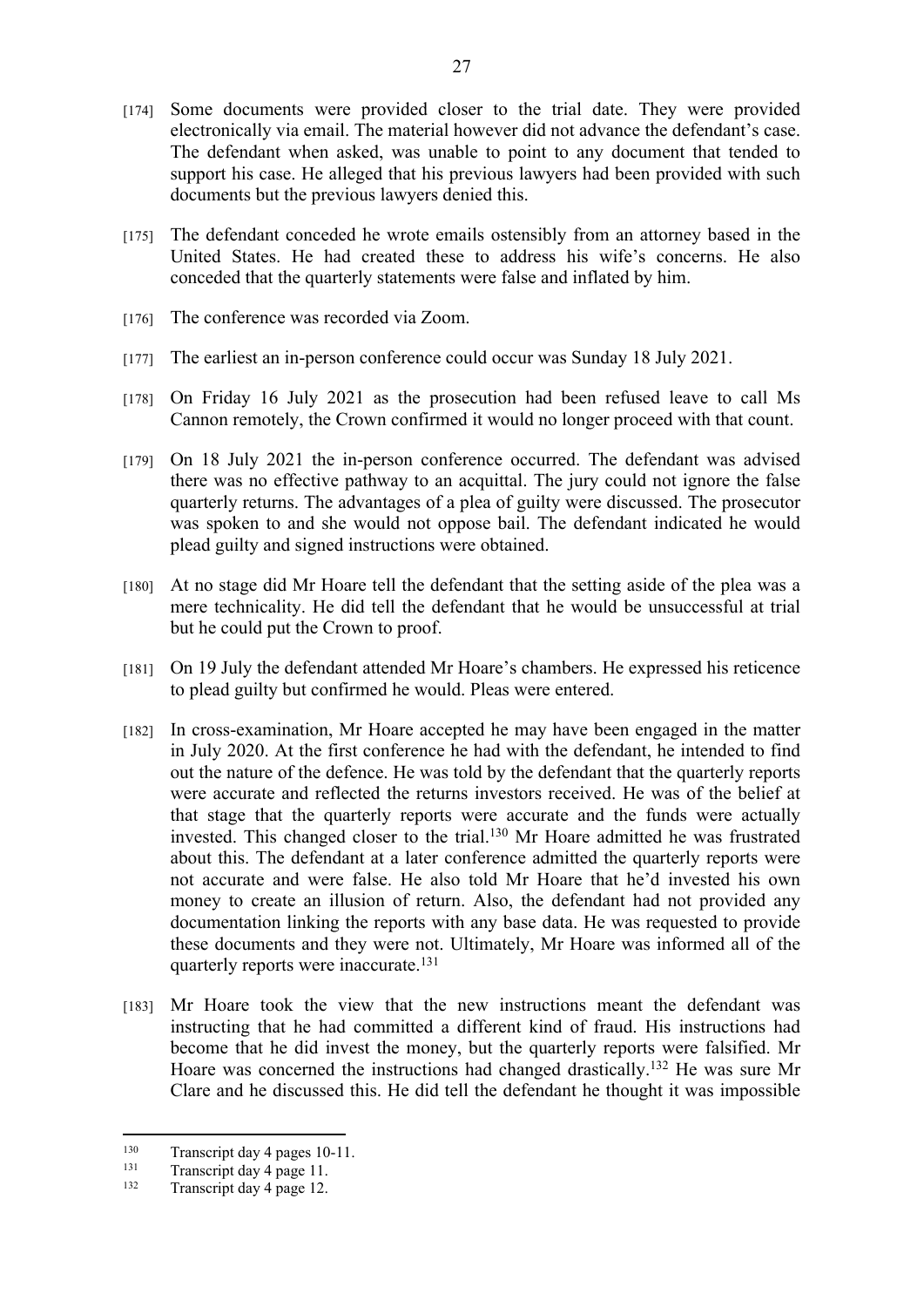to win.<sup>133</sup> The ethical position was on Mr Hoare's mind but he didn't have a firm view about it. He believed he could put the Crown to proof.<sup>134</sup> The instructions he had were of a different kind of fraud so he could not put to any witness that the quarterly reports were true and that if the defendant gave evidence he would have to concede the quarterly reports were false. It was in this context the plea of guilty was discussed. There were discussions about the Crown reducing the quantum and not resisting bail. Mr Hoare said there was more than one Zoom conference as far as he recalled. At no stage did Mr Hoare have any concerns about the defendant's health. He was frustrated with the defendant's presentation of his defence.<sup>135</sup>

- [184] Turning to the conference on 18 July 2021, the defendant was running late and Mr Clare called him. After he arrived, Mr Hoare asked the defendant direct questions as to his defence. The defendant though drifted around the true point of the conference. Mr Hoare had nothing to advance the defendant's defence. Mr Hoare told the defendant that the Crown proposition (to reduce the quantum and drop a charge) was a good one and the defendant would be in a worse position after trial. Mr Clare may have said "you'd be mad not to take it."<sup>136</sup> Mr Hoare didn't recall the defendant mentioning his dog. He agreed that a document of instructions was prepared. He did not recall the defendant as teary and emotional, but he did express doubts about pleading. The defendant was not accepting of his guilt.<sup>137</sup>
- [185] At one point Mr Hoare went home and told his wife what was happening. He did not recall telling the defendant that the defendant had to make a decision. In Mr Hoare's view, with the other cooperation and with his ill health there was a prospect they could keep the defendant out of prison. This would be if he was able to prove that he had invested the monies as directed. Mr Hoare discussed with the defendant that the sentence might be measured in months rather than years after a trial. At no stage did Mr Hoare say he was concerned he may have a conflict of interest. He never said that if he did not plead they would withdraw. Before he did this he would have spoken to a senior counsel like Mr Glynn in order to make that decision.<sup>138</sup>
- [186] Mr Hoare went home for about 10 minutes. When he returned he asked him what he wanted to do. Mr Hoare never took any instructions without the solicitor present. The defendant did complain about how Mr Clare had spoken to him.<sup>139</sup> The defendant said, "I think I'll plead guilty." He wanted to speak to his wife and friends. Mr Hoare can't recall if he signed the instruction form then. The defendant was told there was no plea of guilty until it was entered in court. There was a conference the next morning. At no stage did Mr Hoare say he couldn't speak to his wife overnight about the matter.<sup>140</sup> He would have said to the defendant "can I convey your instructions to the Crown." Mr Clare did type the instructions sheet. At no stage did Mr Hoare say it would be easy to withdraw the plea of guilty. At no stage did the defendant say he would sign the instructions provided he could change his mind.<sup>141</sup>

<sup>&</sup>lt;sup>133</sup> Transcript day 4 page 13.1.<br> $\frac{134}{2}$  Transcript day 4 page 13.

 $134$  Transcript day 4 page 13.

<sup>&</sup>lt;sup>135</sup> Transcript day 4 page 14.32.<br> $\frac{136}{25}$  Transcript day 4 page 15.35

 $\frac{136}{137}$  Transcript day 4 page 15.35.

 $137$  Transcript day 4 page 17.1.

<sup>&</sup>lt;sup>138</sup> Transcript day 4 page 19.15.<br><sup>139</sup> Transcript day 4 page 20.1

<sup>&</sup>lt;sup>139</sup> Transcript day 4 page 20.1.<br><sup>140</sup> Transcript day 4 page 21.17

<sup>&</sup>lt;sup>140</sup> Transcript day 4 page 21.17.<br> $\frac{141}{2}$  Transcript day 4 page 21.17.

Transcript day 4 page 21.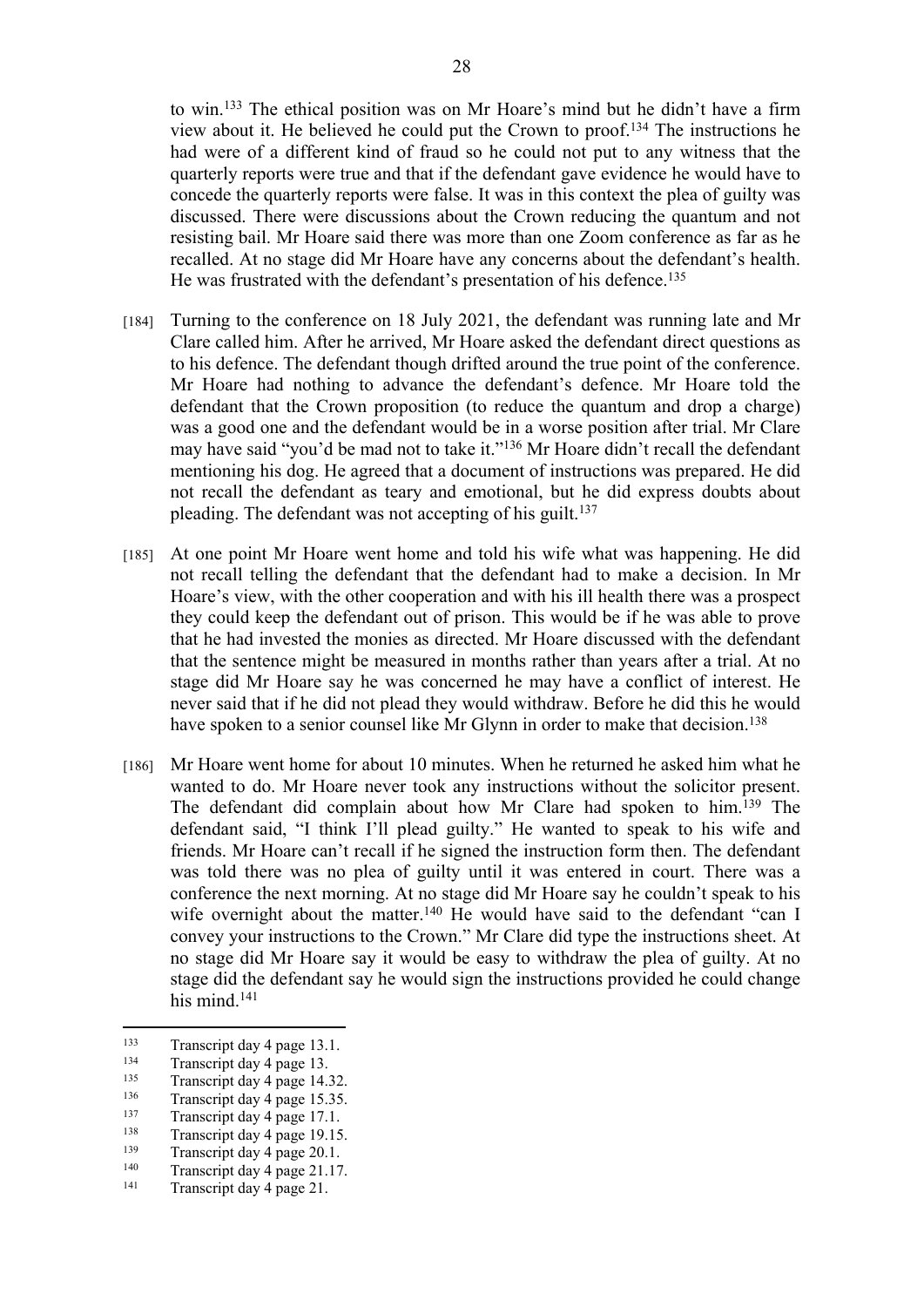- [187] As a result of the instructions he received, Mr Hoare conveyed matters to the prosecution. There was toing and froing about bail and the withdrawal of count 1 and ultimately the Crown agreed not to oppose bail. Mr Hoare recalls the written instructions to plead being put in front of the defendant. Mr Hoare explained the effect of the plea of guilty. He did not recall perjury being discussed. He told him that he hoped the sentence could be measured in months. He told the defendant that jail was clearly in the range and never said he would not go to jail. The defendant wanted an adjournment to get his affairs in order and Mr Hoare told him the Crown would not oppose this. Mr Hoare said it was up to the Judge whether the adjournment was granted. The defendant agreed to attend the conference at 8am on the following morning. At no stage the next day did the defendant say he did not want to plead guilty. $142$
- [188] Mr Hoare continued with his evidence on 30 March 2022. He denied telling the defendant it would be easy to withdraw the pleas of guilty.
- [189] He also denied telling the defendant he would withdraw if the defendant changed his mind.<sup>143</sup>

# **Factual findings**

#### **Prosecution submissions**

- [190] Mr Hunter submitted that one would find that the defendant engaged in a Ponzi scheme here. The fact is that the bank statements did not support the assertions made by the defendant. There was no evidence of any money coming in from the overseas accounts. Most of the money deposited was repaid to other investors.
- [191] It was submitted that the defendant's account was unworthy of belief. It was very unlikely that Mr Hoare would tell the defendant that a plea of guilty could be revoked at will. The defendant also alleged that he was treated very badly by Mr Clare, yet this was contrary to emails sent shortly after asking him to stay on the case. It was submitted that it was highly unlikely that Mr Clare would deny him a glass of water. It was submitted the defendant gave evidence inconsistent with the documents. He claimed in his evidence he didn't tell Mr Hoare he had topped up investors funds and claimed that any false quarterly reports were about Starport. However, if one looks at page 6 of Exhibit 31 questions 14 to 23 the quarterly report discussion clearly relates to these charges.
- [192] He also claimed that the plea of guilty was sprung on him. However, this was contrary to Exhibit 31 pages 10 to 12 and the email dated 16 July 2021.<sup>144</sup> The prosecutor asked the court to reject his evidence of what happened on the Sunday. Mr Clare had made it clear to the defendant on 9 July 2021 what he needed in terms of evidence.<sup>145</sup> This is to be contrasted with the defendant's evidence where he alleged that these matters were not raised with him in conference. The defendant claimed in evidence that given time he could produce relevant documents and yet all he has produced was a ledger which is almost unintelligible and some documents

<sup>&</sup>lt;sup>142</sup> Transcript day 4 pages 22-25.<br><sup>143</sup> Transcript day 5 pages 28.29.

<sup>&</sup>lt;sup>143</sup> Transcript day 5 pages 28-29.<br><sup>144</sup> Exhibit 23 pages 24

Exhibit 33 page 34.

<sup>145</sup> Page 4 Exhibit 33 and page 173 notes of conference 9 July 2021, Exhibit 33.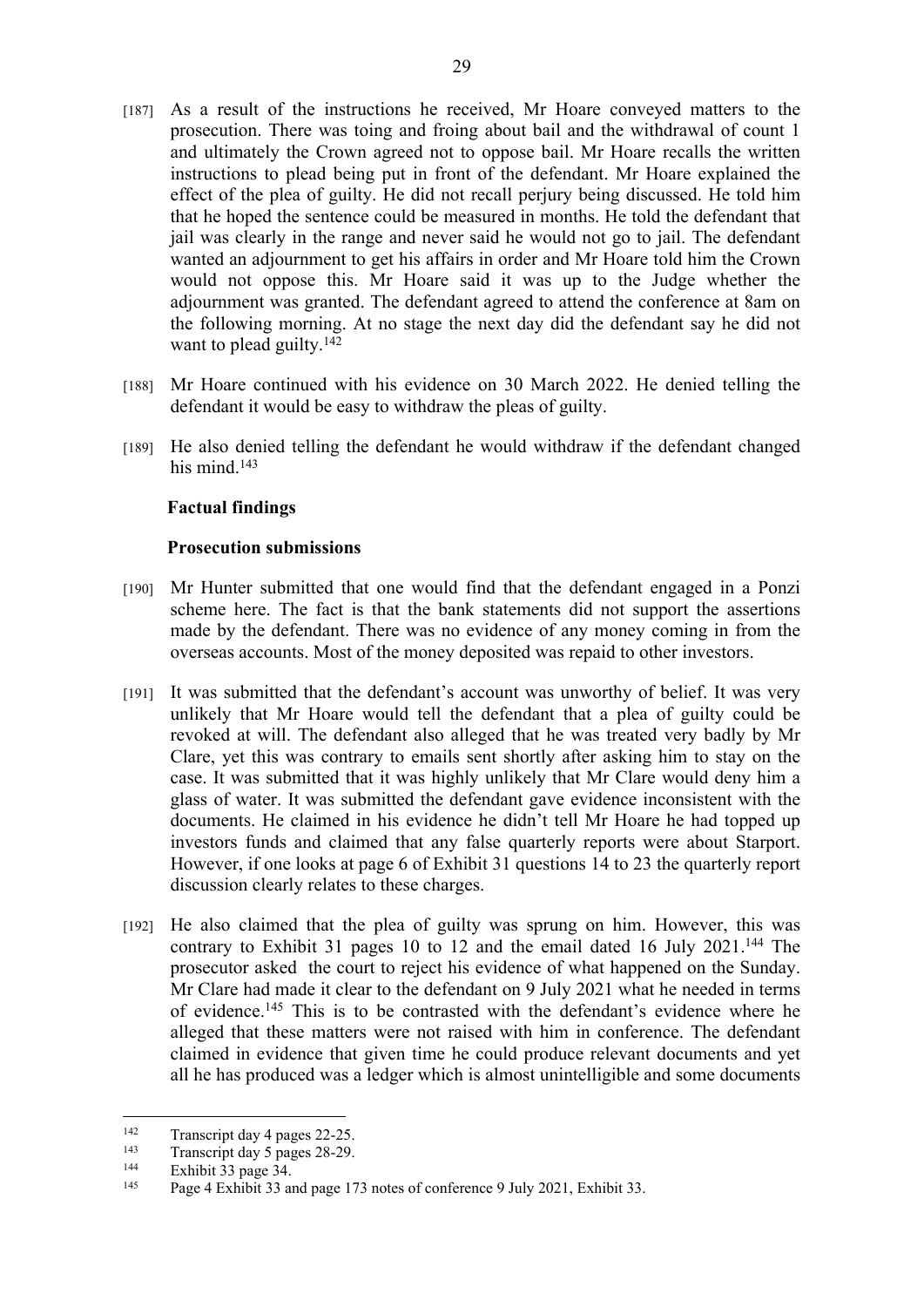from February 2011. The fact that there was some sort of trading is not disputed but there is no support that the scheme, the subject of the charges, was legitimate. There is no evidence that monies went from the NAB account into trading accounts and there was clearly a mixing of personal expenditure from these monies. And contrary to his evidence, the ledger did not account for every cent which he claimed in his earlier evidence. As to whether he possessed relevant documents, it should be noted that he instructed Mr Daniel that TradeStation was unrelated to him and yet at page 53 of Exhibit 33 it was clear he was intimately involved with TradeStation.

- [193] As to whether the plea of guilty was coerced, Mr Hunter pointed out the defendant accepted Mr Hoare never said he would not do the trial.<sup>146</sup> This is to be contrasted with his affidavit. Mr Hoare said that he could put the Crown to proof. There was also a significant benefit for the plea of guilty.<sup>147</sup> In evidence the defendant accepted Mr Hoare said he could plead not guilty but he wouldn't win which was unremarkable advice.<sup>148</sup> Mr Hunter submitted the written instructions were clear and the defendant read through these carefully. Additionally, the defendant in his own evidence could not be sure whether the threat to not act was before or after the plea of guilty.<sup>149</sup> Also the second last written instruction was inconsistent with his claim that he was told he could change his plea of guilty. Also his evidence at day 3 page 95.15-17 where he accepted he was not forced to plead guilty was inconsistent with his affidavit.
- [194] It was submitted the defendant must establish a miscarriage of justice, and he has not here. There has been a succession of lawyers and a late plea of guilty. The onus is very high. Ultimately, it was submitted the defendant was evasive in his answers and gave speeches in his evidence and would not be believed.

# **Defence submissions**

- [195] The defence submitted that it was understandable that the defendant would be nice to his lawyer after the plea of guilty. One should take into account the list of medical conditions specified in Exhibit 7. The defendant has struggled day to day with his conditions. He wanted to be nice to his lawyer so they would continue acting for him.
- [196] It was submitted that the affidavit (Exhibit 7) was comprehensive and the court should rely on that more than his oral evidence as that was done shortly after the events in question. The court should take into account the stress the defendant underwent when giving his evidence. The fact is the defendant feels the plea of guilty was sprung on him despite the contents of the Zoom meeting. It was submitted that the strength of the defence is not a crucial factor relying on *R v Nerbas*. The fact that he maintains his innocence is enough.
- [197] As to credibility findings, the defence submits that Mr Hoare did not exclude the possibility he mentioned withdrawal to the defendant. This is to be contrasted with Mr Clare's evidence where he rejected this proposition. It was submitted their

<sup>&</sup>lt;sup>146</sup> Transcript day 3 page 89.25.<br> $\frac{147}{2}$  Count 1 involving about \$40

Count 1 involving about \$400,000 would be discontinued which would reduce the sentence from say seven to eight years jail to five years jail and perhaps a sentence as low as 12 months on the bottom by reason of ill health.

<sup>&</sup>lt;sup>148</sup> Transcript day 3 page 91.36-37 and page 94.

Transcript day 3 page 90.23-30.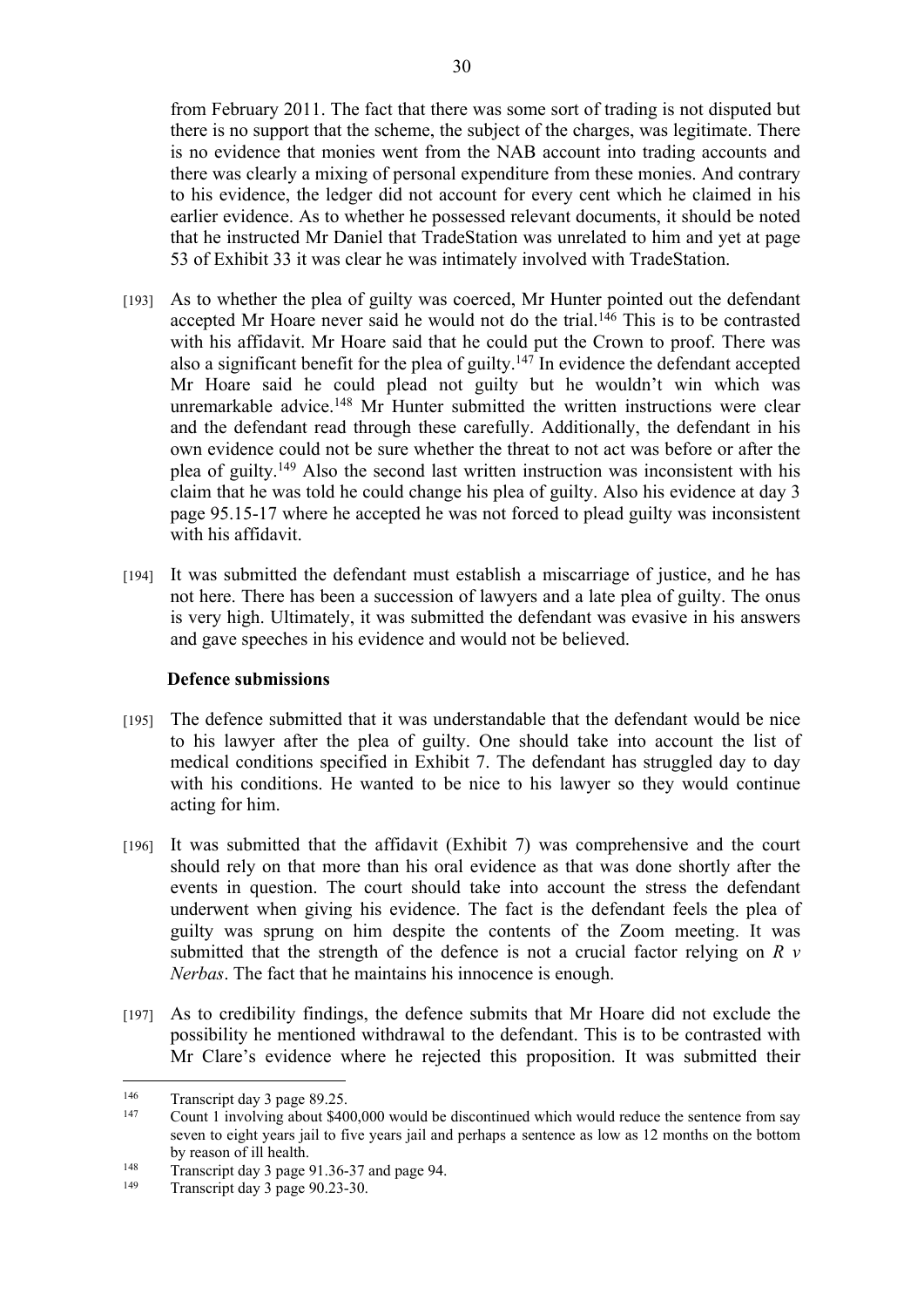evidence is in conflict. It should be noted that the alleged threats in the affidavit were made in the absence of Mr Hoare. The court should take into account that Mr Hoare accepted that the client complained about Mr Clare's words to him.<sup>150</sup> This supports the defence evidence. It was submitted that Mr Clare's memory was not good. He said "I don't recall" a number of times. It was submitted that whilst firm advice is permissible, the allegations in paragraphs 35 (r) to (s) of the affidavit go well beyond this and Mr Hoare was not present at that stage.

- [198] As to the conference on 19 July 2021, there was a conflict in the evidence between Mr Hoare and Mr Clare.
- [199] As to the conference on 18 July 2021, it should be accepted the defendant was unwell and was still disputing the Crown facts.
- [200] In respect of any submissions about the defendant rambling in his evidence it should be taken into account that the defendant is an older man with health conditions. It is submitted that the defendant's evidence about Mr Clare's threats should be accepted and in those circumstances improper pressure was placed upon the defendant to plead guilty and the plea should be set aside.

#### **Conclusions**

[201] I have taken into account of all the evidence both oral and documentary and the submissions made in reaching my conclusions.

#### **Nature of the scheme**

- [202] I did not accept the defendant's evidence that the money paid to the NAB account was primarily used to conduct trading.
- [203] An examination of Exhibit 35, the NAB account, between February 2013 and March 2014 shows:
	- 1. On 15 April 2013, Mr Armstrong deposited \$19,600 when the account balance was only \$817.94. This money was not put into trading accounts as alleged by the defendant. \$950 cash was withdrawn on 16 April 2013; \$10,500 was given to Mr Von Harten on 17 April 2013; \$8,035 went to Mrs Munro's Halifax account on 19 April 2013<sup>151</sup>; and \$400 cash was withdrawn from an ATM at Kingscliff on 19 April 2013. It is clear the majority of the money was not spent on trading but more rather most of it was returned to other investors.
	- 2. On 15 January 2014, Mr Von Harten deposited \$200,000 into the account. Again very little of this money, if any, went on trading. On 20 January 2014, \$30,000 was given back to Mr Von Harten. On 20 January 2014, \$40,000 was given to his niece. On 20 January 2014, \$5,852 was given to Ms Cannon. On 20 January 2014, \$19,148 was given to Ms Cannon's super fund. On 20 January 2014, \$1,980 was withdrawn by Mr Munro. On 20 January 2014, \$3,016 was given to Ms Wern. Again, the majority of the money was not spent on trading but only to pay existing investors.

<sup>&</sup>lt;sup>150</sup> Transcript day 4 page 20.1.<br><sup>151</sup> This apple ha for trading no

<sup>151</sup> This could be for trading noting the prosecution does not say that no trading was conducted.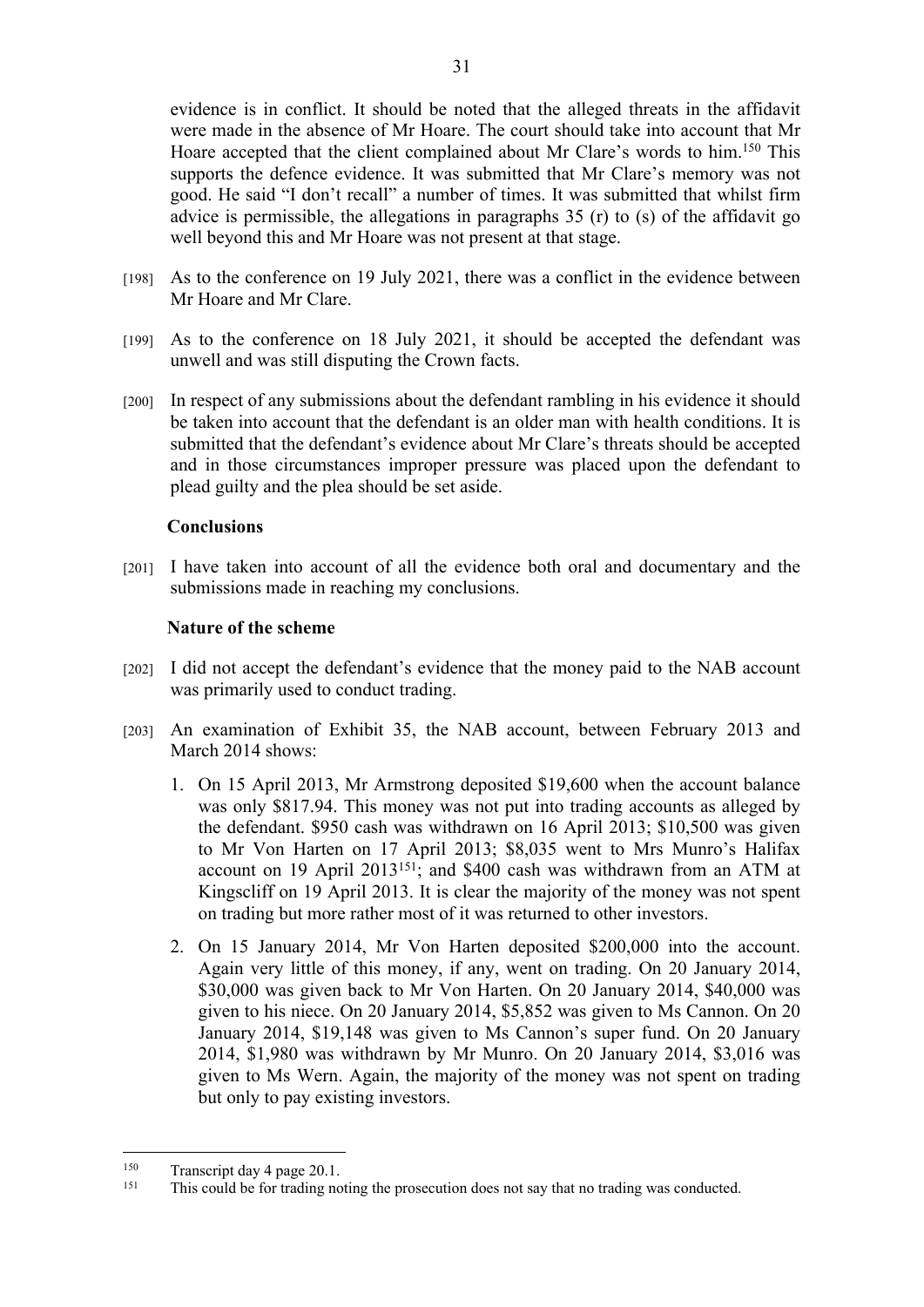[204] It is my opinion this shows the scheme clearly had the hallmarks of a Ponzi scheme. A Ponzi scheme is a fraudulent investment operation that pays returns to investors from their own money or money paid into the scheme by subsequent investors rather than from any actual profit earned from monies invested. The scheme entices new investors by offering returns from legitimate investments which are abnormally high and inconsistent. "The perpetuation of the returns that a Ponzi scheme advertises and pays requires an ever-increasing flow of money from subsequent investors to keep the scheme going."<sup>152</sup>

32

- [205] Additionally contrary to the defendant's evidence, I could see no evidence that overseas traders paid money into this account. Even the defendant conceded that in his evidence. Additionally, it was clear that some of the money was also used for his personal benefit. A number of amounts seemed to have been spent on personal items such as:
- 1. Numerous ATM withdrawals
- 2. Medical Centre April 2013
- 3. Rental car 8 April 2013
- 4. Telstra payments
- 5. Bodyworks
- 6. Harvey Norman
- 7. Coles
- 8. Pharmacy
- 9. Drake Supermarkets
- 10. Chemists
- 11. Radiology
- 12. Braden's Sport
- 13. North Bondi Fish
- 14. Southport Bricks
- 15. Freedom Southport
- 16. Southcoast Radiology
- 17. Port Macquarie Workwear
- 18. Hairdressing
- 19. Mini Coach
- 20. Amazon Prime membership
- [206] In all of the circumstances I do not accept the defendant's evidence that this was an entirely legitimate trading scheme.

<sup>152</sup> *R v Lovell* [2012] QCA 43 at [30] per Chesterman J.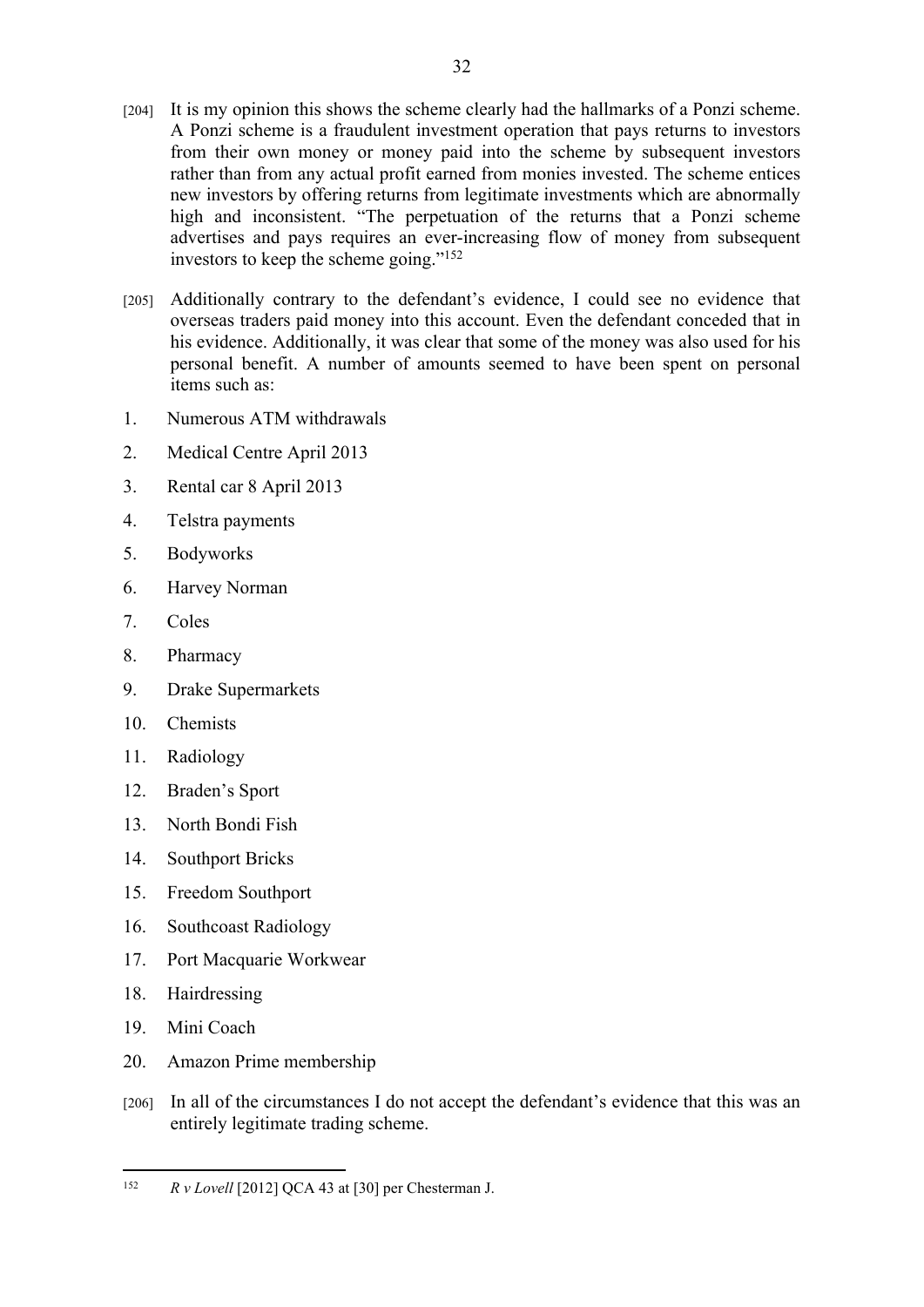#### **Circumstances surrounding the pleas of guilty**

- [207] I prefer the evidence of Mr Clare and Mr Hoare over that of the defendant.
- [208] I specifically have regard to the defendant's health issues, but despite this, I found the defendant was evasive at times and gave non-responsive answers on many occasions. I did not consider him to be an impressive witness and his evidence generally was not supported by the documentary evidence available.
- [209] The documents show that the concept of a plea of guilty was not sprung on the defendant on 18 July 2021. At the recorded conference on 15 July 2021 the defendant said he had previously explored a plea of guilty. There was a discussion as to the likely sentence and discussions as to the quantum to be alleged. The defendant agreed that Mr Hoare could communicate with the Crown on this question.
- [210] At no stage is there any record in the file note of 18 July 2021 of any improper threat being made by the lawyers. There was no recorded threat to withdraw if he did not plead guilty. The signed instructions were inconsistent with this as well.
- [211] On the other hand, I found that the evidence of Mr Clare was supported by Mr Hoare and was far more consistent with the documents available.
- [212] I was impressed by their evidence. I consider they approached their duties in an ethical manner and they did not place improper pressure on the defendant. I accept their evidence they did not stand over him. I do not accept that Mr Clare exploded as alleged or refused to give the defendant water.
- [213] I accept Mr Hoare's evidence that the admission the quarterly returns were false made it very difficult for a successful defence to be run. I did not accept the defendant's evidence that somehow Mr Hoare was mistaken. Exhibit 31 pages 6-7 makes it clear the false quarterly returns related to TradeStation and the defendant understood this would cause him difficulties at trial (see Answer 23).
- [214] Any inconsistencies between Mr Hoare and Mr Clare were peripheral and may be readily explained by the effluxion of time.
- [215] The defendant claimed that important documents on a laptop had been lost in 2014. I did not believe him about this. The fact is according to one of the emails he took a laptop and not an iPad as he claimed to Ms Seering's office to download a large number of documents. I infer this was after he was charged in 2017. No crucial documents were obtained in that process. Further the defendant instructed Mr Daniel in 2015 in response to the ASIC notice to produce that he had no relevant documents. He at no time suggested his computer had been lost. At no stage to Mr Clare and Mr Hoare did he allege his computer had been lost.
- [216] The defendant was charged in 2017. He has had a number of lawyers. He has had five years to produce any exculpatory documents. He has not done so because I do not think they exist.
- [217] The defendant claims that his lawyers threatened him before he agreed to plead guilty and said they would not act if he did not plead. I do not accept him about this.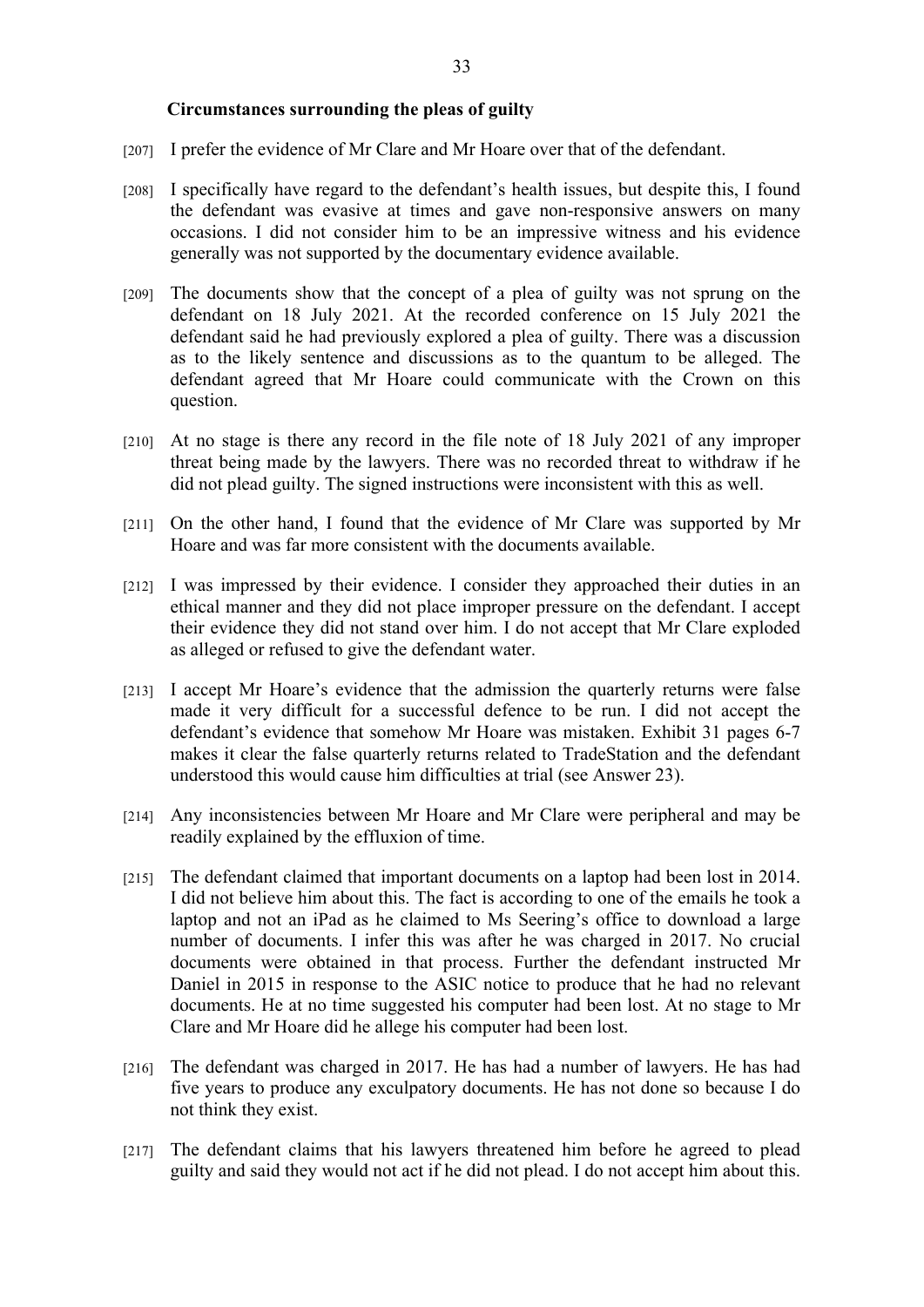There is no suggestion in the contemporaneous notes of improper pressure being applied. Indeed, the reverse is true. There is nothing in the recorded conversation supporting the allegation of improper pressure. His allegation that he was told they would not run a trial is contrary to what Mr Hoare told him. Mr Hoare said he would appear for him at a trial.

- [218] Also, the defendant's praise of Mr Clare in one email is inconsistent with allegation of bullying.
- [219] The defendant's allegation that Mr Clare told him he could easily change his plea is unlikely and inconsistent with the signed instructions. It is also inconsistent with later emails from the defendant to Mr Clare.
- [220] I also did not accept the defendant's evidence he did not tick every box on the instructions sheet. I think he did tick every box and he read each of the statements prior to signing the instruction sheet.
- [221] I also found his allegation that he was denied water highly unlikely. I also found it unlikely that Mr Hoare told him it would be easy to change his plea. Indeed this is contrary to one of the ticked boxes on the instruction sheet.
- [222] Yes it is true that the defendant complained to Mr Hoare at one point as to how he had been spoken to, but on my assessment at most, there may have been firm talk within the permissible bounds.
- [223] In summary on my assessment of the evidence I find that:
	- (a) At all times the defendant was given appropriate advice by his lawyers.
	- (b) He was told he could run a trial if he wanted but his prospects of success were not good. That was reasonable advice in the circumstances. The statement of facts, assuming the underlying facts could be proved, made the case a strong one.
	- (c) At no stage was he told that the lawyers would withdraw if he did not plead guilty. In fact, the reverse is true.
	- (d) The defendant made a considered decision to plead guilty. Count one was to be discontinued which significantly reduced the quantum. He knew it would have an impact at sentence. He signed instructions that the pleas were of his own free will.
	- (e) The defendant had at least overnight to think about things and to change his mind- he did not. Indeed he had three days.
	- (f) The lawyers acted entirely appropriately in their conduct of the case
	- (g) The defendant has simply regretted his decision and has changed his mind.

#### **Disposition**

[224] In *Meissner*  $v R$ ,<sup>153</sup> the High Court held that a court will act on a plea of guilty when it is entered in open court by a person who is of full age and apparently sound mind

<sup>153</sup> (1995) 184 CLR 132 at p 141.6; [1995] HCA 41.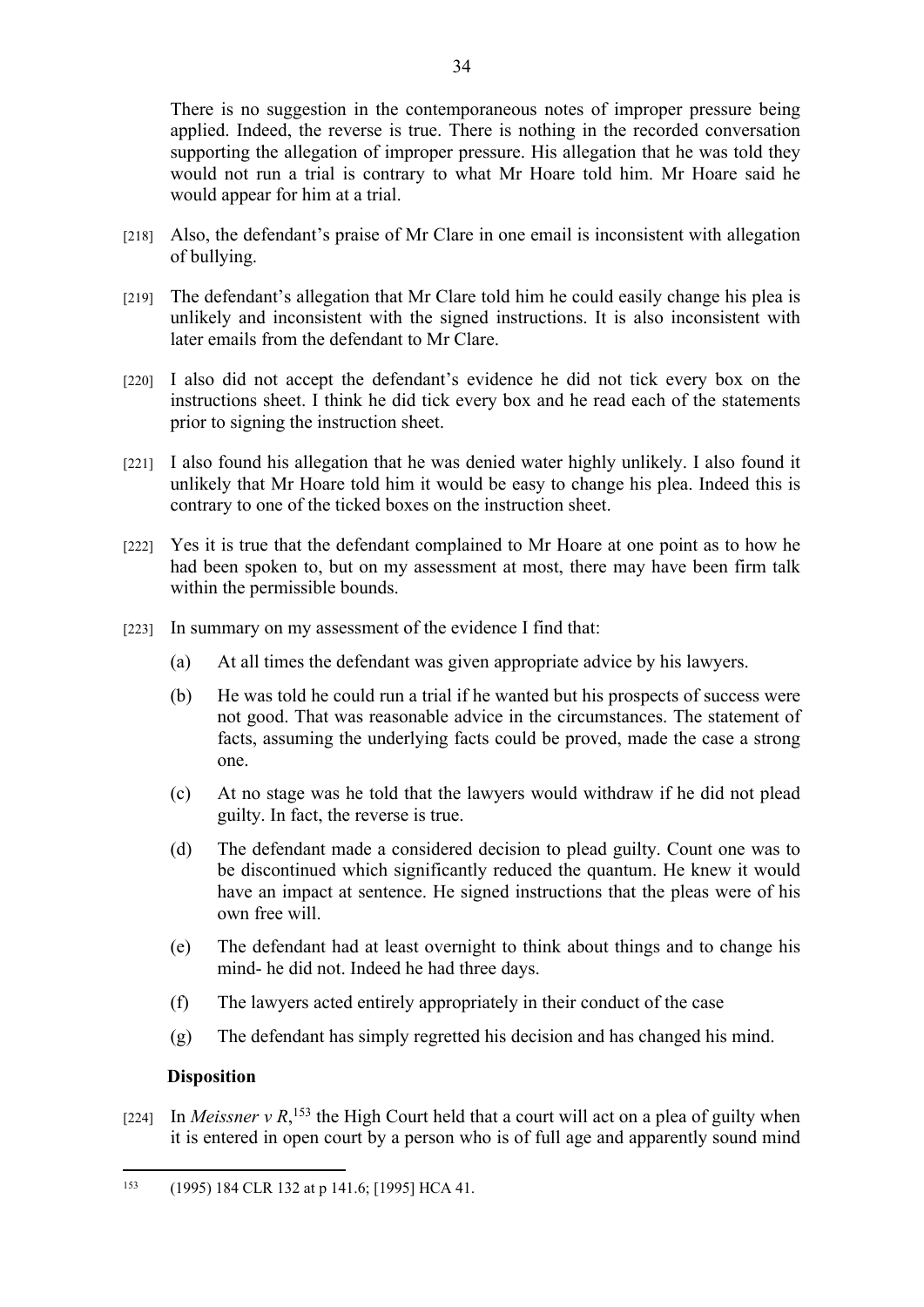and has an understanding the plea is entered in the exercise of a free choice in the interests of the person entering the plea. There is no miscarriage of justice to act on the plea even if the accused person is not in truth guilty of the offence.<sup>154</sup>

- [225] As was noted in *Maxwell v R*,<sup>155</sup> the plea of guilty will constitute an admission of all the essential elements of the offence.
- [226] For this reason the Court should exercise caution in determining applications to set aside or withdraw guilty pleas.<sup>156</sup>
- [227] However, a plea of guilty may be set aside where the defendant did not understand the nature of the charge or intend to admit guilt; on the admitted facts the defendant could not in law be convicted; or where the plea was obtained by improper pressure, fraud, inducement or intimidation.<sup>157</sup> The first two limbs are not relied on in the present case.
- [228] As to the third in *Meissner,* it was noted that it would be improper to intimidate an accused person into pleading guilty,<sup>158</sup> however:

"Argument or advice that merely seeks to persuade the accused to plead guilty is not improper conduct for this purpose no matter how strongly the advice or argument is put. Reasoned argument or advice does not involve the use of improper means and does not have the tendency to prevent the accused from making a free and voluntary choice considering his or her plea to the charge. As long as the argument or advice does not constitute harassment or other improper pressure and leaves the accused free to make the choice no interference with the administration of justice occurs."

- [229] The Court noted that it may be improper to offer a promise or benefit in consideration of the plea of guilty. However, it would not be improper if the offer is reasonably regarded as advancing the legitimate interests of the accused.<sup>159</sup>
- [230] In the Court of Appeal decision of  $R \vee EP^{160}$  the following summary of principles may be discerned:
	- (a) It is not an easy task for an appellant to set aside a plea of guilty. This is because the proper administration of criminal justice depends on the ability of courts to proceed on the basis that the plea of guilty is made in the exercise of the accused's free choice.
	- (b) A person may plead guilty on grounds which extend beyond that person's belief in his or her guilt e.g., to avoid worry, inconvenience, expense, or in the hope of obtaining a more lenient sentence.

<sup>154</sup> *Meissner v R* (1995) 184 CLR 132 at p 141.8; [1995] HCA 41.<br>155 (1996) 184 CLR 501 at 510 0: [1906] HCA 46

<sup>&</sup>lt;sup>155</sup> (1996) 184 CLR 501 at 510.9; [1996] HCA 46.<br><sup>156</sup> P.y. Liberti (1001) 55. A Crim B 120 at p 122. *E* 

<sup>156</sup> *R v Liberti* (1991) 55 A Crim R 120 at p 122; *R v Wade* [2011] QCA 289; [2012] 2 Qd R 31 at [44]; *R v WBA (No 2)* [2018] QCA 360 at [14].

<sup>157</sup> *R v Carkeet* [2009] 1 Qd R 190; 185 A Crim R 147; [2008] QCA 143 at [25].

<sup>&</sup>lt;sup>158</sup> (1995) 184 CLR 132 at 143.2; [1995] HCA 41.<br><sup>159</sup> (1995) 184 CLB 132 at 143.7; [1995] HCA 41.

<sup>159</sup> (1995) 184 CLR 132 at 143.7; [1995] HCA 41.

<sup>160</sup> [2020] QCA 109 at [7] and *R v DBY* [2022] QCA 20.